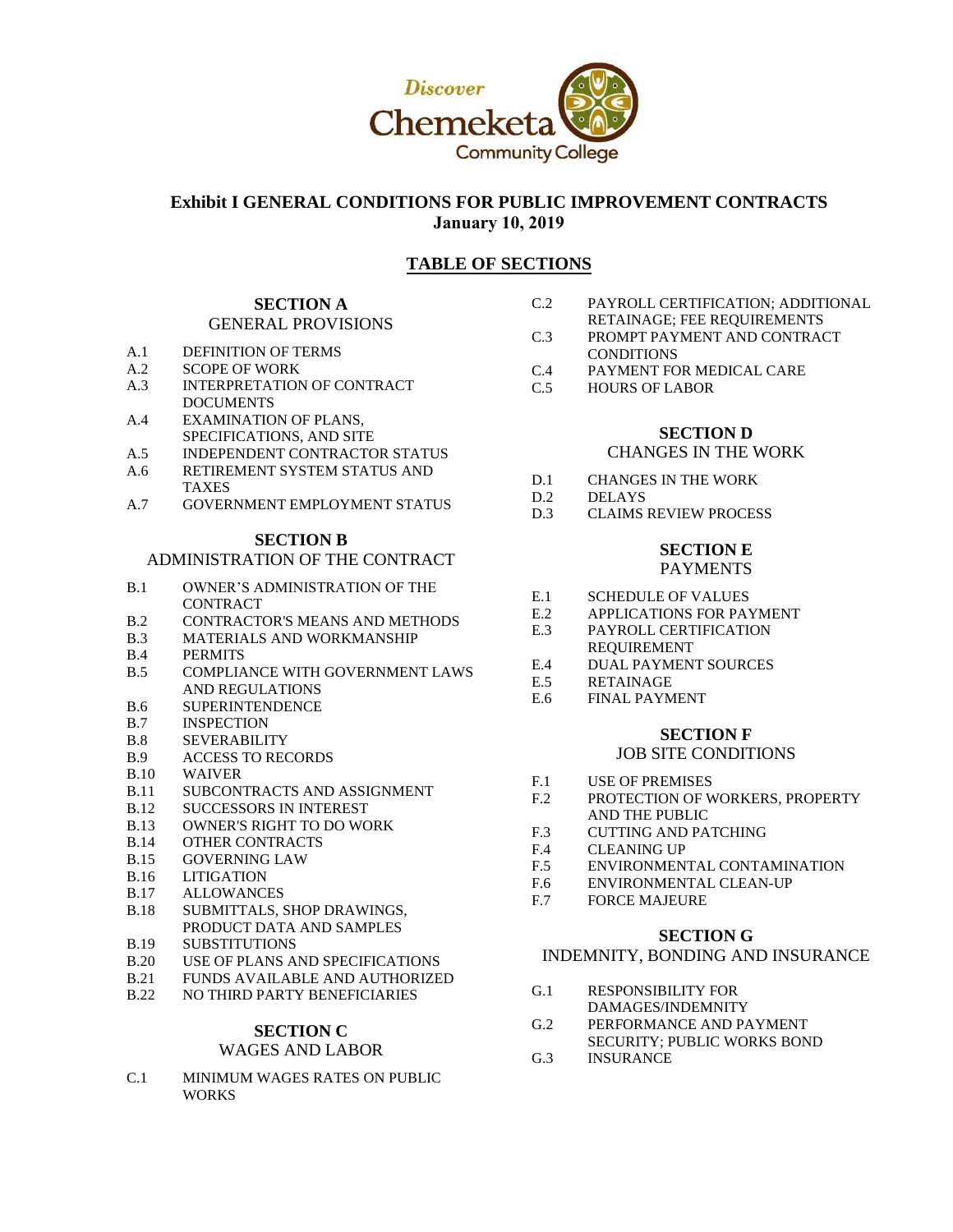## **SECTION H** SCHEDULE OF WORK

- H.1 CONTRACT PERIOD<br>H 2 SCHEDULE
- **SCHEDULE**
- H.3 PARTIAL OCCUPANCY OR USE

# **SECTION I**

# CORRECTION OF WORK

- I.1 CORRECTIONS OF WORK BEFORE FINAL PAYMENT
- I.2 WARRANTY WORK

# **SECTION J**

# SUSPENSION AND/OR TERMINATION OF THE WORK

- J.1 OWNER'S RIGHT TO SUSPEND THE WORK<br>J.2 CONTRACTOR'S RESPONSIBILITIES
- CONTRACTOR'S RESPONSIBILITIES
- J.3 COMPENSATION FOR SUSPENSION
- J.4 OWNER'S RIGHT TO TERMINATE CONTRACT
- J.5 TERMINATION FOR CONVENIENCE
- J.6 ACTION UPON TERMINATION

#### **SECTION K** CONTRACT CLOSE-OUT

- K.1 RECORD DRAWINGS<br>K2 OPERATION AND MA
- OPERATION AND MAINTENANCE MANUALS
- K.3 AFFIDAVIT/RELEASE OF LIENS AND CLAIMS
- K.4 COMPLETION NOTICES<br>K.5 TRAINING
- **TRAINING**
- K.6 EXTRA MATERIALS<br>K.7 ENVIRONMENTAL C
- ENVIRONMENTAL CLEAN-UP
- K.8 CERTIFICATE OF OCCUPANCY<br>K.9 OTHER CONTRACTOR RESPON
- OTHER CONTRACTOR RESPONSIBILITIES
- K.10 SURVIVAL

#### **SECTION L**

# LEGAL RELATIONS AND RESPONSIBILITY TO THE PUBLIC

- L.1 LAWS TO BE OBSERVED
- L.2 FEDERAL AGENCIES
- L.3 STATE AGENCIES
- L.4 LOCAL AGENCIES
- L.5. CHEMEKETA COMMUNITY COLLEGE POLICIES AND PROCEDURES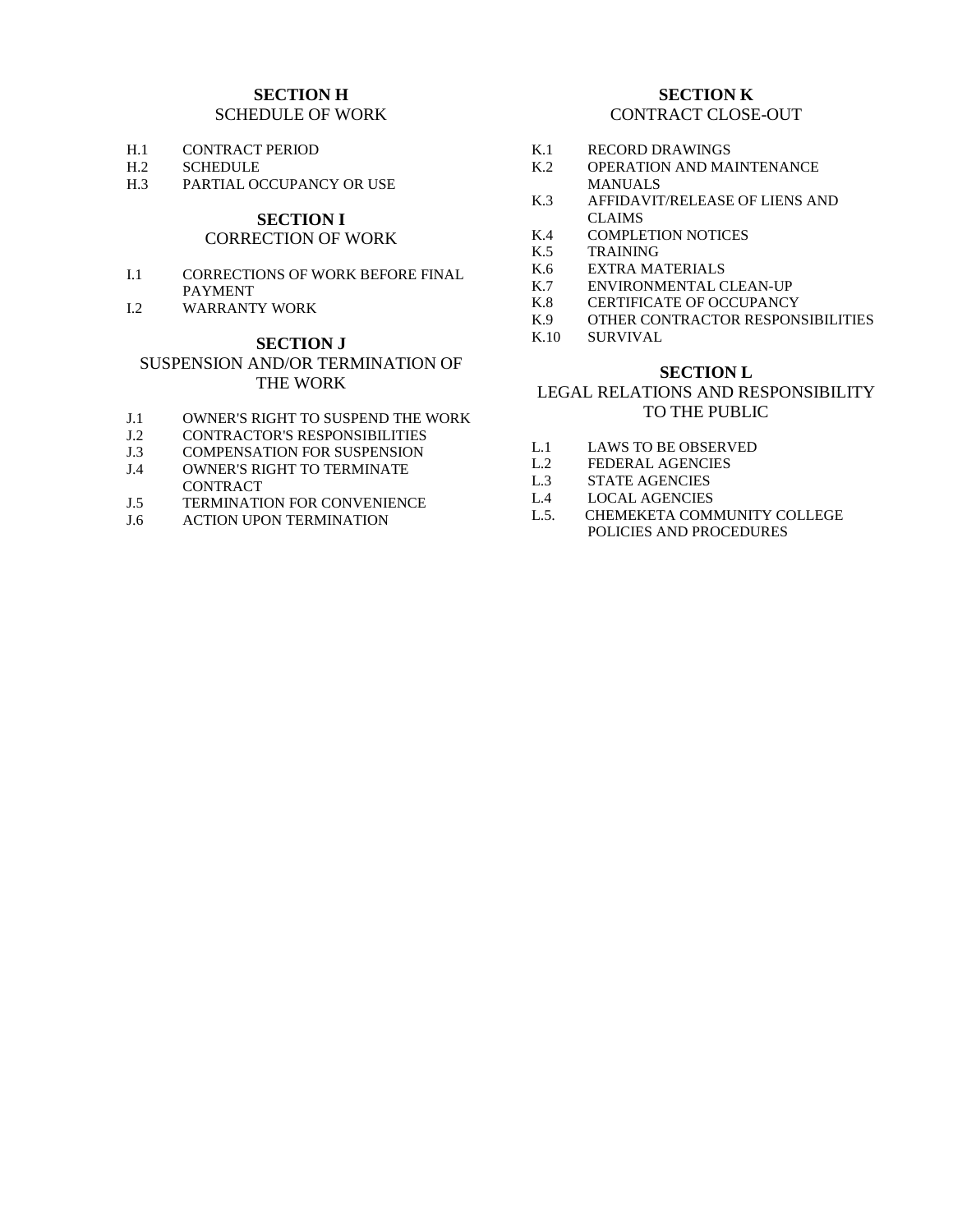# **CHEMEKETA COMMUNITY COLLEGE GENERAL CONDITIONS FOR PUBLIC IMPROVEMENT CONTRACTS SECTION A GENERAL PROVISIONS**

#### **A.1 DEFINITION OF TERMS:**

In the Contract Documents the following terms shall be as defined below:

**ADDENDUM (ADDENDA)** means a change, clarification or addition to the Solicitation Documents issued by the Owner to prospective bidders or proposers prior to the time set for the submission of Offers. An Addendum may reset the time for the submission of offers.

**ALLOWANCES** mean the budget amounts designated in the Contract Documents, Contractor's Proposal, Work Order, Guaranteed Maximum Price (GMP), Supporting Documents, Change Order or Amendment reserved for and dedicated to a specific part of the work which is not to be quantified either by price or in the alternative by duration at the time that the Contract is entered into. The Allowance is a limit of price or of time not to be exceeded without the written consent of the Owner and which is subject to adjustment based upon the actual cost incurred or time consumed. If provided by the Contract the Contractor may agree with the Owner to "buy out" the Allowance by agreeing to a price or a duration for the item described prior to performance of the Work.

**ALTERNATES** are distinct packages of Work that form a discrete subpart of the solicitation that are in addition to or in lieu of Work described in the base bid or proposal and which the Owner may, at the Owner's sole discretion, elect to have performed at the price bid or proposed. Alternates may or may not be used to determine the successful bid or proposal. Alternates to be performed may be selected prior to Contract award, at the time of award or after award.

**ARCHITECT/ENGINEER**, also known as Consultant, means the licensed Design Professional appointed by the Owner to act in that capacity (Owner may delegate responsibilities of the Owner's Authorized Representative to the Architect/Engineer).

**BUSINESS DAY(S)** means every day except Saturday, Sunday, and legal holidays recognized by the State of Oregon. Unless otherwise specified, a Business day commences at 08:00 hrs local time and concludes at 17:00 hrs local time. Work done or notice given after 17:00 hrs on a particular day and before 08:00 hrs on the succeeding day shall be attributed as having been occurred on the succeeding day. Notice given or Work performed on a non-business day shall be treated as if performed on the next business day for the purposes of payment or for determining the timeliness of notice.

**CALENDAR DAY** means a period of twenty four hours commencing immediately after 24:00 hours local time (Standard Time or Daylight Savings Time as applicable) at the primary local where the Work is to take place (unless otherwise designated) and extending until 24:00 hours of the same day. No days are excluded. No adjustment is allowed for the length of the day.

**CHANGE ORDER** means a written order issued by the Owner's Authorized Representative to the Contractor requiring a change in the Work within the general scope of the Contract Documents, issued under the changes provisions of Section D.1 in administering the Contract, including Owner's unilateral, written change directives as well as changes reflected in a writing executed by the parties to this Contract and, if applicable, establishing a Contract Price or Contract Time adjustment for the changed Work. Change Order shall be signed by Owner's Agent or Owner, Owner's Authorized Representative, and Contractor.

**CLAIM** means a demand by Contractor pursuant to Section D.3 for review of the denial of Contractor's initial request for an adjustment of Contract terms, payment of money, extension of Contract Time or other relief, submitted in accordance with the requirements and within the time limits established for review of Claims in these General Conditions.

**CONSTRUCTION** means the act of performing the Work on the Site of Work.

**CONSTRUCTION CHANGE DIRECTIVE** means a written order signed by the Owner, directing a change in the Work prior to agreement on adjustment, if any, in the Contract Sum or Contract Time, or both. The Owner may by Construction Change Directive, without invalidating the Contract, order changes in the Work within the general scope of the Contract consisting of additions, deletions or other revisions, the Contract Sum and Contract Time being adjusted subsequently.

**CONTRACT**, also referred to as Agreement, shall mean collectively the Contract Documents.

**CONTRACT DOCUMENTS** means the Solicitation Document and addenda thereto, the Chemeketa Community College Public Improvement Agreement Form or other form of Agreement as appropriate, General Conditions, Supplemental General Conditions, if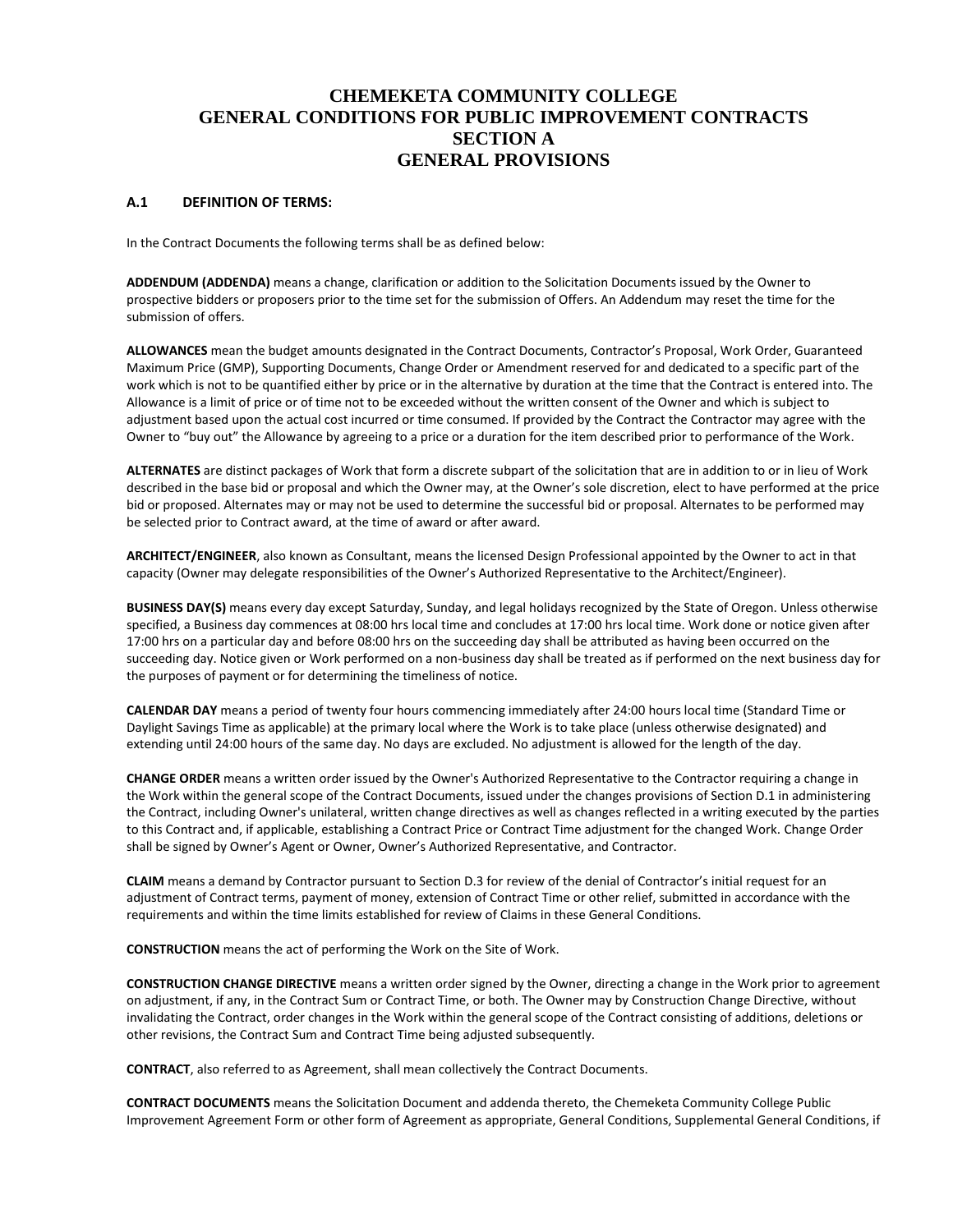any, the accepted Offer or Proposal, Plans, Specifications, amendments, Change Orders, Non-Conformance Reports, and the Determination and Findings of Liquidated Damages, if applicable and no other documents unless otherwise provided in the Solicitation Document or in writing executed by the parties designating the document as part of the Contract. These may be bound together as a Project Manual.

**CONTRACT PERIOD**, as set forth in the Contract Documents, means the total period of time beginning with the issuance of the Notice to Proceed and concluding upon Final Completion.

**CONTRACT PRICE** means the total of the awarded Offer amount, as increased or decreased by the price of approved alternates and Change Orders.

**CONTRACT TIME** means the number of Calendar Days, Work Days or Business Days allowed by the Contract for the performance of the Work or some discreet part of it. The time charged against Contract Time does not include periods during which the running of Contract Time is suspended or during which the performance of the Work is excused. Contract Time may be expressed in a number of days of a certain kind or in a period with a commencement date and an ending date. When not otherwise described Contract Time is the number of Calendar Days to elapse between Notice of Award of the Contract and the date set for Final Completion of the Contract.

**CONTRACTOR** means the Person awarded the Contract for the Work contemplated.

**CRITICAL PATH** means the sequence of tasks needed to complete a project that will take the longest to occur, and which determines the total calendar time required to complete the Work.

**DAY(S)** means unit(s) of measurement of time lasting 24 hours from 00:00 local time until 24:00 local time. In locations that observe Daylight Savings Time one hour is subtracted from the day of the transition from Standard Time to Daylight Savings Time and one hour is added to the of transition from Daylight Savings Time to Standard Time. Days are calendar days, including weekdays, weekends and holidays, unless otherwise specified. Days are counted at the Site of Work which is in the Pacific Time Zone unless otherwise specified.

**DEFECT OR DEFECTIVE** means not meeting the prescribed professional standard for appearance, quality, function, or performance.

**DELAY** means an occurrence or an obstacle to performance of the Work that impedes the accomplishment of Work that is on the Critical Path properly determined according to the approved schedule at the time that it arises.

**DESIGN DOCUMENTS** means the documents included in the Contract that describe or illustrate the technical requirements for the Work to be done.

**DESIGN PROFESSIONAL** means a licensed professional practicing a recognized technical discipline that applies creative thought, technical training and scientific and mathematical skills to plan, analyze, describe and illustrate an improvement or public work to be constructed, remodeled, renovated, altered, analyzed, evaluated or demolished. The term includes but is not limited to Architects, Engineers, Landscape Architects, Professional Land Surveyors and Geotechnical professionals and licensed consultants providing service to any of them. The Design Professional or the Owner's Design Professional is the person or entity who signs or seals the Design Documents as the design of that person or entity.

**DIRECT COSTS** means, unless otherwise provided in the Contract Documents, the cost of: materials, including sales tax, cost of delivery; cost of labor, including social security, old age and unemployment insurance, and fringe benefits required by agreement or custom; workers' compensation insurance; project specific insurance; bond premiums; rental cost of equipment, and machinery required for execution of the work; and the additional costs of field personnel of the grade of superintendent or lower directly attributable to the Work.

**FINAL COMPLETION** means the final completion of all requirements under the Contract, including Contract Closeout as described in Section K but excluding Warranty Work as described in Section I.2, and the final payment and release of all retainage, if any, released.

**FORCE MAJEURE** means fire, riot, war, terrorism, or other catastrophe which is beyond the parties' reasonable control and prevents the performance of the Contract. For the purposes of this clause "catastrophe" means an event that is so uncertain of occurrence that it cannot be reasonably anticipated and is so severe in its effect as to suspend the normal business operations of the College for a prolonged period of time.

**LIQUIDATED DAMAGES** means an amount, stipulated in the Contract, which the parties believe to be a reasonable estimation of the damages which will occur in the event of a breach.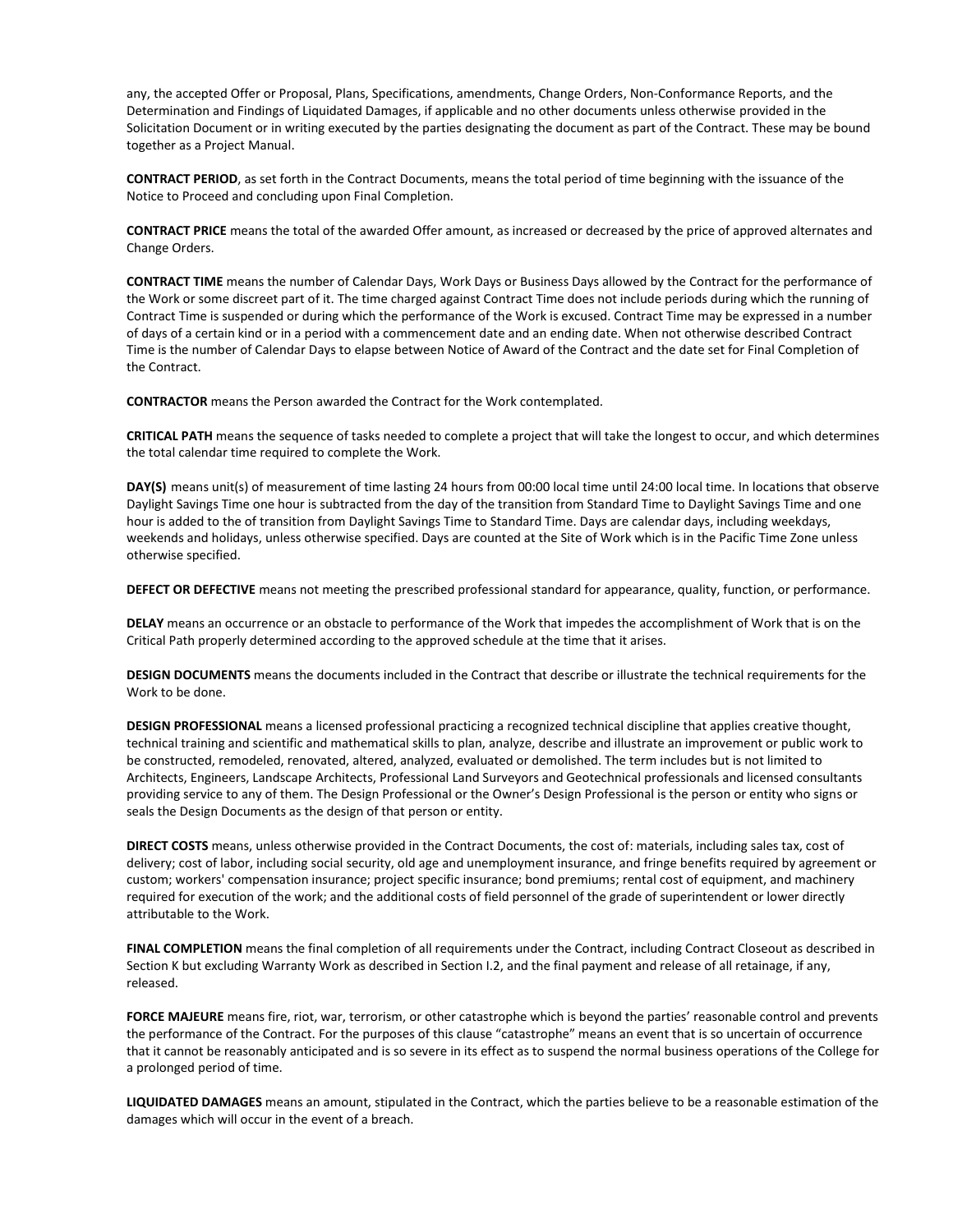**MARKUP** means an agreed amount, either fixed or a percentage, added to an item of direct cost to arrive at a price to compensate the Contractor the additional direct and indirect cost, overhead, general and administrative expense, profit and fee associated with the item.

**NON-CONFORMANCE REPORT(S)** means a report issued by Owner that determines, through Owner's observation, measurement, or testing, that work or portions of the work do not conform to the requirements of the Contract Documents and may result in the suspension of work and/or additional costs to the project related to remediation or removal.

**NON-CONFORMING WORK** means work, or portions of the work that do not conform to the requirements of the Contract Documents. Non-Conforming Work may result in the suspension of work, with no impact on Contract Time.

**NOTICE** means a formal written document required by law or by Contract to advise the recipient of an occurrence or condition, to claim a right provided by law or by Contract, to waive a right provided by law or by Contract, to start the running of a period of time or to stop the running of a period of time. Notice must be in the form required by law or by Contract and must be delivered to the person or the address specified within the time allowed. The responsibility for the delivery of Notice rests with the party giving notice. The Notice described in this paragraph shall be delivered, in writing, either in person or by mail, at the address provided for the party receiving Notice in the Contract, during Business Hours on a Business Day. Unless otherwise specified, a Notice that is correctly addressed and placed in the US Mail with correct postage shall be deemed to have been "given" when placed in the custody of the US Postal Service as shown by a postmark applied by the Postal Service.

**NOTICE TO PROCEED** means the official written notice from the Owner stating that the Contractor is to proceed with the Work defined in the Contract Documents. Notwithstanding the Notice to Proceed, Contractor shall not be authorized to proceed with the Work until all initial Contract requirements, including the Contract, performance bond and payment bond, and certificates of insurance, have been fully executed and submitted to Owner in a suitable form.

**OFFER** means a written response to an invitation to bid and a proposal in response to a request for proposals.

**OFFEROR** means a bidder that responds to an invitation to bid and a proposer that responds to a request for proposals.

**OVERHEAD** means all items of cost and all items of cost that are pooled and apportioned to the Contractor's Work on the basis of a ratio, percentage of direct cost or markup including without limitation: home office overhead; general and administrative expense; bid and proposal costs; general insurance costs; job site overhead; the wages, salary, expenses and per diem of persons above the level of superintendent or any person on the Site of Work who is not included in the requirement to pay PWR; vehicles, equipment and offices provided for persons not paid PWR under the Contract; and, any profit, fee or similar charge. In no case shall any expenses for advertising, entertainment, business promotion or lobbying or the cost of any gift, kickback, bribe or similar payment to any government official be included in any overhead pool or item apportioned to this Contract.

**OWNER** means Chemeketa Community College.

**OWNER'S AGENT** means the individual designated by the Owner to provide project management services

**OWNER'S AUTHORIZED REPRESENTATIVE(S)** means those individuals identified in writing by the Owner to act on behalf of the Owner for this project. Owner may elect, by written notice to Contractor, to delegate certain duties of the Owner's Authorized Representative to more than one party, including without limitation, to an Architect/Engineer. However, nothing in these General Conditions is intended to abrogate the separate design professional responsibilities of Architects under ORS Chapter 671 or of Engineers under ORS Chapter 672.

**PERSON** means any legally recognized entity doing business as a sole proprietorship, a partnership, a joint venture, a corporation, a limited liability company or partnership, or any other entity possessing the legal capacity to contract.

**PLANS** means the drawings which show the location, type, dimensions, and details of the Work to be done under the Contract, including any and all Addenda, but do not include shop drawings.

**PUNCH LIST** means the list of Work yet to be completed or deficiencies which need to be corrected in order to achieve Final Completion of the Contract.

**RECORD DOCUMENT(S)** means a document intended to be held for a duration longer than the Contract Period, which pertains to Work done or to things purchased or installed, including the Contract Documents, the as-built Plans, Specifications, testing and inspection records, product data, samples, manufacturer and distributor/supplier warranties evidencing transfer to Owner,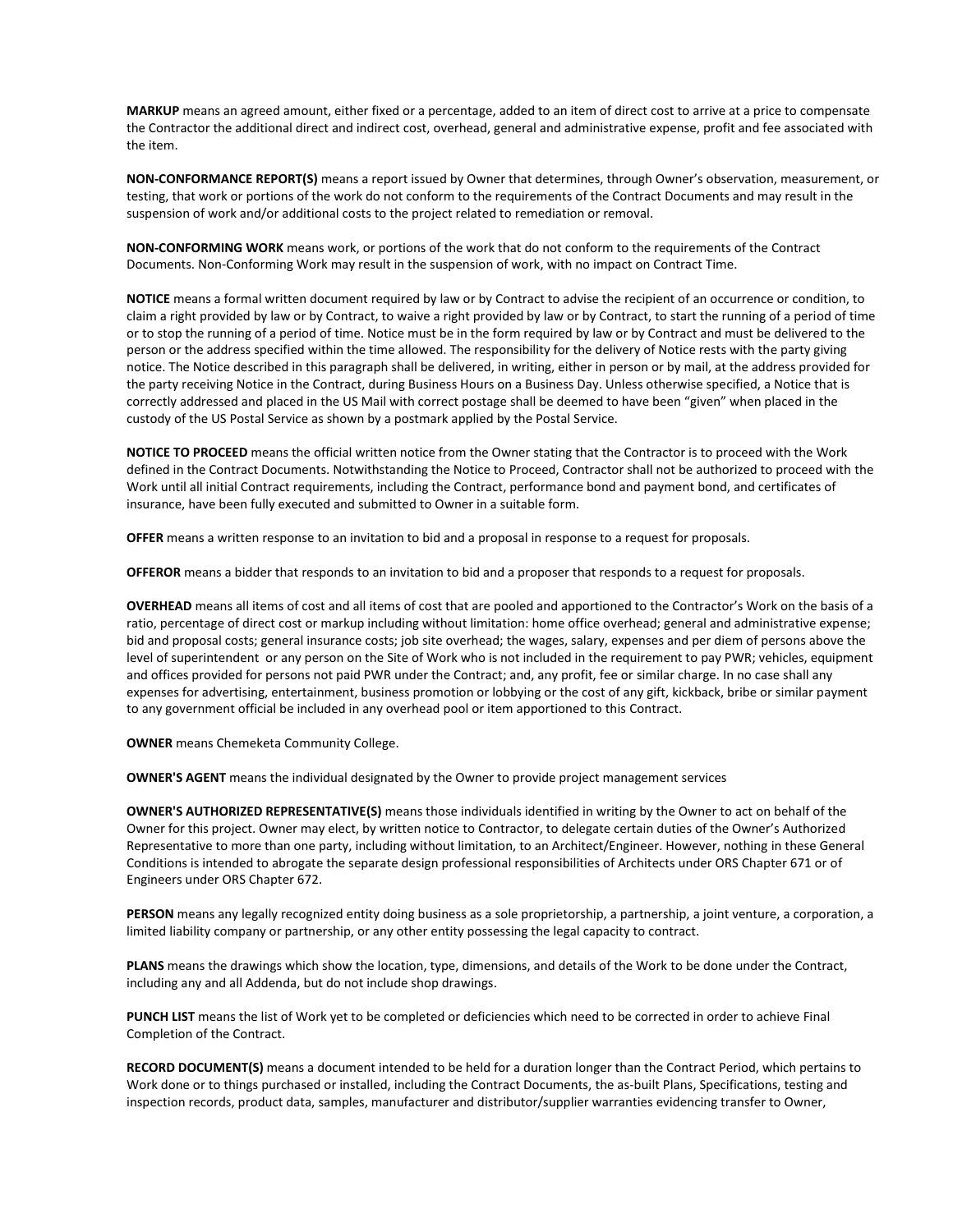operational and maintenance manuals, shop drawings, Change Orders, correspondence, certificate(s) of occupancy, and other documents listed in Subsection B.9.1 of these General Conditions, recording all Services performed.

**SITE OF WORK** means the physical location(s) where the Work takes place as defined by the Contract Documents. It includes designated real property owned or controlled by the Owner where construction takes place together with designated borrowed sources, storage sites, waste areas, fabrication areas and component assembly sites designated by the Owner and/or wholly or substantially dedicated to the production of materials or assemblies to be used in the construction of the Work such that the obligation to pay the prevailing rate wage applies. The SITE OF WORK does not include commercial aggregate sources; commercial sources for soil, sand or minerals; established fabrication yards; established commercial batch plants; established precast yards or facilities; Contractor equipment and materials storage facilities not located on real property owned or controlled by the Owner; manufacturing plants or other facilities generally available for hire, producing standard products for public sale at established prices or not wholly dedicated to the project which are not on real property owned or controlled by the Owner.

**SOLICITATION DOCUMENT** means an Invitation to Bid (ITB), Request for Proposal (RFP), Request for Quotations (RFQ), or, Request for Qualifications (RFQ).

**SPECIFICATION(S)** means any description of the physical or functional characteristics of the Work, or of the nature of a supply, service or construction item. Specifications may include a description of any requirement for inspecting, testing or preparing a supply, service or construction item for delivery and the quantities or qualities of materials to be furnished under the Contract. Specifications generally will state the results or products to be obtained and may, on occasion, describe the method and manner of doing the Work to be performed. Specifications may be incorporated by reference and/or may be attached to the Contract.

**SUBCONTRACTOR(S)** means a Person(s) having a direct contract with the Contractor, or another Subcontractor, to perform one or more items of the Work.

**SUBSTANTIAL COMPLETION** means the date when the Owner accepts in writing the construction, alteration or repair of the improvement to real property or any designated portion thereof as having reached that state of completion when it may be used or occupied for its intended purpose. Substantial Completion of facilities with operating systems occurs only after thirty (30) continuous Days of successful, trouble-free operation of the operating systems as provided in Section K.4.2.

**SUBSTITUTIONS** means items proposed and accepted by the Owner as alternatives to those called for by the Contract that in function, performance, reliability, quality, and general configuration are the same or better than the product(s) specified. Approval of any substitute item shall be solely determined by the Owner's Authorized Representative. The decision of the Owner's Authorized Representative is final.

**SUPPLEMENTAL GENERAL CONDITIONS** means those conditions that remove from, add to, or modify these General Conditions. Supplemental General Conditions may be included in the Solicitation Document or may be a separate attachment to the Contract.

**WORK** means the furnishing of all materials, equipment, labor, transportation, services and incidentals necessary to successfully complete any individual item or the entire Contract and the carrying out of duties and obligations imposed by the Contract Documents.

#### **A.2 SCOPE OF WORK**

The Work contemplated under this Contract includes all labor, materials, transportation, equipment and services for, and incidental to, the completion of all construction work in connection with the project described in the Contract Documents. The Contractor shall perform all Work necessary so that the project can be legally occupied and fully used for the intended use as set forth in the Contract Documents.

#### **A.3 INTERPRETATION OF CONTRACT DOCUMENTS**

**A.3.1** Unless otherwise specifically defined in the Contract Documents, words which have well-known technical meanings or construction industry meanings are used in the Contract Documents in accordance with such recognized meanings. Contract Documents are intended to be complementary. Whatever is called for in one is interpreted to be called for in all. However, in the event of conflicts or discrepancies among the Contract Documents, interpretations will be based on the following descending order of precedence:

1. Contract Amendments and Change Orders, with those of later date having precedence over those of an earlier date;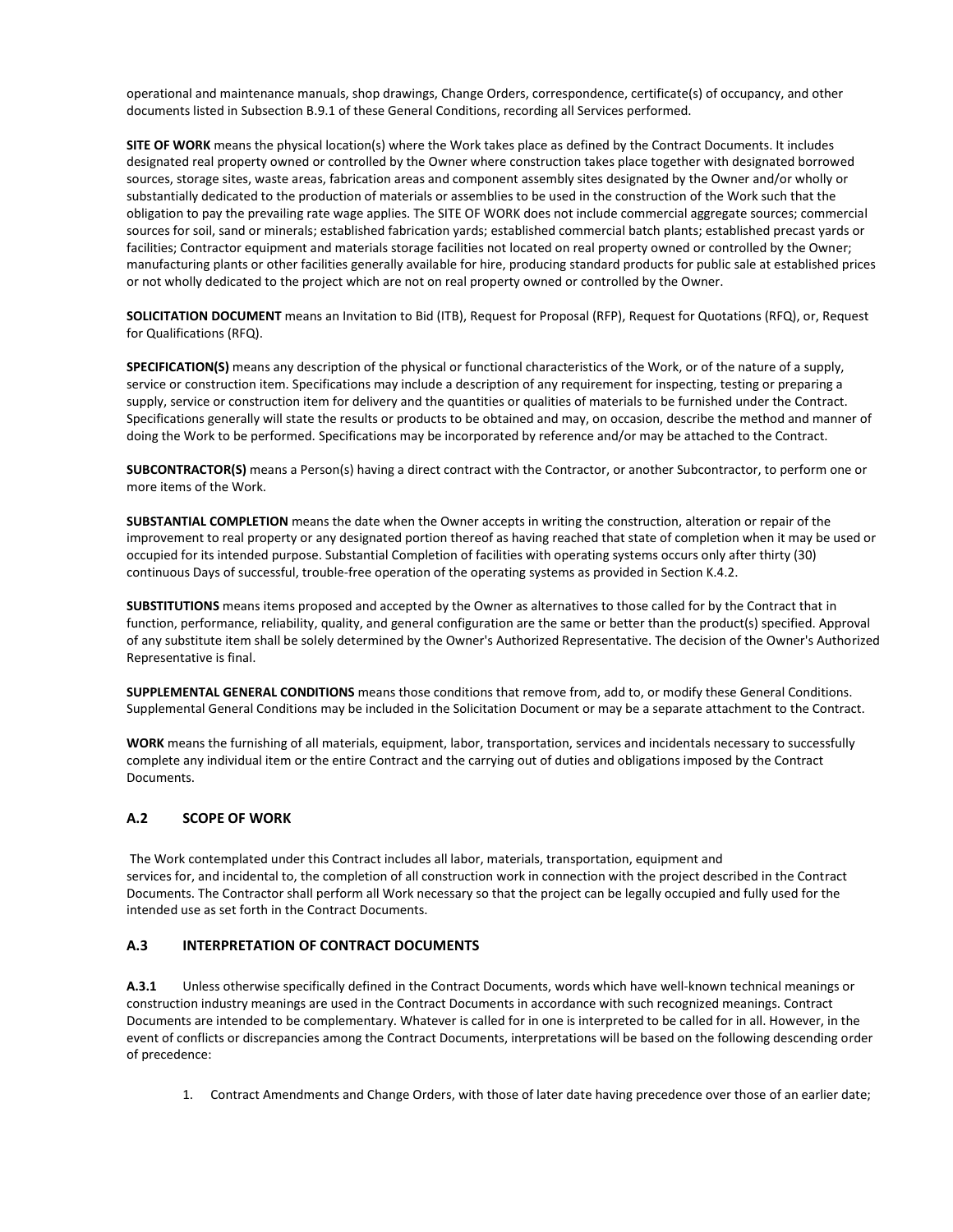- 2. The Chemeketa Community College Agreement between the Owner and Contractor, or Chemeketa Community College Contract for Public Improvements;
- 3. The Supplemental General Conditions;
- 4. The General Conditions;
- 5. The Specifications;
- 6. The Plans;
- 6. The Solicitation Document and any Addenda thereto;
- 7. The accepted Offer.

**A.3.2** In the case of an inconsistency between Plans and Specifications or within either document not clarified by Addendum, the better quality or greater quantity of Work shall be provided in accordance with the Owner's Agent or Owner's Authorized Representative's interpretation in writing. Large scale drawings shall govern over small scale drawings, and dimension numbers written on drawings shall govern over dimensions scaled from drawings.

**A.3.3** If the Contractor finds, or reasonably should have found, discrepancies in, or omissions from the Contract Documents, or if the Contractor is in doubt as to their meaning, the Contractor shall at once notify the Owner's Agent or Owner's Authorized Representative. Matters concerning performance under and interpretation of requirements of, the Contract Documents will be decided by the Owner's Agent, who may delegate that duty in some instances to the Owner's Authorized Representative. Responses to Contractor's requests for interpretation of Contract Documents will be made in writing by Owner's Authorized Representative within any time limits agreed upon or otherwise with reasonable promptness. Interpretations and decisions of the Owner's Authorized Representative will be consistent with the intent of and reasonably inferable from the Contract Documents. Contractor shall not proceed without direction in writing from the Owner's Authorized Representative.

**A.3.4** References to standard specifications, manuals, codes of any technical society, organization or association, to the laws or regulations of any governmental authority, whether such reference be specific or by implication, shall mean the latest standard specification, manual, code, laws or regulations in effect in the jurisdiction where the project is occurring on the first published date of the Solicitation Document, except as may be otherwise specifically stated.

# **A.4 EXAMINATION OF PLANS, SPECIFICATIONS, AND SITE**

**A.4.1** The Contractor represents and warrants that, before submitting an Offer, the Contractor has made a careful examination of the Contract Documents; has become fully informed as to the quality and quantity of materials and the character of the Work required; and has made a careful examination of the location and conditions of the Work and the sources of supply for materials. The Owner will in no case be responsible for any loss or for any unanticipated costs that may be suffered by the Contractor as a result of the Contractor's failure to acquire full information in advance in regard to all conditions pertaining to the Work. No oral agreement or conversation with any officer, agent, or personnel of the Owner, or with the Owner's Authorized Representative either before or after the execution of this Contract, shall affect or modify any of the terms or obligations herein contained.

**A.4.2** Should the Plans or Specifications fail to particularly describe the materials, kind of goods, or details of construction of any aspect of the Work, Contractor shall have the duty to make inquiry of the Owner's Agent and Owner's Authorized Representative as to what is required prior to performance of the Work. Absent Specifications to the contrary, the materials or processes that would normally be used to produce first quality finished Work shall be considered a part of the Contract requirements.

**A.4.3** Any design errors or omissions noted by the Contractor shall be reported promptly to the Owner's Authorized Representative, including without limitation, any nonconformity with applicable laws, statutes, ordinances, building codes, rules and regulations.

**A.4.4** If the Contractor believes that additional cost or Contract Time is involved because of clarifications or instructions issued by the Owner's Authorized Representative in response to the Contractor's notices or requests for information, the Contractor must submit a written request to the Owner's Authorized Representative, setting forth the nature and specific extent of the request, including all time and cost impacts against the Contract as soon as possible, but no later than ten (10) Days after receipt by Contractor of the clarifications or instructions issued. If the Owner's Authorized Representative denies Contractor's request for additional compensation, additional Contract Time, or other relief that Contractor believes results from the clarifications or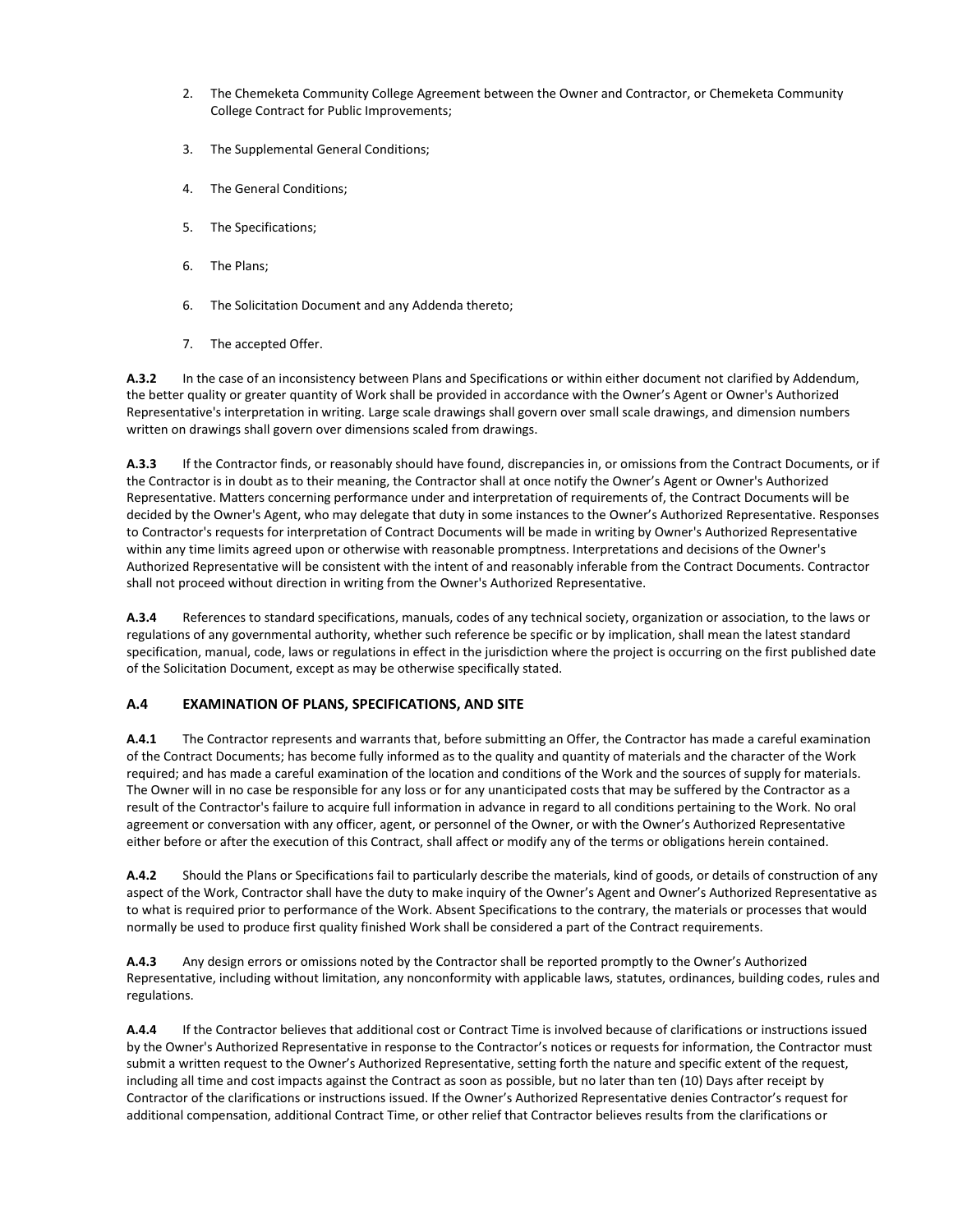instructions, the Contractor may proceed to file a Claim under Section D.3, Claims Review Process. If the Contractor fails to perform the obligations of Sections A.4.1 to A.4.3, the Contractor shall pay such costs and damages to the Owner as would have been avoided if the Contractor had performed such obligations.

**A.4.5** Contractor shall maintain and provide a full set of drawings and specifications, incorporating or including all Addenda, and make available within the meeting room used for all regular Owner/Contractor/Design Professional meetings.

## **A.5 INDEPENDENT CONTRACTOR STATUS**

The service or services to be performed under this Contract are those of an independent contractor as defined in ORS 670.600. Contractor represents and warrants that it is not an officer, employee or agent of the Owner.

## **A.6 RETIREMENT SYSTEM STATUS AND TAXES**

Contractor represents and warrants that it is not a contributing member of the Public Employees' Retirement System and will be responsible for any federal or state taxes applicable to payment received under this Contract. Contractor will not be eligible for any benefits from these Contract payments of federal Social Security, employment insurance, workers' compensation or the Public Employees' Retirement System, except as a self-employed individual. Unless the Contractor is subject to backup withholding, Owner will not withhold from such payments any amount(s) to cover Contractor's federal or state tax obligations.

## **A.7 GOVERNMENT EMPLOYMENT STATUS**

**A.7.1** If this payment is to be charged against federal funds, Contractor represents and warrants that it is not currently employed by the federal government. This does not preclude the Contractor from holding another contract with the federal government. This provision does not apply to military members of the reserves of the US Armed Forces or military members of the National Guard who are not on active duty or in status in which the member is being paid for the performance of military duty while this Contract is being performed provided that the member does not hold any other state or federal employment.

**A.7.2** Contractor represents and warrants that Contractor is not an employee of Chemeketa Community College, another employer covered by the Oregon Public Employees Retirement System (PERS), or, the State of Oregon for purposes of performing Work under this Contract. This provision does not apply to military members of the reserves of the US Armed Forces or military members of the National Guard who are not on active duty or in status in which the member is being paid for the performance of military duty while this Contract is being performed provided that the member does not hold any other State or Federal employment.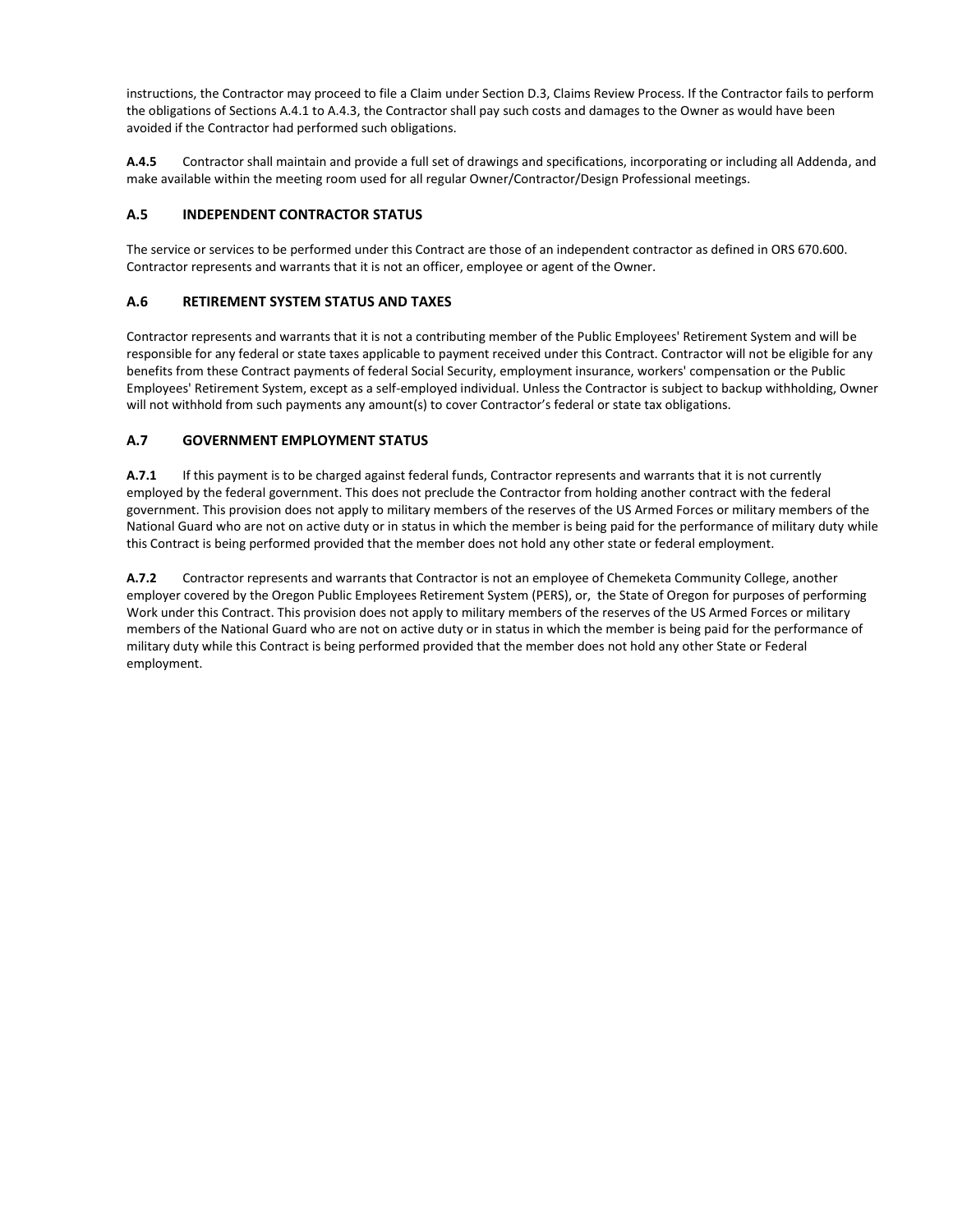# **SECTION B ADMINISTRATION OF THE CONTRACT**

# **B.1 OWNER'S ADMINISTRATION OF THE CONTRACT**

**B.1.1** The Owner's Authorized Representative will provide administration of the Contract as described in the Contract Documents (1) during construction (2) until final payment is due and (3) during the one-year period for correction of Work. The Owner's Authorized Representative will act on behalf of the Owner to the extent provided in the Contract Documents, unless modified in writing in accordance with other provisions of the Contract. In performing these tasks, the Owner's Agent may rely on the Owner's Authorized Representative or other consultants to perform some or all of these tasks.

**B.1.2** The Owner's Authorized Representative will visit the site at intervals appropriate to the stage of the Contractor's operations (1) to become generally familiar with and to keep the Owner's Agent informed about the progress and quality of the portion of the Work completed, (2) to endeavor to guard the Owner against Defects and deficiencies in the Work, and (3) to determine in general if Work is being performed in a manner indicating that the Work, when fully completed, will be in accordance with the Contract Documents. The Owner's Authorized Representative will not make exhaustive or continuous on-site inspections to check the quality or quantity of the Work. Owner's Agent or Owner's Authorized Representative will neither have control over or charge of, nor be responsible for the construction means, methods, techniques, sequences or procedures, or for the safety precautions and programs in connection with the Work.

**B.1.3** Except as otherwise provided in the Contract Documents or when direct communications have been specifically authorized, the Owner's Agent and Contractor shall endeavor to communicate with each other through the Owner's Authorized Representative or designee about matters arising out of or relating to the Contract. Communications from the Contractor to the Owner's Agent seeking information about the plans and specifications, submittals required by the contract, materials testing, the measurement of Work for payment, schedules, the progress of the Work, correction of Defective Work, Punch Lists or similar technical matters shall be directed to the Owner's Authorized Representative unless otherwise directed. Communications by and with the Owner's Authorized Representative's consultants shall be through the Owner's Authorized Representative. Communications by and with Subcontractors and material suppliers shall be through the Contractor. Communications by and with separate contractors shall be through the Owner's Authorized Representative.

**B.1.4** Based upon the Owner's Authorized Representative's evaluations of the Contractor's Application for Payment, or unless otherwise stipulated by the Owner's Agent, the Owner's Authorized Representative will review and certify the amounts due the Contractor and will issue Certificates for Payment in such amounts.

# **B.2 CONTRACTOR'S MEANS AND METHODS; MITIGATION OF IMPACTS**

**B.2.1** The Contractor shall supervise and direct the Work, using the Contractor's best skill and attention. The Contractor shall be solely responsible for and have control over construction means, methods, techniques, sequences and procedures and for coordinating all portions of the Work under the Contract, unless the Contract Documents give other specific instructions concerning these matters. If the Contract Documents give specific instructions concerning construction means, methods, techniques, sequences or procedures, the Contractor shall evaluate the jobsite safety thereof and, except as stated below, shall be fully and solely responsible for the jobsite safety of such means, methods, techniques, sequences or procedures.

**B.2.2** The Contractor is responsible to protect and maintain the Work during the course of construction and to mitigate any adverse impacts to the project, including those caused by authorized changes, which may affect cost, schedule, or quality.

**B.2.3** The Contractor is responsible for the actions of all its personnel, laborers, suppliers, and Subcontractors on the project. The Contractor shall enforce strict discipline and good order among Contractor's employees and other persons carrying out the Work. The Contractor shall not permit employment of persons who are unfit or unskilled for the tasks assigned to them.

# **B.3 MATERIALS AND WORKMANSHIP**

**B.3.1** The intent of the Contract Documents is to provide for the construction and completion in every detail of the Work described. All Work shall be performed in a professional manner and unless the means or methods of performing a task are specified elsewhere in the Contract Documents, Contractor shall employ methods that are generally accepted and used by the industry, in accordance with industry standards.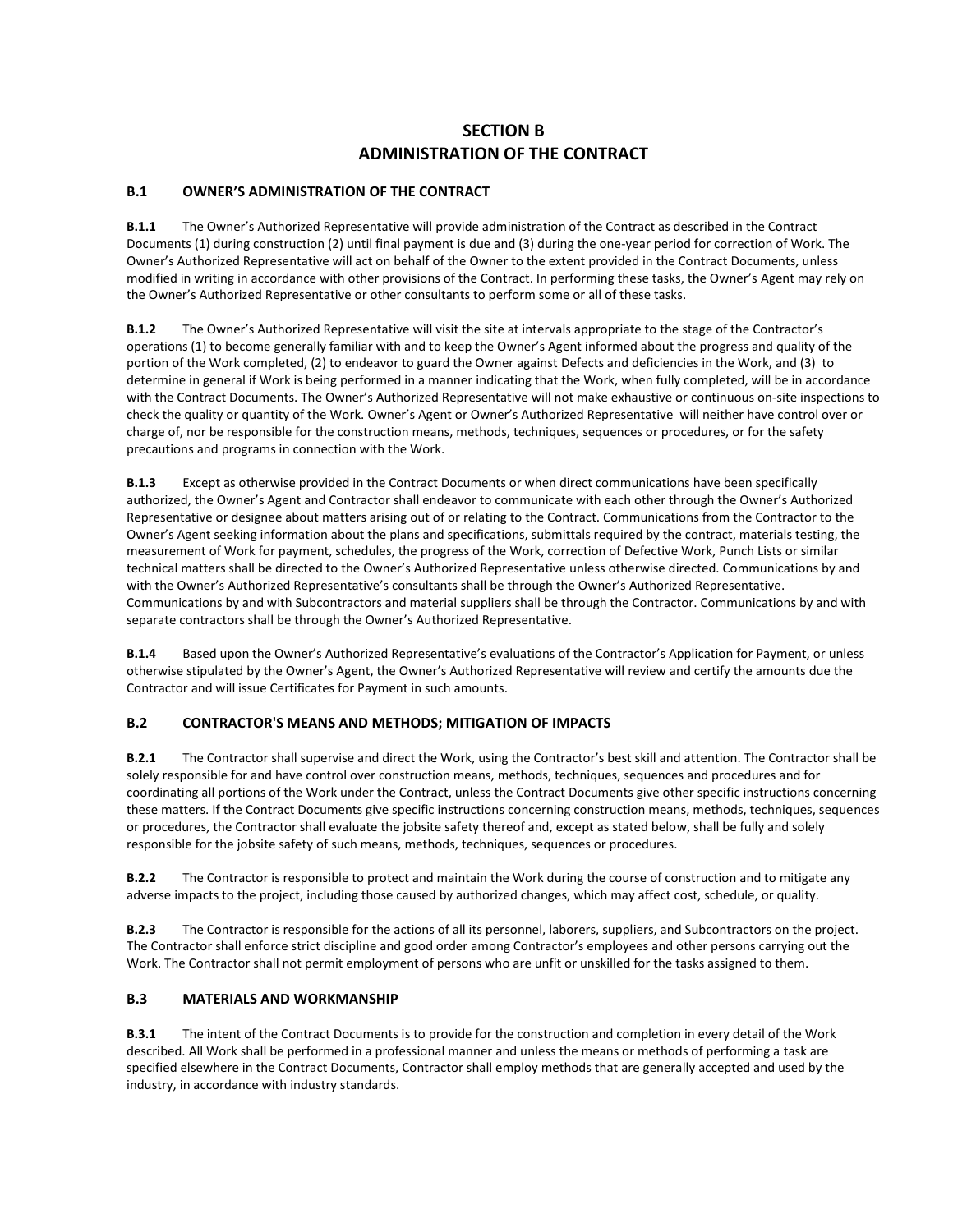**B.3.2** The Contractor is responsible to perform the Work as required by the Contract Documents. Defective Work shall be corrected at the Contractor's expense.

**B.3.3** Work done and materials furnished shall be subject to inspection and/or observation and testing by the Owner's Authorized Representative and/or Owner's Agent to determine if they conform to the Contract Documents. Inspection of the Work by the Owner's Authorized Representative does not relieve the Contractor of responsibility for the Work in accordance with the Contract Documents.

**B.3.4** Contractor shall furnish adequate facilities, as required, for the Owner's agents and invitees, and the Owner's Authorized Representative to have safe access to the Work including without limitation walkways, railings, ladders, tunnels, and platforms. Producers, suppliers, and fabricators shall also provide proper facilities and access to their facilities.

**B.3.5** The Contractor shall furnish samples of materials for testing by the Owner's Authorized Representative and Owner's Agent and include the cost of the samples in the Contract Price.

# **B.4 PERMITS**

Owner will pay for any building permits, and Contractor shall obtain and pay for all other necessary permits and licenses, except for those specifically excluded in the Supplemental General Conditions or elsewhere in the Solicitation Document, for the construction of the Work, for temporary obstructions, enclosures, opening of streets for pipes, walls, utilities, environmental Work, etc., as required for the project. Contractor shall be responsible for all violations of the law, in connection with the construction or caused by obstructing streets, sidewalks or otherwise. Contractor shall give all requisite notices to public authorities. The Contractor shall pay all royalties and license fees. The Contractor shall defend all suits or claims for infringement of any patent or other proprietary rights and save harmless and blameless from loss, on account thereof, the College, its board, officers, agents, employees and volunteers.

## **B.5 COMPLIANCE WITH GOVERNMENT LAWS AND REGULATIONS**

**B.5.1** Contractor shall comply with all federal, state and local laws, codes, regulations and ordinances applicable to the Work and the Contract. Failure to comply with such requirements shall constitute a breach of Contract and shall be grounds for Contract termination. Without limiting the generality of the foregoing, Contractor expressly agrees to comply with the following as applicable: i) Title VI and VII of Civil Rights Act of 1964, as amended; (ii) Section 503 and 504 of the Rehabilitation Act of 1973, as amended; (iii) the Health Insurance Portability and Accountability Act of 1996; (iv) the Americans with Disabilities Act of 1990, as amended; (v) ORS Chapter 659A; as amended (vi) all regulations and administrative rules established pursuant to the foregoing laws; and (vii) all other applicable requirements of federal and state civil rights and rehabilitation statutes, rules and regulations. Owner's performance under the Contract is conditioned upon Contractor's compliance with the provisions of ORS 279C.505, 279C.510, 279C.515, 279C.520, and 279C.530, which are incorporated by reference herein.

**B.5.1.1** The Owner's Agent shall have the right under this agreement to stop Work or to order the suspension of any activity using College facilities/areas where in its judgment, the Contractor or persons for whom the Contractor is responsible are committing or participating in violations of established written College Policies and Procedures, the terms of this agreement, or conducting themselves in a manner that is deemed by the Owner's Agent to be hazardous to persons or property lawfully occupying College property, College facilities or public or private property immediately adjacent.

#### **B.5.1.2 Conduct of Contractor's Employees/Subcontractors**

Chemeketa Community College is a college campus; however, there are a large number of minors on College property. Contractors are responsible and shall be held liable for any misconduct of their employees or subcontractors on College property. Contractors are encouraged to be mindful of any prior misconduct of its employees and/or subcontractors.

The College retains the right to stop any activity and/or to require dismissal from the job site of any worker whose behavior does not comply, or gives the College reasonable suspicion to believe the worker's behavior does not comply, with pertinent Chemeketa Community College policy(ies), including but not limited to providing a respectful workplace, a harassment free workplace, and a drug and alcohol free workplace, or the activity is deemed hazardous to members of a user group, the public, or College facilities.

**B.5.2** Contractor shall comply with all applicable requirements of federal and state civil rights and rehabilitation statutes, rules and regulations; and

(a) Contractor shall not discriminate against Disadvantaged, Minority, Women or Emerging Small Business enterprises, as those terms are defined in ORS 200.005, in the awarding of subcontracts (ORS 279A.110).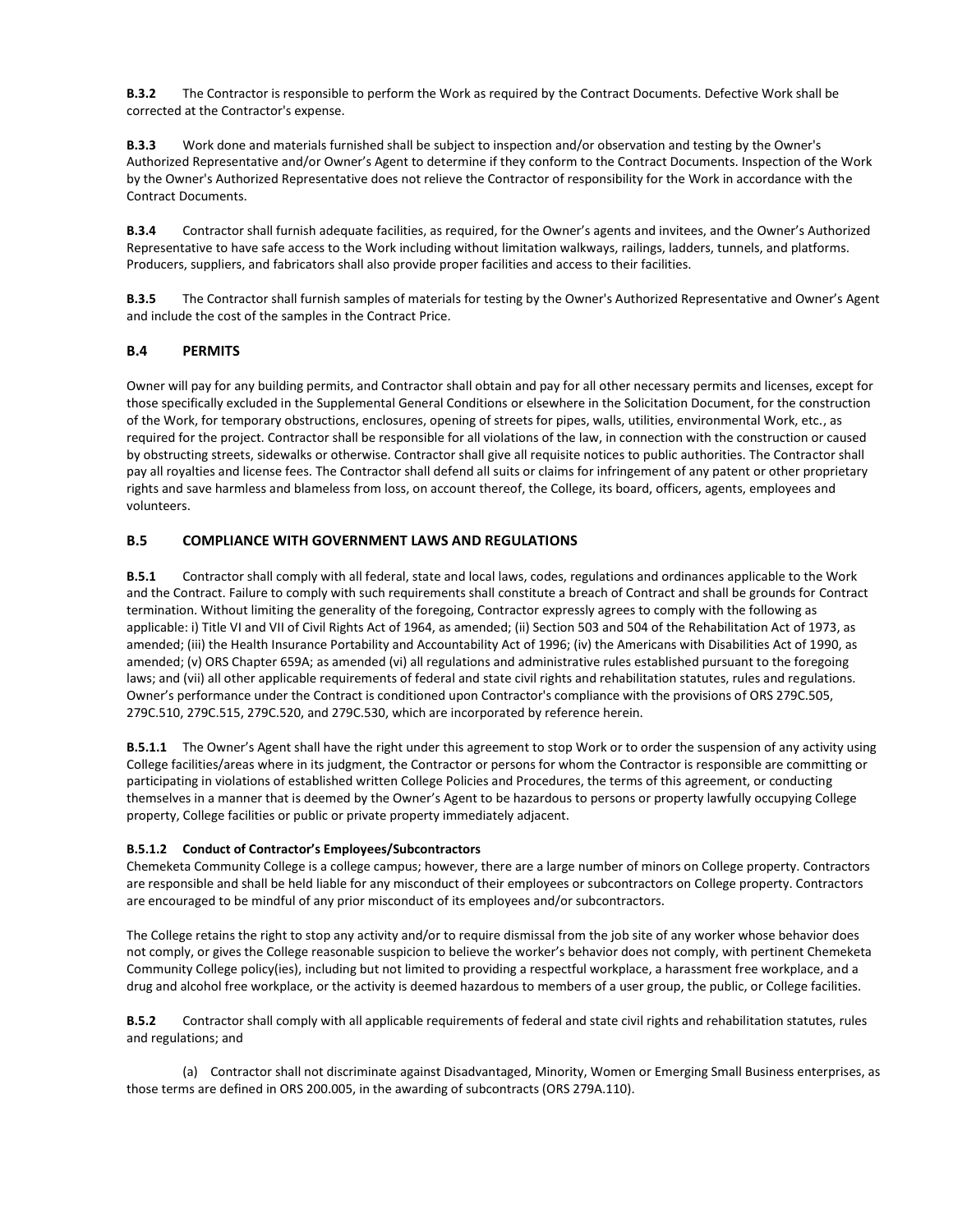(b) Contractor shall maintain and possess in current and valid form, all licenses and certificates required by law, regulation, or this Contract when performing the Work.

**B.5.3** Unless contrary to federal law, Contractor shall certify that it shall not accept a bid from Subcontractors to perform Work as described in ORS 701.005 under this Contract unless such Subcontractors are registered with the Construction Contractors Board in accordance with ORS 701.035 to 701.055 at the time they submit their bids to the Contractor.

**B.5.4** Unless contrary to federal law, Contractor shall certify that each landscape contractor, as defined in ORS 671.520(2), performing Work under this Contract holds a valid landscape contractor's license issued pursuant to ORS 671.560.

**B.5.5** The following notice is applicable to Contractors who perform excavation Work:

**ATTENTION: Oregon law requires you to follow rules adopted by the Oregon Utility Notification Center. Those rules are set forth in OAR 952-001-0010 through OAR 952-001-0090. You may obtain copies of the rules by calling the center at 503.232.1987 or by accessing the website located @ www.DigSafelyOregon.com.** 

**B.5.6** Failure to comply with any or all of the requirements of B.5.1 through B.5.5 shall be a breach of Contract and constitute grounds for Contract termination. Damages or costs resulting from such noncompliance shall be the responsibility of Contractor.

#### **B.6 SUPERINTENDENCE**

Contractor shall keep on the site at all times Work is being done, even at times the Work is being done solely by Subcontractor(s), a competent superintendent and any necessary assistants who shall be satisfactory to the Owner's Agent and who shall represent the Contractor on the site. Directions given to the superintendent by the Owner's Authorized Representative shall be confirmed in writing to the Contractor.

#### **B.7 INSPECTION**

**B.7.1** Owner's Agent and Owner's Authorized Representative shall have access to the Work at all times.

**B.7.2** Inspection of the Work will be made by the Owner's Authorized Representative at its discretion. The Owner's Authorized Representative will have authority to reject Work that does not conform to the Contract Documents. Any Work found to be not in conformance with the Contract Documents, in the discretion of the Owner's Authorized Representative, shall be removed and replaced at the Contractor's expense.

**B.7.3** Contractor shall make or obtain at the appropriate time all tests, inspections and approvals of portions of the Work required by the Contract Documents or by laws, codes, ordinances, rules, regulations or orders of public authorities having jurisdiction. Unless otherwise provided, the Contractor shall make arrangements for such tests, inspections and approvals with an independent testing laboratory or entity acceptable to the Owner, or with the appropriate public authority, and shall bear all related costs of tests, inspections and approvals. Tests or inspections conducted pursuant to the Contract Documents shall be made promptly to avoid unreasonable delay in the Work. The Contractor shall give the Owner's Authorized Representative timely notice of when and where tests and inspections are to be made so that the Owner's Authorized Representative may be present for such procedures. Required certificates of testing, inspection or approval shall, unless otherwise required by the Contract Documents, be secured by the Contractor and promptly delivered to the Owner's Authorized Representative.

**B.7.4** As required by the Contract Documents, Work done or material used without inspection or testing by the Owner's Authorized Representative may be ordered removed at the Contractor's expense.

**B.7.5** If directed to do so any time before the Work is accepted, the Contractor shall uncover portions of the completed Work for inspection. After inspection, the Contractor shall restore such portions of Work to the standard required by the Contract. If the Work uncovered is unacceptable or was done without sufficient notice to the Owner's Authorized Representative, the uncovering and restoration shall be done at the Contractor's expense. If the Work uncovered is acceptable and was done with sufficient notice to the Owner's Agent, the uncovering and restoration will be paid for as a Change Order.

**B.7.6** If any testing or inspection reveals failure of the portions of the Work to comply with requirements established by the Contract Documents, all costs made necessary by such failure, including those of repeated procedures and compensation for the Owner's Agent's and Owner's Authorized Representative's services and expenses, shall be at the Contractor's expense.

**B.7.7** When the United States government participates in the cost of the Work, or the Owner has an agreement with other public or private organizations, or if any portion of the Work is being performed for a third party or in close proximity to third party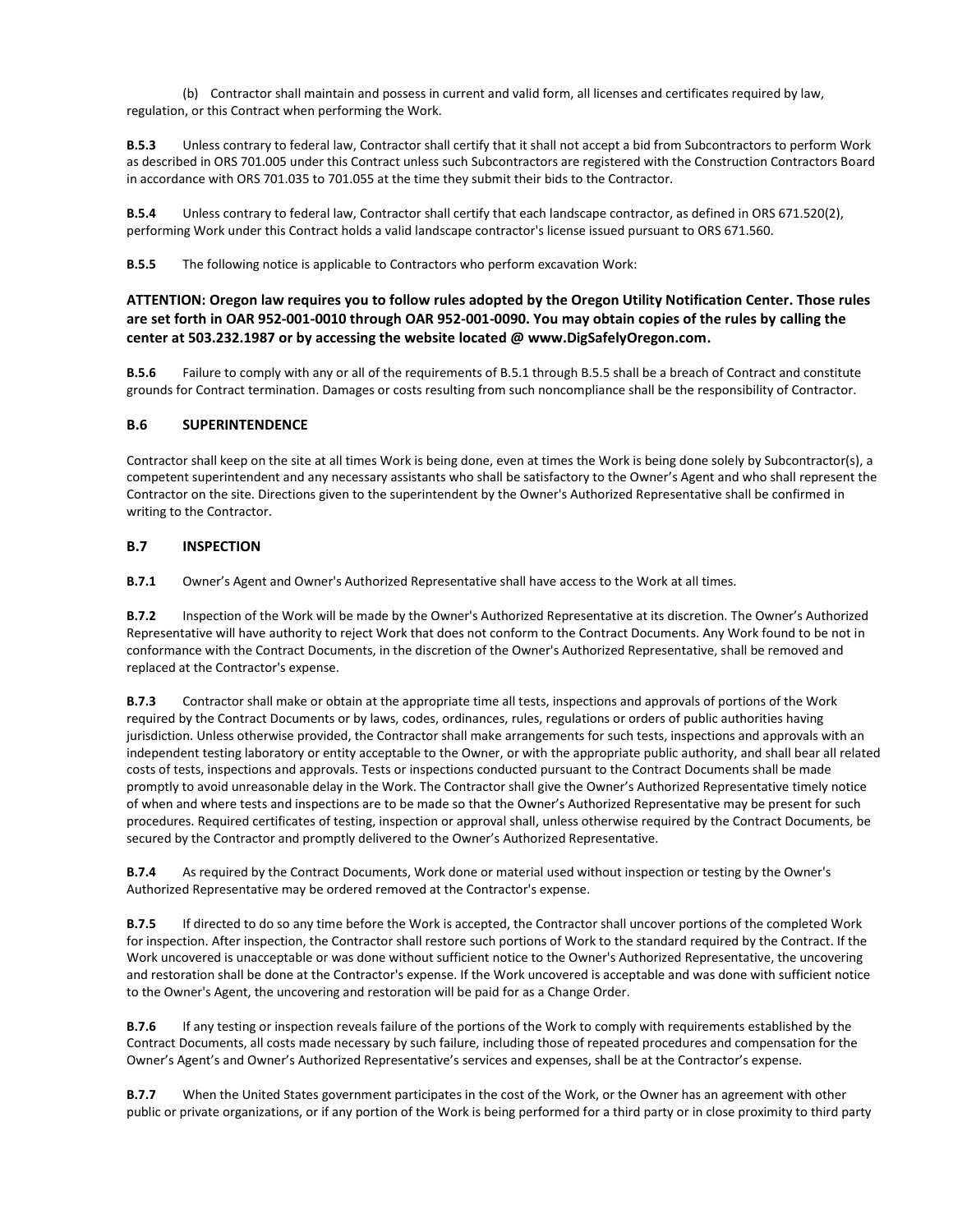facilities, representatives of these organizations have the right to inspect the Work affecting their interests or property. Their right to inspect shall not make them a party to the Contract and shall not interfere with the rights of the parties of the Contract. Instructions or orders of such parties shall be transmitted to the Contractor, through the Owner's Agent.

## **B.8 SEVERABILITY**

If any provision of this Contract is declared by a court to be illegal or in conflict with any law, the validity of the remaining terms and provisions shall not be affected and the rights and obligations of the parties shall be construed and enforced as if the Contract did not contain the particular provision held to be invalid.

# **B.9 ACCESS TO RECORDS**

**B.9.1** Contractor shall keep, at all times on the Work site, one record copy of the complete Contract Documents, including the Plans, Specifications, Change Orders and addenda, in good order and marked currently to record field changes and selections made during construction, and one record copy of Shop Drawings, Product Data, Samples and similar submittals, and shall at all times give the Owner's Agent and Owner's Authorized Representative access thereto.

**B.9.2** Contractor shall retain and the Owner and its duly authorized representatives shall have access to, for a period not less than ten (10) years, all Record Documents, financial and accounting records, and other books, documents, papers and records of Contractor which are pertinent to the Contract including records pertaining to Overhead and indirect costs, for the purpose of making audit, examination, excerpts and transcripts. If for any reason, any part of the Contract is involved in litigation, Contractor shall retain all such records until all litigation is resolved. The Owner and/or its agents shall continue to be provided full access to the records during litigation.

# **B.10 WAIVER**

Failure of the Owner to enforce any provision of this Contract shall not constitute a waiver or relinquishment by the Owner of the right to such performance in the future nor of the right to enforce any other provision of this Contract. No right of the Owner shall be waived by implication, by the passage of time or by "operation of law." Any waiver of a right by the Owner shall be in a writing that specifically identifies the right being waived and the circumstances of the waiver, and shall be signed by an authorized representative of the Owner.

#### **B.11 SUBCONTRACTS AND ASSIGNMENT**

**B.11.1** Contractor shall require each Subcontractor, to the extent of the Work to be performed by the Subcontractor, to be bound by the terms and conditions of these General Conditions for Public Improvement Contracts, and to assume toward the Contractor all of the obligations and responsibilities which the Contractor assumes toward the Owner thereunder, unless (1) the same are clearly inapplicable to the subcontract at issue because of legal requirements or industry practices, or (2) specific exceptions are requested by Contractor and approved in writing by Owner's Agent. Where appropriate, Contractor shall require each Subcontractor at any tier to enter into similar agreements.

**B.11.2** At Owner's Agent's request, Contractor shall submit to Owner prior to their execution either Contractor's form of subcontract, or the subcontract to be executed with any particular Subcontractor. If Owner's Agent disapproves such form, Contractor shall not execute the form until the matters disapproved are resolved to Owner's Agent's satisfaction. Owner's review, comment upon or approval of any such form shall not relieve Contractor of its obligations under this Agreement or be deemed a waiver of such obligations of Contractor.

**B.11.3** Contractor shall not assign, sell, or transfer its rights, or delegate its responsibilities under this Contract, in whole or in part, without the prior written approval of the Owner. No such written approval shall relieve Contractor of any obligations of this Contract, and any transferee shall be considered the agent of the Contractor and bound to perform in accordance with the Contract Documents. Contractor shall remain liable as between the original parties to the Contract as if no assignment had occurred.

**B.11.4** Upon reasonable concern regarding Contractor's payment of Subcontractors or suppliers at any tier, Owner may in its sole discretion make payment to Contractor and the Subcontractor at any tier, supplier by dual payee check payable to Contractor and the unpaid party. Upon Owner's Agent's request, Contractor shall furnish to Owner all information necessary to facilitate such payments, including without limitation, a complete listing of amounts owed to all Subcontractors at any tier.

**B.11.5** Should Contractor fail, neglect or refuse to make prompt payment of any valid claim for labor, services, equipment, or materials furnished to Contractor or any Subcontractor as such claim becomes due for work performed on the Project, Owner may pay such claim directly to the person or entity who furnished such labor, services, equipment or materials, and charge the amount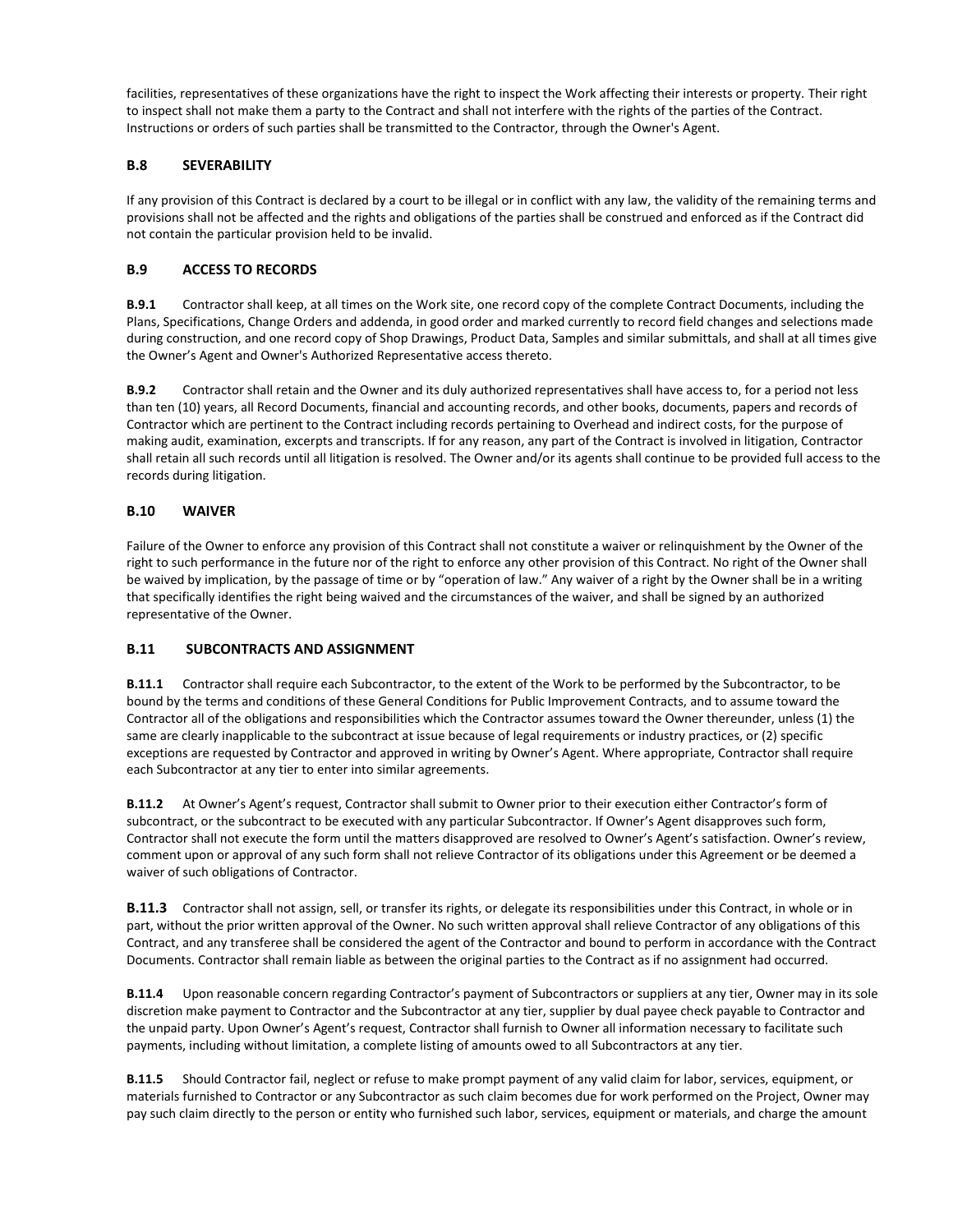of the payment against amounts due, or to become due, Contractor. Owner's payment of any such claims shall not relieve Contractor or its surety from any obligation with respect to any claims Contractor fails to pay.

**B.11.6** If the Contractor or a first-tier Subcontractor fails, neglects or refuses to make payment to any person furnishing labor or materials for the Work within 30 days after receipt of payment from the Owner, the Contractor or first-tier Subcontractor shall owe the person the amount due plus interest charges commencing at the end of the 10-day period that payment is due under ORS 279C.580 (4) and ending upon final payment, unless payment is subject to a good faith dispute as defined in ORS 279C.580. The rate of interest charged to the Contractor or first-tier Subcontractor on the amount due shall equal three times the discount rate on 90 day commercial paper in effect at the Federal Reserve Bank in the Federal Reserve district that includes Oregon on the date that is 30 days after the date when payment was received from the Owner or from the Contractor, but the rate of interest may not exceed 30 percent. The amount of interest may not be waived.

**B.11.7** If the Contractor or a Subcontractor fails, neglects or refuses to make payment to a person furnishing labor or materials in connection with the Contract, the person may file a complaint with the Construction Contractors Board, unless payment is subject to a good faith dispute as defined in ORS 279C.580. Contractor shall include this clause in all subcontracts and require that Subcontractors include the clause in Work subcontracted to a lower tier. Notice shall be in this form:

Subcontractor is notified that every public improvement contract and every contract related to the public improvement contract shall contain a clause or condition that, if the contractor or a subcontractor fails, neglects or refuses to make payment to a person furnishing labor or materials in connection with the public improvement contract, the person may file a complaint with the Construction Contractors Board, unless payment is subject to a good faith dispute as defined in ORS 279C.580. Subcontractor shall include this clause in any contract related to the Work. Complaints may be addressed to the Board at 700 Summer St. NE, Suite 300, PO Box 14140, Salem, OR 97309.

## **B.12 SUCCESSORS IN INTEREST**

The provisions of this Contract shall be binding upon and shall accrue to the benefit of the parties to the Contract and their respective permitted successors and assigns.

## **B.13 OWNER'S RIGHT TO DO WORK**

Owner reserves the right to perform other or additional work at or near the project site with other forces than those of the Contractor. If such work takes place within or next to the project site, Contractor will coordinate work with the other contractors or forces, cooperate with all other contractors or forces, carry out the work in a way that will minimize interference and delay for all forces involved, place and dispose of materials being used so as not to interfere with the operations of another, and join the Work with the work of the others in an acceptable manner and perform it in proper sequence to that of the others. The Owner's Authorized Representative will resolve any disagreements that may arise between or among Contractor and the other contractors over the method or order of doing all work (including the Work). In case of unavoidable interference, the Owner's Authorized Representative will establish work priority (including the Work) which generally will be in the sequence that the contracts were awarded.

### **B.14 OTHER CONTRACTS**

In all cases and at any time, the Owner has the right to execute other contracts related to or unrelated to the Work of this Contract. The Contractor of this Contract will fully cooperate with any and all other contractors without additional cost to the Owner in the manner described in section B.13.

#### **B.15 GOVERNING LAW**

This Contract shall be governed by and construed in accordance with the laws of the State of Oregon without regard to principles of conflict of law.

## **B.16 LITIGATION**

Any Claim between Owner and Contractor that arises from or relates to this Contract and that is not resolved through the Claims Review Process in Section D.3 shall be brought and conducted solely and exclusively within the Circuit Court of Marion County for the State of Oregon; provided, however, if a Claim must be brought in a federal forum, then it shall be brought and conducted solely and exclusively within the United States District Court for the District of Oregon. In no event shall this section be construed as a waiver by the Owner of any form of defense or immunity, whether sovereign immunity, governmental immunity, immunity based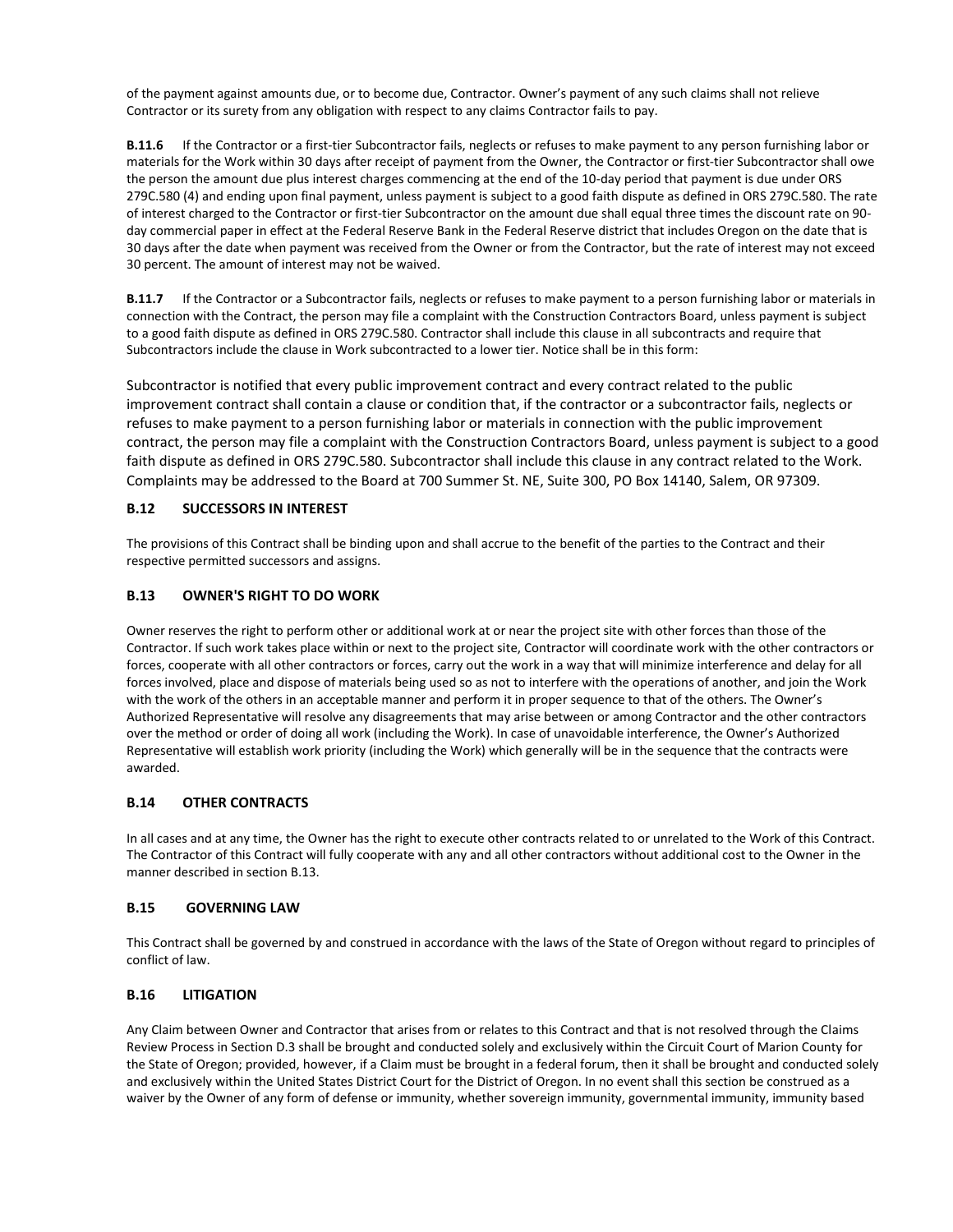on the Eleventh Amendment to the Constitution of the United States or otherwise, from any claim or from the jurisdiction of any court.

#### **Note: CONTRACTOR BY EXECUTION OF THIS CONTRACT HEREBY CONSENTS TO THE IN PERSONAM JURISDICTION OF THE COURTS REFERENCED IN THIS SECTION B.16.**

#### **B.17 ALLOWANCES**

**B.17.1** The Contractor shall include in the Contract Price all Allowances necessary to complete the Work. Items covered by Allowances shall be supplied for such amounts and by such persons or entities as the Owner's Agent may direct.

- **B.17.2** Unless otherwise provided in the Contract Documents:
	- (a) When finally reconciled, Allowances shall cover the cost to the Contractor of materials and equipment delivered at the site and all required taxes, less applicable trade discounts;
	- (b) Contractor's costs for unloading and handling at the site, labor, installation costs, Overhead, profit and other expenses contemplated for stated Allowance amounts shall be included in the Contract Price but not in the Allowances;
	- (c) Whenever costs are more than or less than Allowances, the Contract Price shall be adjusted accordingly by Change Order. The amount of the Change Order shall reflect (1) the difference between actual costs and the Allowances under Section B.17.2(a) and (2) changes in Contractor's costs under Section B.17.2(b).
	- (d) Unless Owner requests otherwise, Contractor shall provide to Owner a proposed fixed price for any Allowance work prior to its performance.

#### **B.18 SUBMITTALS, SHOP DRAWINGS, PRODUCT DATA AND SAMPLES**

**B.18.1** The Contractor shall prepare and keep current, for the Owner's Authorized Representative's approval, a log which shall contain a schedule for delivery of submittals and shall be coordinated with the Contractor's construction schedule and in such sequence as to cause no delay in the Work or in the activities of the Owner or of separate contractors, and allows reasonable time to review submittals. Owner's Agent reserves the right to approve the log, in Owner-approved format. Log shall be adjusted to reflect changes in the construction schedule or sequence of Work. Submittals include, without limitation, shop drawings, product data, and samples which are described below:

- (a) Shop drawings are drawings, diagrams, schedules and other data specially prepared for the Work by the Contractor or a Subcontractor, manufacturer, supplier or distributor, at any tier, to describe some portion of the Work.
- (b) Product data are illustrations, standard schedules, performance charts, instructions, brochures, diagrams and other information furnished by the Contractor to demonstrate materials or equipment for some portion of the Work.
- (c) Samples are physical examples which demonstrate materials, equipment or workmanship and establish standards by which the Work will be judged.

**B.18.2** Shop drawings, product data, samples and similar submittals are not Contract Documents. The purpose of their submittal is to demonstrate for those portions of the Work for which submittals are required by the Contract Documents the way by which the Contractor proposes to conform to the information given and the design concept expressed in the Contract Documents. Review of submittals by the Owner's Authorized Representative is not conducted for the purpose of determining the accuracy and completeness of other details such as dimensions and quantities, or for substantiating instructions for installation or performance of equipment or systems, or for approval of safety precautions or, unless otherwise specifically stated by the Owner's Authorized Representative, of any construction means, methods, techniques, sequences or procedures, all of which remain the responsibility of the Contractor as required by the Contract Documents. The Owner's Authorized Representative's review of the Contractor's submittals shall not relieve the Contractor of its obligations under the Contract Documents. The Owner's Authorized Representative's approval of a specific item shall not indicate approval of an assembly of which the item is a component. Informational submittals upon which the Owner's Authorized Representative is not expected to take responsive action may be so identified in the Contract Documents. Submittals which are not required by the Contract Documents may be returned by the Owner's Authorized Representative without action.

**B.18.3** The Contractor shall review for compliance with the Contract Documents, approve and submit to the Owner's Authorized Representative shop drawings, product data, samples and similar submittals required by the Contract Documents, in accordance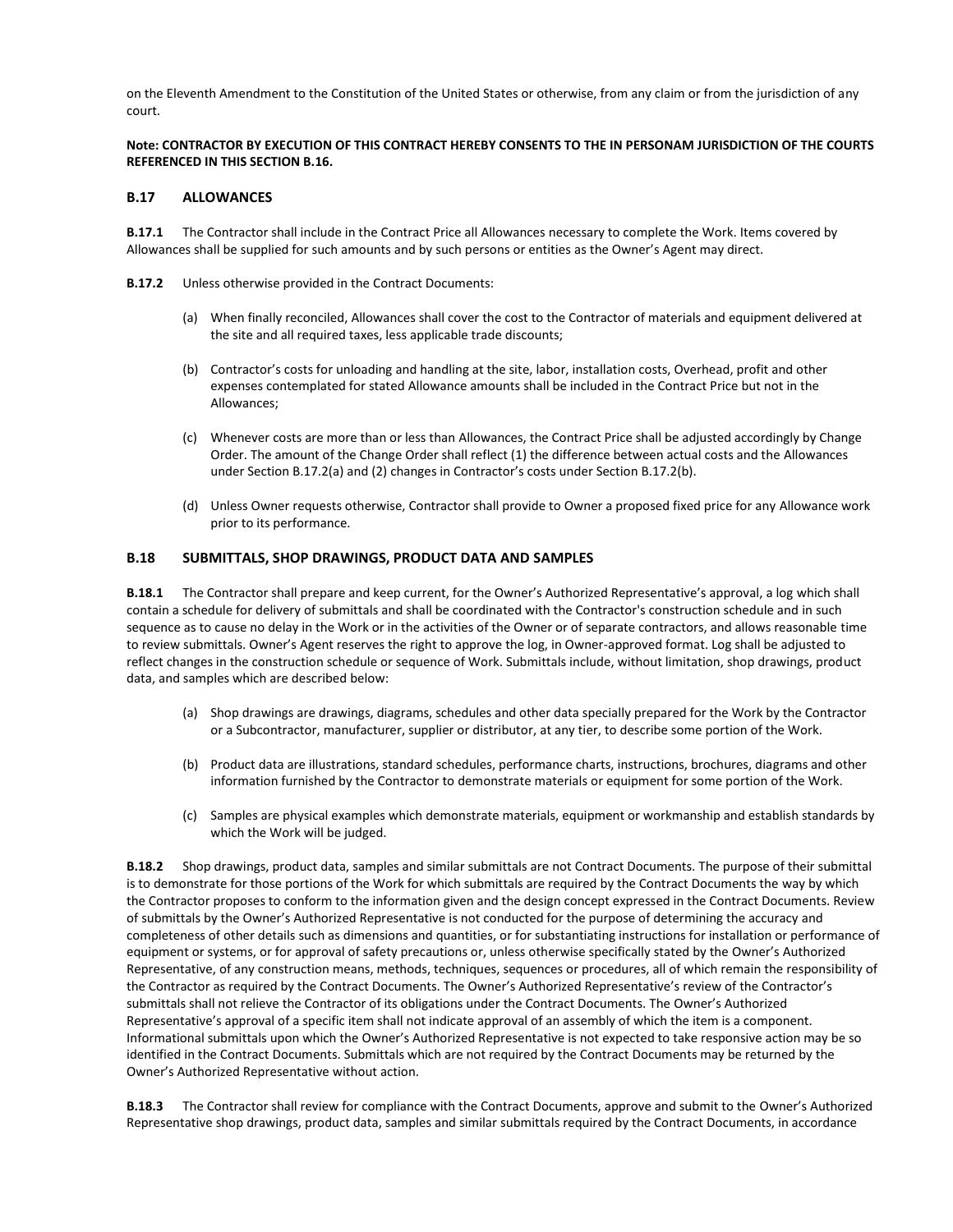with the approved log, and in such sequence as to cause no delay in the Work or in the activities of the Owner or of separate contractors. Submittals which are not marked as reviewed for compliance with the Contract Documents and approved by the Contractor may be returned by the Owner's Authorized Representative without action.

**B.18.4** By approving and submitting shop drawings, product data, samples and similar submittals, the Contractor represents that the Contractor has determined and verified materials, field measurements and field construction criteria related thereto, and has checked and coordinated the information contained within such submittals with the requirements of the Contract Documents and the Work, including that of all Subcontractors.

**B.18.5** The Contractor shall perform no portion of the Work for which the Contract Documents require submittal and review of shop drawings, product data, samples or similar submittals until the respective submittal has been approved by the Owner's Authorized Representative.

**B.18.6** The Work shall be in accordance with approved submittals except that the Contractor shall not be relieved of responsibility for deviations from requirements of the Contract Documents by the Owner's Authorized Representative's review or approval of shop drawings, product data, samples or similar submittals unless the Contractor has specifically informed the Owner's Authorized Representative, in writing, of such deviation at the time of submittal and: (i) the Owner's Authorized Representative has given written approval to the specific deviation; or (ii) a Change Order has been executed by Owner's Agent authorizing the deviation. The Contractor shall not be relieved of responsibility for errors or omissions in shop drawings, product data, samples or similar submittals by the Owner's Authorized Representative's review or approval thereof.

**B.18.7** In the event that Owner elects not to have the obligations and duties described under this Section B.18 performed by the Owner's Authorized Representative, or in the event no Owner's Authorized Representative is employed by Owner on the project, all obligations and duties assigned to the Owner's Authorized Representative hereunder shall be performed by the Owner's Agent.

# **B.19 SUBSTITUTIONS**

The Contractor may make Substitutions only with the consent of the Owner's Agent, after evaluation by the Owner's Authorized Representative and only in accordance with a Change Order. Substitutions shall be subject to the requirements of the Solicitation Document. By making requests for Substitutions, the Contractor represents that the Contractor has personally investigated the proposed substitute product; represents that the Contractor will provide the same warranty for the Substitution that the Contractor would for the product originally specified unless approved otherwise; certifies that the cost data presented is complete and includes all related costs under this Contract including redesign costs, and waives all claims for additional costs related to the Substitution which subsequently become apparent; and will coordinate the installation of the accepted Substitution, making such changes as may be required for the Work to be completed in all respects.

# **B.20 USE OF PLANS AND SPECIFICATIONS**

Plans, Specifications and related Contract Documents furnished to Contractor by Owner or Owner's Authorized Representative shall be used solely for the performance of the Work under this Contract. Contractor and its Subcontractors and suppliers are authorized to use and reproduce applicable portions of such documents appropriate to the execution of the Work, but shall not claim any ownership or other interest in them beyond the scope of this Contract, and no such interest shall attach. Unless otherwise indicated, all common law, statutory and other reserved rights, in addition to copyrights, are retained by Owner.

#### **B.20.1 Security and Safety of Individuals and Building (ORS 192.501 et al)**

Contractor shall not disclose or permit the disclosure of Plans, shop drawings, or other records or information that would reveal or otherwise identify security measures, or weaknesses or potential weaknesses in security measures, except to the extent certain individuals need such information to properly perform the Work.

Contractor shall not disclose Plans, shop drawings, or other records or information that, if disclosed, would allow a person to: gain unauthorized access to buildings or other property; identify those areas of structural or operational vulnerability that would permit unlawful disruption to, or interference with, services; or disrupt, interfere with or gain unauthorized access to public funds or to information processing, communication or telecommunication systems, including the information contained in the systems, that are used or operated by the Owner, except to the extent certain individuals need such information to properly perform the Work.

# **B.21 FUNDS AVAILABLE AND AUTHORIZED**

Owner reasonably believes at the time of entering into this Contract that sufficient funds are available and authorized for expenditure to finance the cost of this Contract within the Owner's budget, appropriation or limitation. Contractor understands and agrees that, to the extent that sufficient funds are not available and authorized for expenditure to finance the cost of this Contract in subsequent budget periods, Owner's payment of amounts under this Contract attributable to Services performed after the last day of the current budget cycle is contingent on Owner's governing body receiving budgeting and appropriating funds or other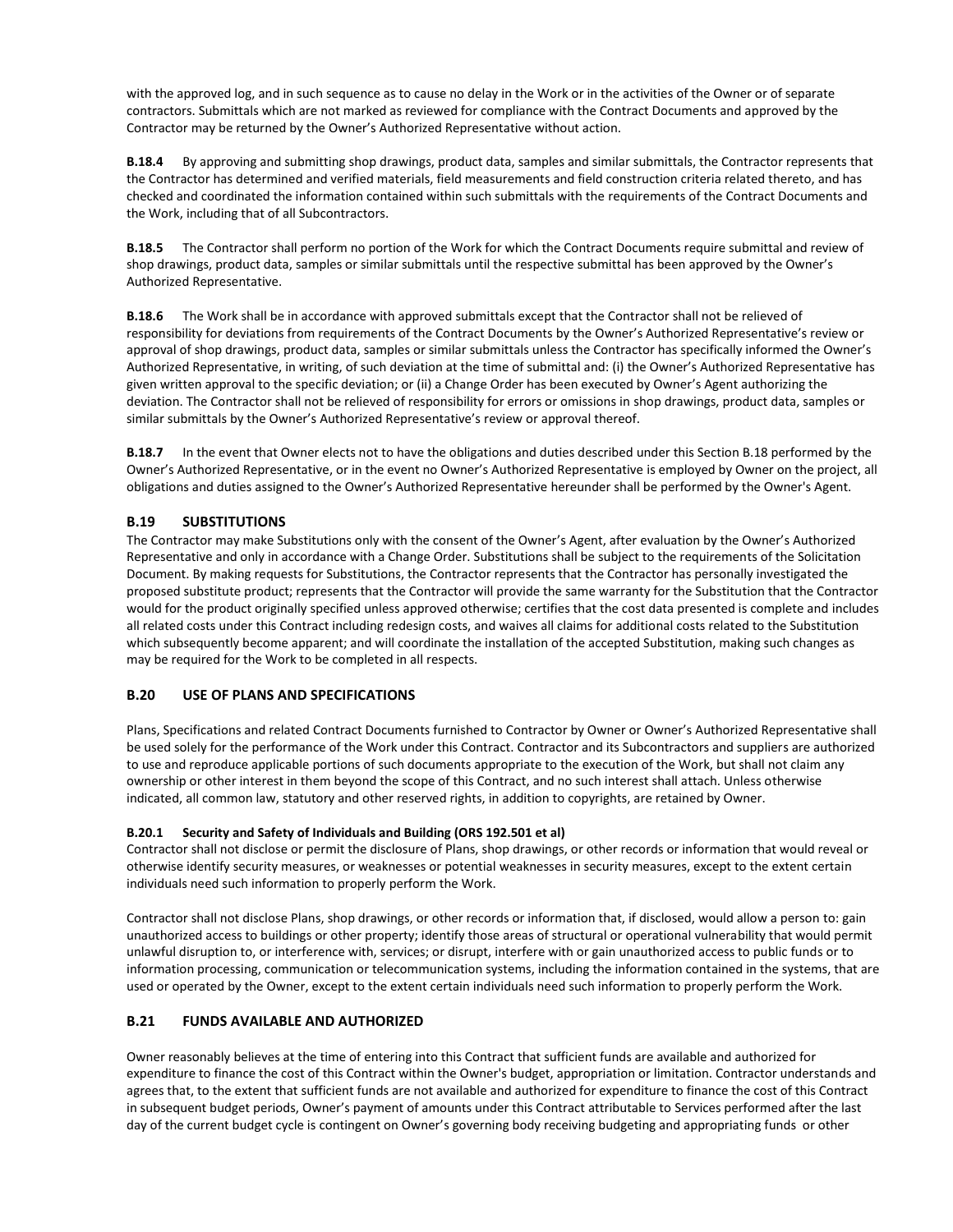expenditure authority sufficient to allow Owner, in the exercise of its reasonable administrative discretion, to continue to make payments under this Contract. If the project is funded from special funds or from funds established from the proceeds of bonds, grants or revenue obligations Contractor understands and agrees that the total funds to be used on all phases of the Project including but not limited to amounts to be paid to Contractor are limited to the special fund or the proceeds of the grant, bond issue or revenue obligation subject to the Owner's reasonable apportionment of the available funds to those persons or entities having a claim upon them.

# **B.22 NO THIRD PARTY BENEFICIARIES**

Owner and Contractor are the only parties to this Contract and are the only parties entitled to enforce its terms. Nothing in this Contract gives, is intended to give, or shall be construed to give or provide any benefit or right, whether directly, indirectly, or otherwise, to third persons unless such third persons are individually identified by name herein and expressly described as intended beneficiaries of the terms of this Contract.

For the purposes of this provision a court or government appointed receiver, liquidator or trustee shall be considered a "third person."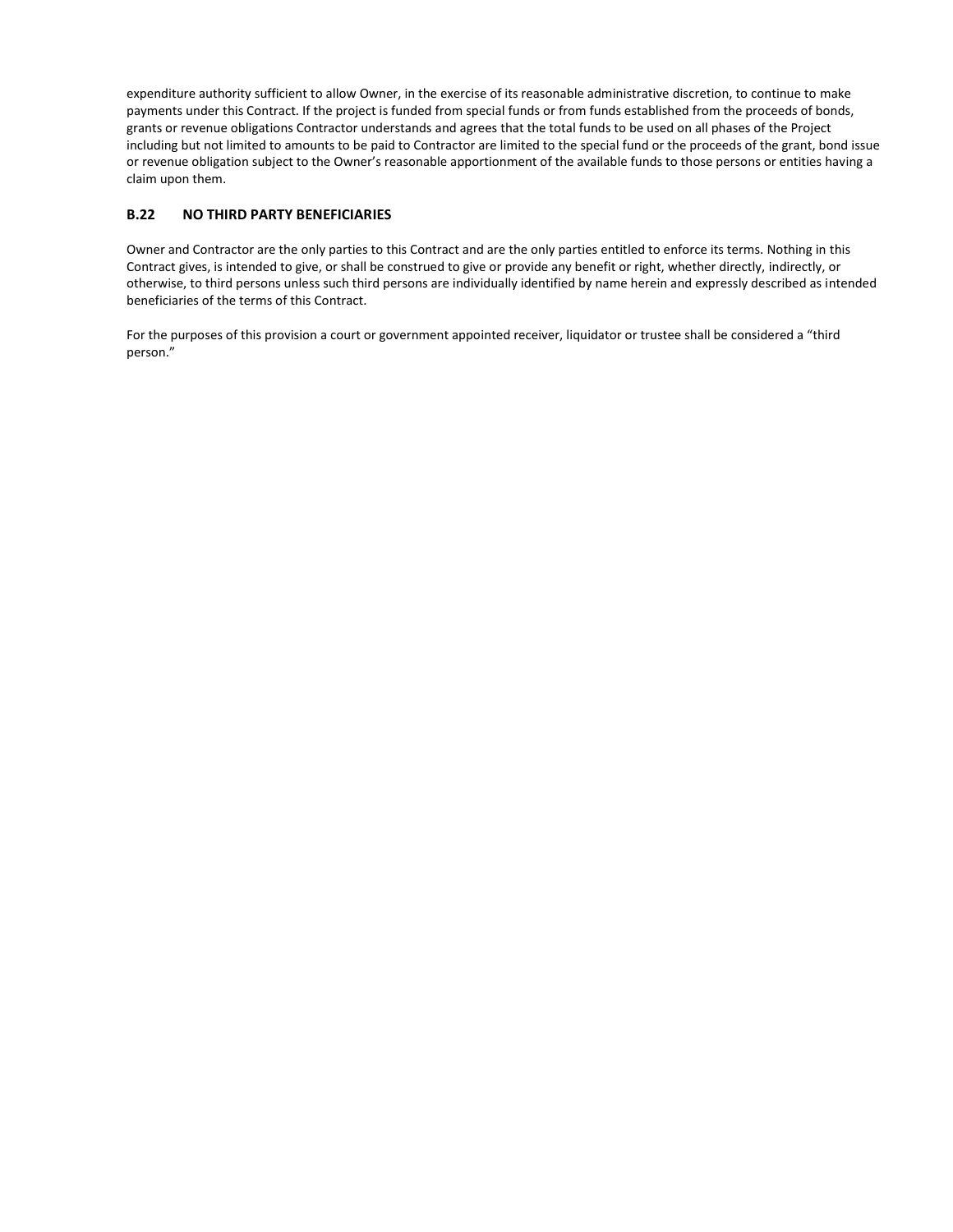# **SECTION C WAGES AND LABOR**

## **C.1 MINIMUM WAGE RATES ON PUBLIC WORKS**

Contractor shall comply fully with the provisions of ORS 279C.800 through 279C.870, or Davis-Bacon-Act (40 U.S.C. 3141 to 3148), or both if the public works project is subject to state and federal prevailing wage laws, and shall pay the higher of the applicable state or federal prevailing rate of wage to workers on public works projects subject to both state and federal prevailing wage laws. Documents establishing those conditions, as determined by the Commissioner of the Bureau of Labor and Industries (BOLI), are included as attachments to or are incorporated by reference in the Contract Documents. Contractor shall pay workers at not less than the specified minimum hourly rate of wage, and shall include that requirement in all subcontracts at any tier.

## **C.2 PAYROLL CERTIFICATION; ADDITIONAL RETAINAGE; FEE REQUIREMENTS**

**C.2.1** In accordance with ORS 279C.845, the Contractor and every Subcontractor shall submit written certified statements to the Owner, on the form prescribed by the Commissioner of the Bureau of Labor and Industries, certifying the hourly rate of wage paid each worker which the Contractor or the Subcontractor has employed on the project and further certifying that no worker employed on the project has been paid less than the prevailing rate of wage or less than the minimum hourly rate of wage specified in the Contract, which certificate and statement shall be verified by the oath of the Contractor or the Subcontractor that the Contractor or Subcontractor has read such statement and certificate and knows the contents thereof and that the same is true to the Contractor or Subcontractor's best knowledge and belief. The certified statements shall set out accurately and completely the payroll records for the prior week including the name and address of each worker, the worker's correct classification, rate of pay, daily and weekly number of hours worked, deductions made and actual wages paid. Certified statements for each week during which the Contractor or Subcontractor has employed a worker on the project shall be submitted once a month, by the fifth business day of the following month.

The Contractor and Subcontractors shall preserve the certified statements for a period of ten (10) years from the date of completion of the Contract.

**C.2.2** Pursuant to ORS 279C.845(7),the Owner shall retain 25 percent of any amount earned by the Contractor on this public works project until the Contractor has filed the certified statements required by section C.2.1. The Owner shall pay to the Contractor the amount retained under this subsection within 14 days after the Contractor files the required certified statements, regardless of whether a Subcontractor has failed to file certified statements.

**C.2.3** Pursuant to ORS 279C.845(8), the Contractor shall retain 25 percent of any amount earned by a first-tier Subcontractor on this public works project until the first-tier Subcontractor has filed with the Owner the certified statements required by C.2.1. Before paying any amount retained under this subsection, the Contractor shall verify that the first-tier Subcontractor has filed the certified statement. Within 14 days after the first-tier Subcontractor files the required certified statement the Contractor shall pay the firsttier Subcontractor any amount retained under this subsection.

**C.2.4** In accordance with statutory requirements, and administrative rules promulgated by the Commissioner of the Bureau of Labor and Industries, the fee required by ORS 279C.825(1) will be paid by Owner to the Commissioner at the time Owner enters into the Contract.

## **C.3 PROMPT PAYMENT AND CONTRACT CONDITIONS**

**C.3.1** Pursuant to ORS 279C.505 and as a condition to Owner's performance hereunder, the Contractor shall:

**C.3.1.1** Make payment promptly, as due, to all persons supplying to Contractor labor or materials for the execution of the Work provided for in this Contract.

**C.3.1.2** Pay all contributions or amounts due the State Industrial Accident Fund from such Contractor or Subcontractor incurred in the performance of the Contract.

**C.3.1.3** Not permit any lien or claim to be filed or prosecuted against the Owner on account of any labor or material furnished. Contractor will not assign any claims that Contractor has against Owner, or assign any sums due by Owner, to Subcontractors, suppliers, or manufacturers, and will not make any agreement or act in any way to give Subcontractors a claim or standing to make a claim against the Owner.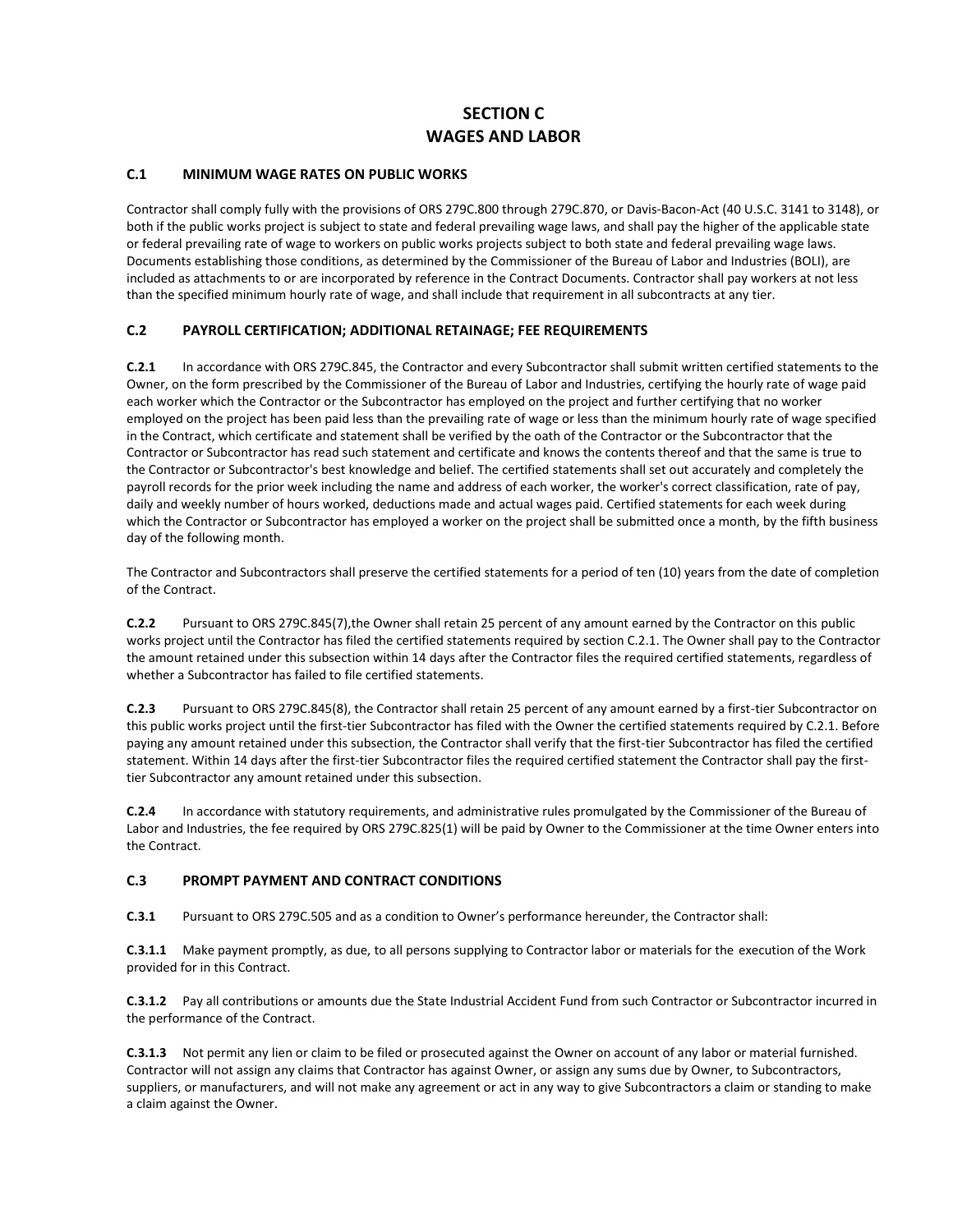- **C.3.1.4** Pay to the Department of Revenue all sums withheld from employees pursuant to ORS 316.167.
- **C.3.1.5** Demonstrate that an employee drug testing program is in place as follows:
	- (a) Contractor represents and warrants that Contractor has in place at the time of the execution of this Contract, and shall maintain during the term of this Contract, a Qualifying Employee Drug Testing Program for its employees that includes, at a minimum, the following:
		- (1) A written employee drug testing policy,
		- (2) Required drug testing for all new Subject Employees or, alternatively, required testing of all Subject Employees every 12 months on a random selection basis, and
		- (3) Required testing of a Subject Employee when the Contractor has reasonable cause to believe the Subject Employee is under the influence of drugs.
	- (b) Contractor shall require each Subcontractor providing labor for the project to:
		- (1) Demonstrate to the Contractor that it has a Qualifying Employee Drug Testing Program for the Subcontractor's Subject Employees, and represent and warrant to the Contractor that the Qualifying Employee Drug Testing Program is in place at the time of subcontract execution and will continue in full force and effect for the duration of the subcontract, or
		- (2) Require that the Subcontractor's Subject Employees participate in the Contractor's Qualifying Employee Drug Testing Program for the duration of the subcontract.

A drug testing program that meets the above requirements will be deemed a "Qualifying Employee Drug Testing Program." For the purposes of this section, an employee is a "Subject Employee" only if that employee will be working on the project job site.

**C.3.2** Pursuant to ORS 279C.515, and as a condition to Owner's performance hereunder, Contractor agrees:

**C.3.2.1** If Contractor fails, neglects or refuses to make prompt payment of any claim for labor or services furnished to the Contractor or a Subcontractor by any person in connection with the project as such claim becomes due, the proper officer(s) representing the Owner may pay the claim and charge the amount of the payment against funds due or to become due Contractor under this Contract. Payment of claims in this manner shall not relieve the Contractor or the Contractor's surety from obligation with respect to any unpaid claims.

**C.3.2.2** If the Contractor or a first-tier Subcontractor fails, neglects or refuses to make payment to a person furnishing labor or materials in connection with the public contract for a public improvement within thirty (30) Days after receipt of payment from Owner or a contractor, the contractor or first-tier Subcontractor shall owe the person the amount due plus interest charges commencing at the end of the 10-Day period that payment is due under ORS 279C.580(3) and ending upon final payment, unless payment is subject to a good faith dispute as defined in ORS 279C.580. The rate of interest charged to the Contractor or first-tier Subcontractor on the amount due shall equal three times the discount rate on 90-Day commercial paper in effect at the Federal Reserve Bank in the Federal Reserve district that includes Oregon on the date that is thirty (30) Days after the date when payment was received from Owner or from the Contractor, but the rate of interest shall not exceed thirty (30) percent. The amount of interest may not be waived.

**C.3.2.3** If the Contractor or a Subcontractor fails, neglects or refuses to make payment to a person furnishing labor or materials in connection with the Contract, the person may file a complaint with the Construction Contractors Board, unless payment is subject to a good faith dispute as defined in ORS 279C.580. Every contract related to this Contract shall contain a similar clause.

**C.3.3.1** Pursuant to ORS 279C.580, Contractor shall provide first-tier Subcontractors with a standard form that the first-tier Subcontractors may use as an application for payment or as another method by which the Subcontractors may claim a payment due from Contractor. Contractor may change the form or the regular administrative procedures the Contractor uses for processing payments, if the Contractor: (A) Notifies the Subcontractor, in writing, at least 45 days before the date on which the Contractor makes the change; and (B) Includes with the written notice a copy of the new or changed form or a description of the new or changed procedure.

**C.3.3.2** Pursuant to ORS 279C.580, Contractor shall include in each subcontract for property or services entered into by the Contractor and a first-tier Subcontractor, including a material supplier, for the purpose of performing a construction contract: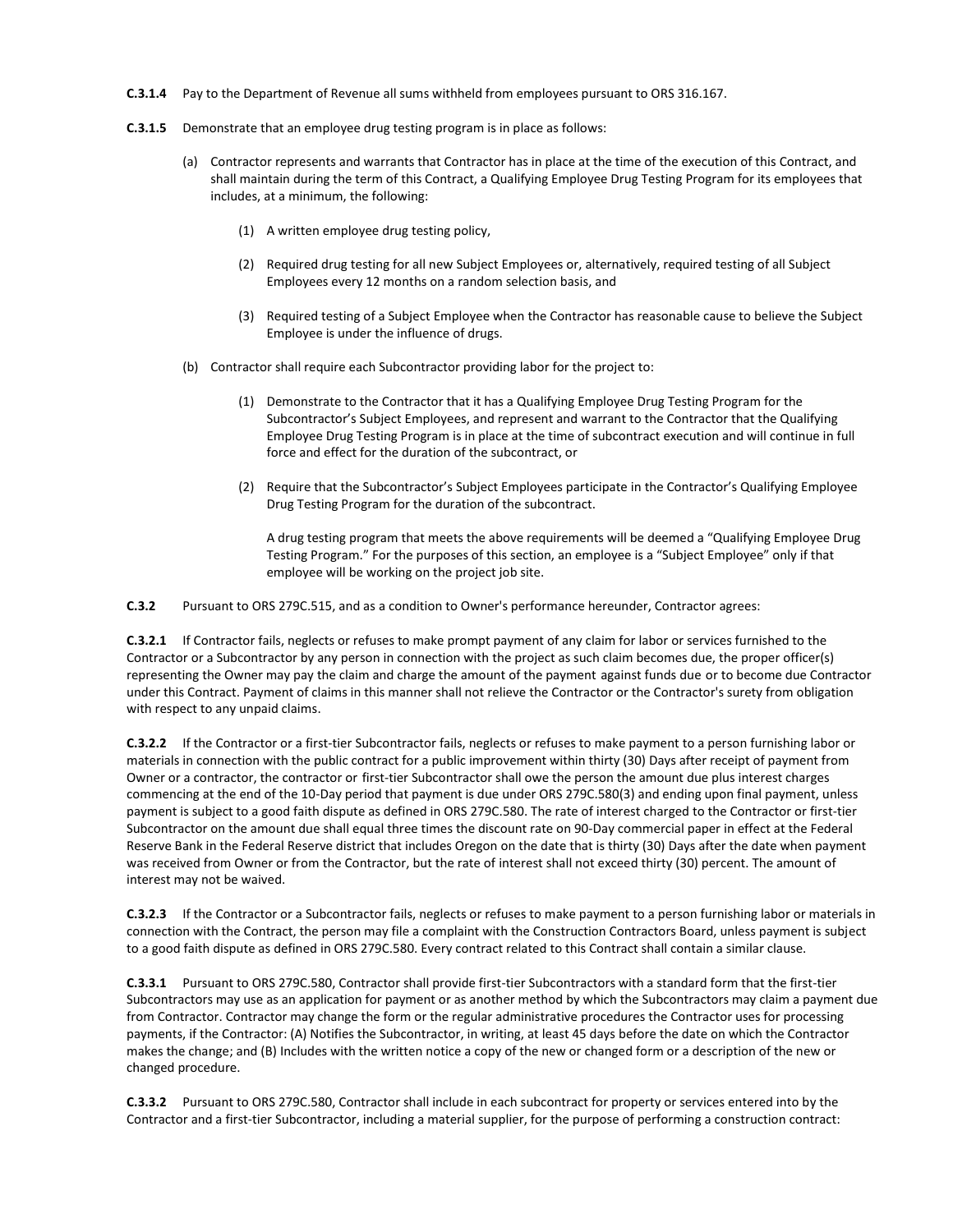- (a) A payment clause that obligates the Contractor to pay the first-tier Subcontractor for satisfactory performance under its subcontract within ten (10) Days out of such amounts as are paid to the Contractor by Owner under the Contract;
- (b) An interest penalty clause that obligates the Contractor if the Contractor does not pay the first-tier Subcontractor within thirty (30) Days after receiving payment from Owner, to pay to the first-tier Subcontractor an interest penalty on amounts due in each payment the Contractor does not make in accordance with the payment clause included in the subcontract under paragraph (a) of this subsection. Contractor or first-tier Subcontractor is not obligated to pay an interest penalty if the only reason that the Contractor or first-tier Subcontractor did not make payment when payment was due is that the Contractor or first-tier Subcontractor did not receive payment from Owner or Contractor when payment was due. The interest penalty applies to the period that begins on the day after the required payment date and that ends on the date on which the amount due is paid, and shall be computed at the rate specified in ORS 279C.515(2).
- (c) A clause which requires each of Contractor's Subcontractors to include, in each of their contracts with lower-tier Subcontractors or suppliers, provisions to the effect that the first-tier Subcontractor shall pay its lower-tier Subcontractors and suppliers in accordance with the provisions of subsections (a) and (b), above and requiring each of their Subcontractors and suppliers to include such clauses in their subcontracts and supply contracts.

**C.3.4** All employers, including Contractor, that employ subject workers who work under this Contract in the State of Oregon shall comply with ORS 656.017 and provide the required Workers' Compensation coverage, unless such employers are exempt under ORS 656.126. Contractor shall ensure that each of its Subcontractors complies with these requirements.

## **C.4 PAYMENT FOR MEDICAL CARE**

Pursuant to ORS 279C.530, and as a condition to Owner's performance hereunder, Contractor shall promptly, as due, make payment to any person, partnership, association or corporation furnishing medical, surgical, and hospital care or other needed care and attention, incident to sickness or injury, to the employees of such Contractor, all sums of which the Contractor agrees to pay for such services and all moneys and sums which the Contractor has collected or deducted from the wages of personnel pursuant to any law, contract or agreement for the purpose of providing or paying for such services.

#### **C.5 HOURS OF LABOR**

As a condition to Owner's performance hereunder, Contractor shall comply with ORS 279C.520, as amended from time to time and incorporated herein by this reference:

Pursuant to ORS 279C.520 and as a condition to Owner's performance hereunder, no person shall be employed to perform Work under this Contract for more than ten (10) hours in any one day or forty (40) hours in any one week, except in cases of necessity, emergency or where public policy absolutely requires it. In such instances, Contractor shall pay the employee at least time and a half pay:

- (a) For all overtime in excess of eight (8) hours a day or forty (40) hours in any one week when the work week is five consecutive Days, Monday through Friday; or
- (b) For all overtime in excess of ten (10) hours a day or forty (40) hours in any one week when the work week is four consecutive Days, Monday through Friday; and
- (c) For all Work performed on Saturday and on any legal holiday specified in ORS 279C.540. This Section C.5 shall not excuse Contractor from completion of the Work within the time required under this Contract.

This Section C.5 will not apply to Contractor's work under this Contract if Contractor is currently a party to a collective bargaining agreement with any labor organization.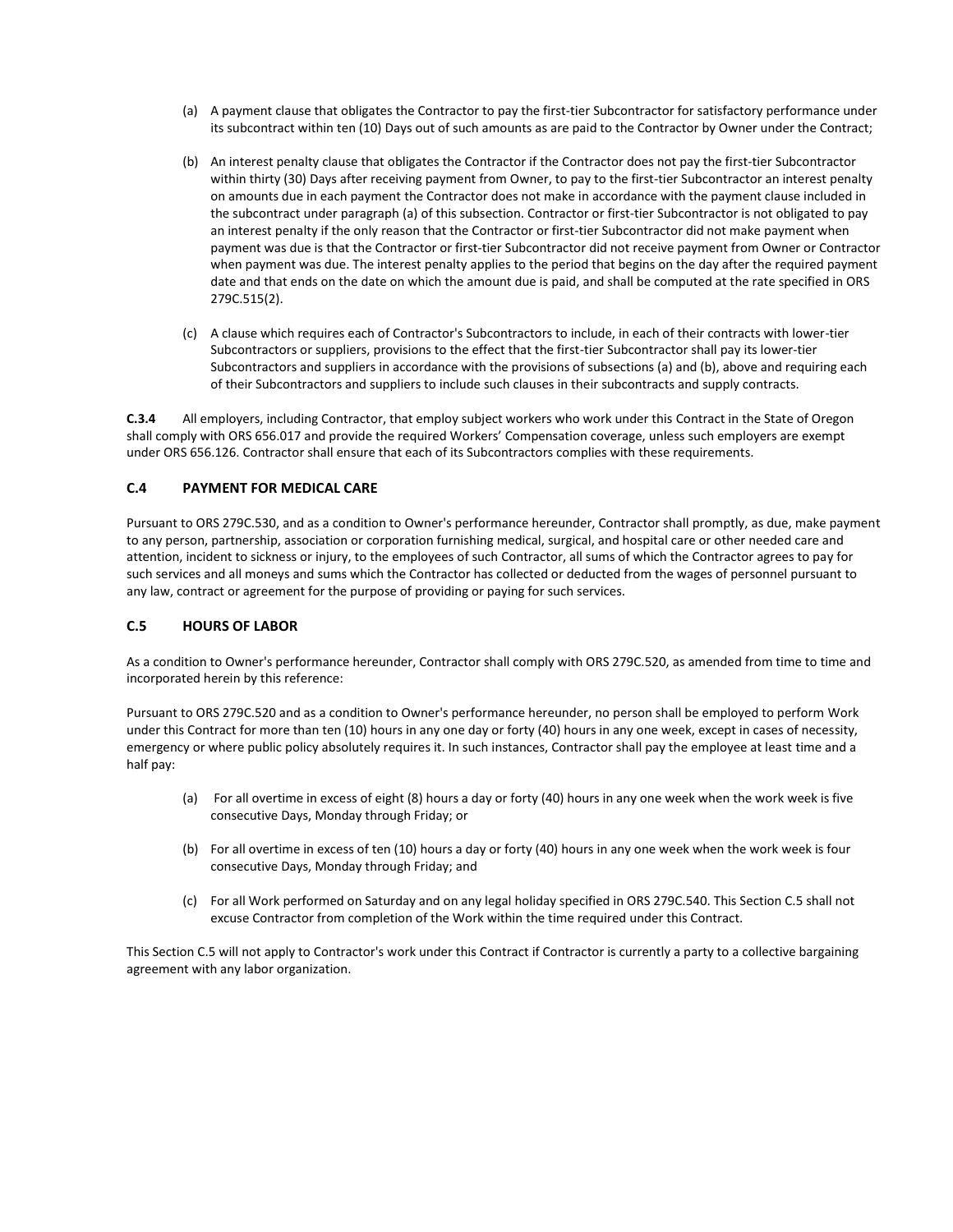# **SECTION D CHANGES IN THE WORK**

## **D.1 CHANGES IN WORK**

**D.1.1** The terms of this Contract shall not be waived, altered, modified, supplemented or amended in any manner whatsoever without prior written approval of the Owner's Authorized Representative and Owner's Agent, and then only in a manner consistent with the Change Order provisions of this Section D.1 and after any necessary approvals required by public contracting laws have been obtained. Otherwise, a formal contract amendment is required, which shall not be effective until its execution by the parties to this Contract and all approvals required by public contracting laws have been obtained.

**D.1.2** It is mutually agreed that changes in Plans, quantities, or details of Construction are inherent in the nature of Construction and may be necessary or desirable during the course of Construction. Within the general scope of this Contract, the Owner's Authorized Representative and Owner's Agent may, at any time, without notice to the sureties and without impairing the Contract, require changes consistent with this Section D.1. All Change Order Work shall be executed under the conditions of the Contract Documents. Such changes may include, but are not limited to:

- (a) Modification of Specifications and design.
- (b) Increases or decreases in quantities.
- (c) Increases or decreases to the amount of Work.
- (d) Addition or elimination of any Work item.
- (e) Change in the duration of the project.
- (f) Acceleration or delay in performance of Work.
- (g) Deductive changes. Deductive changes are those that reduce the scope of the Work, and shall be made by mutual agreement whenever feasible.

In cases of suspension or partial termination under Section J, Owner reserves the right to unilaterally impose a deductive change and to self-perform such Work, for which the provisions of B.13 (Owner's Right to Do Work) shall then apply.

Adjustments in compensation shall be made under the provisions of D.1.3, in which costs for deductive changes shall be based upon a Direct Costs adjustment together with the related percentage markup specified for profit, Overhead and other indirect costs, unless otherwise agreed to by Owner.

**D.1.3** The Owner and Contractor agree that Change Order Work shall be administered and compensated according to the following:

- (a) Unit pricing may be utilized at the Owner's option when unit prices or solicitation Alternates were provided that established the cost for additional Work, and a binding obligation exists under the Contract on the parties covering the terms and conditions of the additional Work.
- (b) If the Owner elects not to utilize unit pricing, or in the event that unit pricing is not available or appropriate, fixed pricing may be used for Change Order Work. In fixed pricing the basis of payments or total price shall be agreed upon in writing between the parties to the Contract, and shall be established before the Work is done whenever feasible. The mark-ups set forth in D.1.3(c) shall be utilized by the parties as a guide in establishing fixed pricing, and will not be exceeded by Owner without adequate justification. Cost and price data relating to Change Orders shall be supplied by Contractor to Owner's Agent upon request, but Owner's Agent shall be under no obligation to make such requests.
- (c) In the event that unit pricing and fixed pricing are not utilized, then Change Order Work shall be performed on a cost reimbursement basis for Direct Costs. Such Work shall be compensated on the basis of the actual, reasonable and allowable direct cost of labor, equipment, and material furnished on the Work performed. In addition, the following markups shall be added to the Contractor's or Subcontractor's Direct Costs as full compensation for profit, Overhead and other indirect costs for Work directly performed with the Contractor's or Subcontractor's own forces: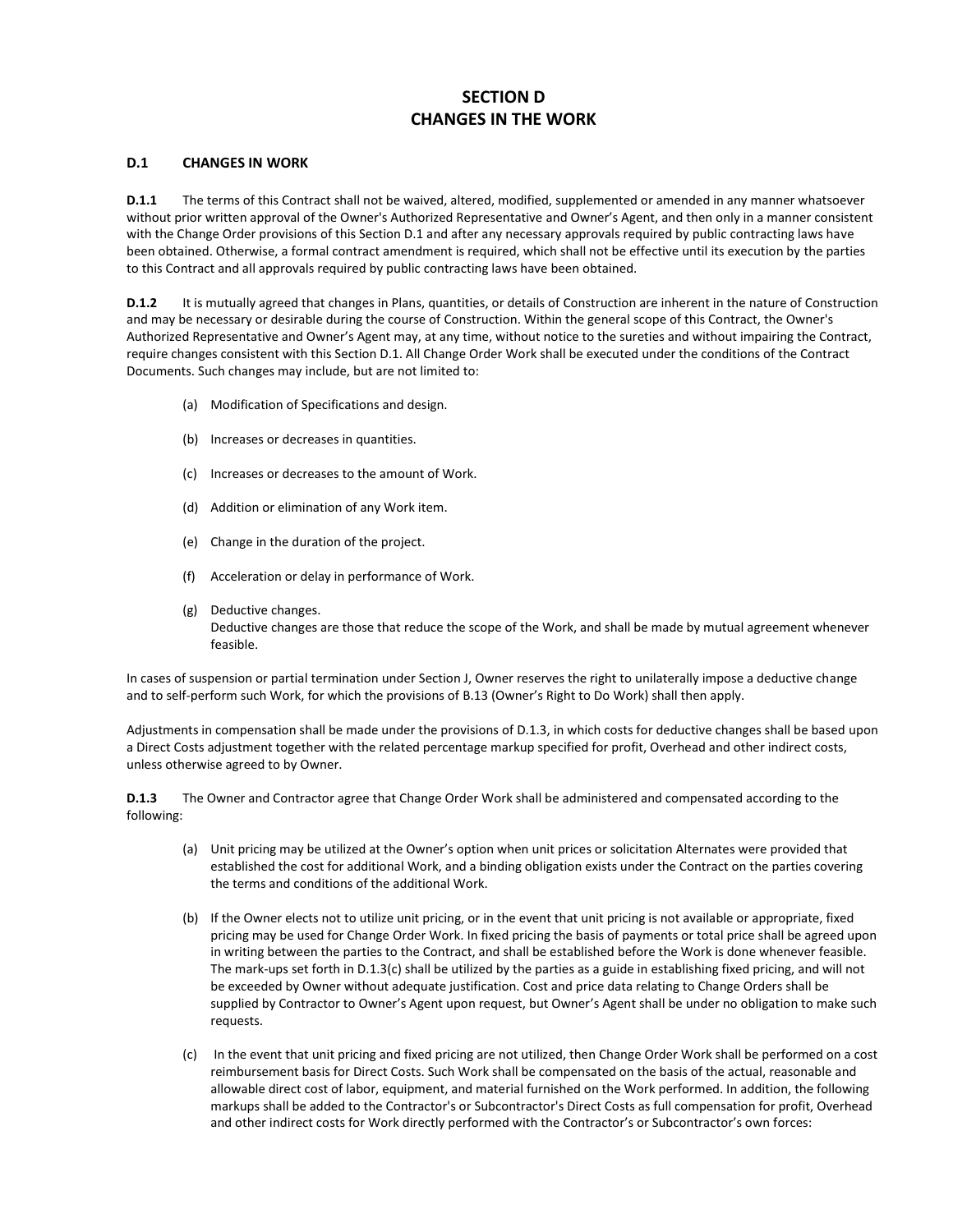| On Labor12%     |
|-----------------|
| On Equipment 8% |
| On Materials 8% |
|                 |

When Change Order Work under D.1.3(c) is invoiced by an authorized Subcontractor at any level, each ascending tier Subcontractor or Contractor will be allowed a supplemental mark-up on each piece of subcontract Work covered by such Change Order as follows:

\$0.00 - \$2,000.00 10%, and then Over \$2,000.00 5%

Payments made to the Contractor shall be complete compensation for Overhead, profit, and all costs that were incurred by the Contractor or by other forces furnished by the Contractor, including Subcontractors, for Change Order Work. Owner may establish a maximum cost for Change Order Work under this Section D.1.3(c), which shall not be exceeded for reimbursement without additional written authorization from Owner. Contractor shall not complete such Change Order Work without additional authorization.

**D.1.4** Any necessary adjustment of Contract Time that may be required as a result of a Change Order must be agreed upon by the parties before the start of the Change Order Work unless Owner's Authorized Representative and Owner's Agent authorizes Contractor to start the Work before agreement on Contract Time adjustment.

Contractor shall submit any request for additional compensation (and additional Contract Time if Contractor was authorized to start Work before an adjustment of Contract Time was approved) as soon as possible but no later than thirty (30) Days after receipt of the Change Order.

If Contractor's request for additional compensation or adjustment of Contract Time is not made within the thirty (30) day time limit, Contractor's requests pertaining to that Change Order are barred, unless otherwise prohibited by law.

The thirty (30) day time limit for making requests shall not be extended for any reason, including without limitation Contractor's claimed inability to determine the amount of additional compensation or adjustment of Contract Time, unless an extension is granted in writing by Owner's Agent.

If the Owner's Agent denies Contractor's request for additional compensation or adjustment of Contract Time, Contractor may proceed to file a Claim under Section D.3, Claims Review Process. No other reimbursement, compensation, or payment will be made, except as provided in Section D.1.5 for impact claims.

**D.1.5** If any Change Order Work under Section D.1.3 causes an increase or decrease in the Contractor's cost of, or the Contract Time required for the performance of, any other part of the Work under this Contract, the Contractor must submit a written request to the Owner's Agent, setting forth the nature and specific extent of the request, including all time and cost impacts against the Contract as soon as possible, but no later than thirty (30) Days after receipt of the Change Order by Contractor.

The thirty (30) day time limit applies to claims of Subcontractors, suppliers, or manufacturers that may be affected by the Change Order and that request additional compensation or an extension of Contract Time to perform; Contractor has responsibility for contacting its Subcontractors, suppliers, or manufacturers within the thirty (30) day time limit, and including their requests with Contractor's requests.

If the request involves Work to be completed by Subcontractors, or materials to be furnished by suppliers or manufacturers, such requests shall be submitted to the Contractor in writing with full analysis and justification for the compensation and additional Contract Time requested.

The Contractor will analyze and evaluate the merits of the requests submitted by Subcontractors, suppliers, and manufacturers to Contractor prior to including those requests and Contractor's analysis and evaluation of those requests with Contractor's requests for additional compensation or Contract Time that Contractor submits to the Owner's Agent.

Failure of Subcontractors, suppliers, manufacturers or others to submit their requests to Contractor for inclusion with Contractor's requests submitted to Owner's Agent within the time period and by the means described in this section shall constitute a waiver of these Subcontractor claims, unless otherwise prohibited by law.

The Owner's Authorized Representative and the Owner's Agent will not consider direct requests or claims from Subcontractors, suppliers, manufacturers or others not a party to this Contract. The consideration of such requests and claims under this section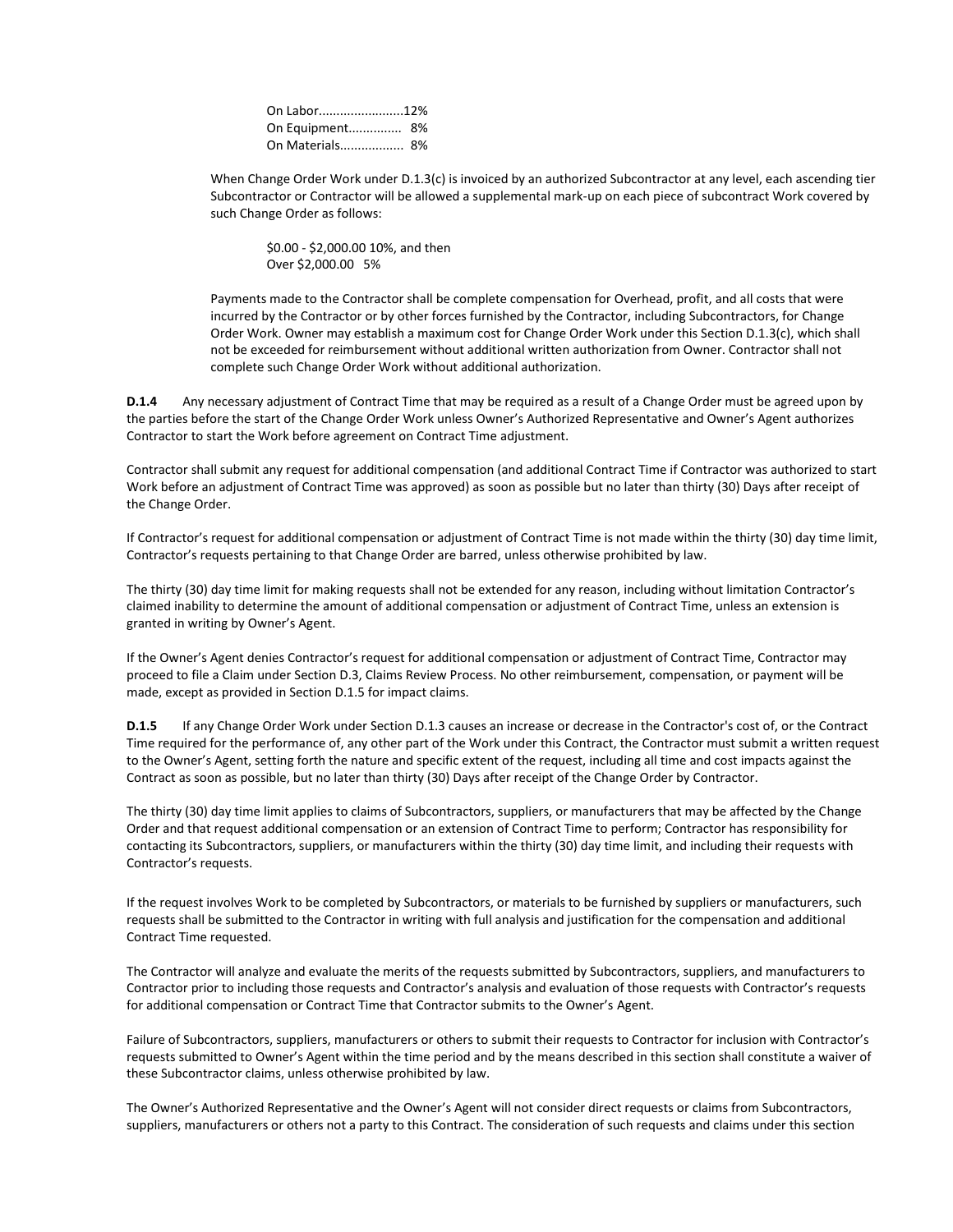does not give any person, not a party to the Contract the right to bring a claim against the Owner, whether in this claims process, in litigation, or in any dispute resolution process.

If the Owner's Agent denies the Contractor's request for additional compensation or an extension of Contract Time, the Contractor may proceed to file a Claim under Section D.3, Claims Review Process.

**D.1.6** No request or Claim by the Contractor for additional costs or an extension of Contract Time shall be allowed if made after receipt of final payment application under this Contract. Contractor agrees to submit its final payment application within ninety (90) days after Substantial Completion, unless written extension is granted by Owner. Contractor shall not delay final payment application for any reason, including without limitation nonpayment of Subcontractors, suppliers, manufacturers or others not a party to this Contract, or lack of resolution of a dispute with Owner or any other person of matters arising out of or relating to the Contract. If Contractor fails to submit its final payment application within ninety (90) days after Substantial Completion, and Contractor has not obtained written extension by Owner, all requests or Claims for additional costs or an extension of Contract Time shall be waived.

**D.1.7** It is understood that changes in the Work are inherent in construction of this type. The number of changes, the scope of those changes, and the effect they have on the progress of the original Work cannot be defined at this time. The Contractor is notified that numerous changes may be required and that there will be no compensation made to the Contractor directly related to the number of changes. Each change will be evaluated for extension of Contract Time and increase or decrease in compensation based on its own merit.

## **D.2 DELAYS**

**D.2.1** Delays in Construction include "Avoidable Delays", which are defined in Section D.2.1.1, and "Unavoidable Delays", which are defined in Section D.2.1.2. The effect of Avoidable Delays is described in Section D.2.2 and the effect of Unavoidable Delays is described in Section D.2.3.

**D.2.1.1** Avoidable Delays include any delays other than Unavoidable Delays, and include delays that otherwise would be considered Unavoidable Delays but that:

- (a) Could have been avoided by the exercise of care, prudence, foresight, and diligence on the part of the Contractor or its Subcontractors.
- (b) Affect only a portion of the Work and do not necessarily prevent or delay the execution of other parts of the Work nor the completion of the whole Work within the Contract Time.
- (c) Do not impact activities on the accepted Critical Path schedule.
- (d) Are associated with the reasonable interference of other contractors employed by the Owner that do not necessarily prevent the completion of the whole Work within the Contract Time.
- **D.2.1.2** Unavoidable Delays include delays other than Avoidable Delays that are:
	- (a) Caused by any actions of the Owner, Owner's Authorized Representative, Owner's Agent, or any other employee or agent of the Owner, or by separate contractor employed by the Owner.
	- (b) Caused by any site conditions which differ materially from what was represented in the Contract Documents or from conditions that would normally be expected to exist and be inherent to the construction activities defined in the Contract Documents.

The Contractor shall notify the Owner's Authorized Representative immediately of differing site conditions before the area has been disturbed.

The Owner's Authorized Representative will investigate the area and make a determination as to whether or not the conditions differ materially from either the conditions stated in the Contract Documents or those which could reasonably be expected to exist and be inherent in this particular Contract.

If Contractor and the Owner's Authorized Representative agree that a differing site condition exists, any additional compensation or additional Contract Time will be determined based on the process set forth in Section D.1.5 for Change Order Work.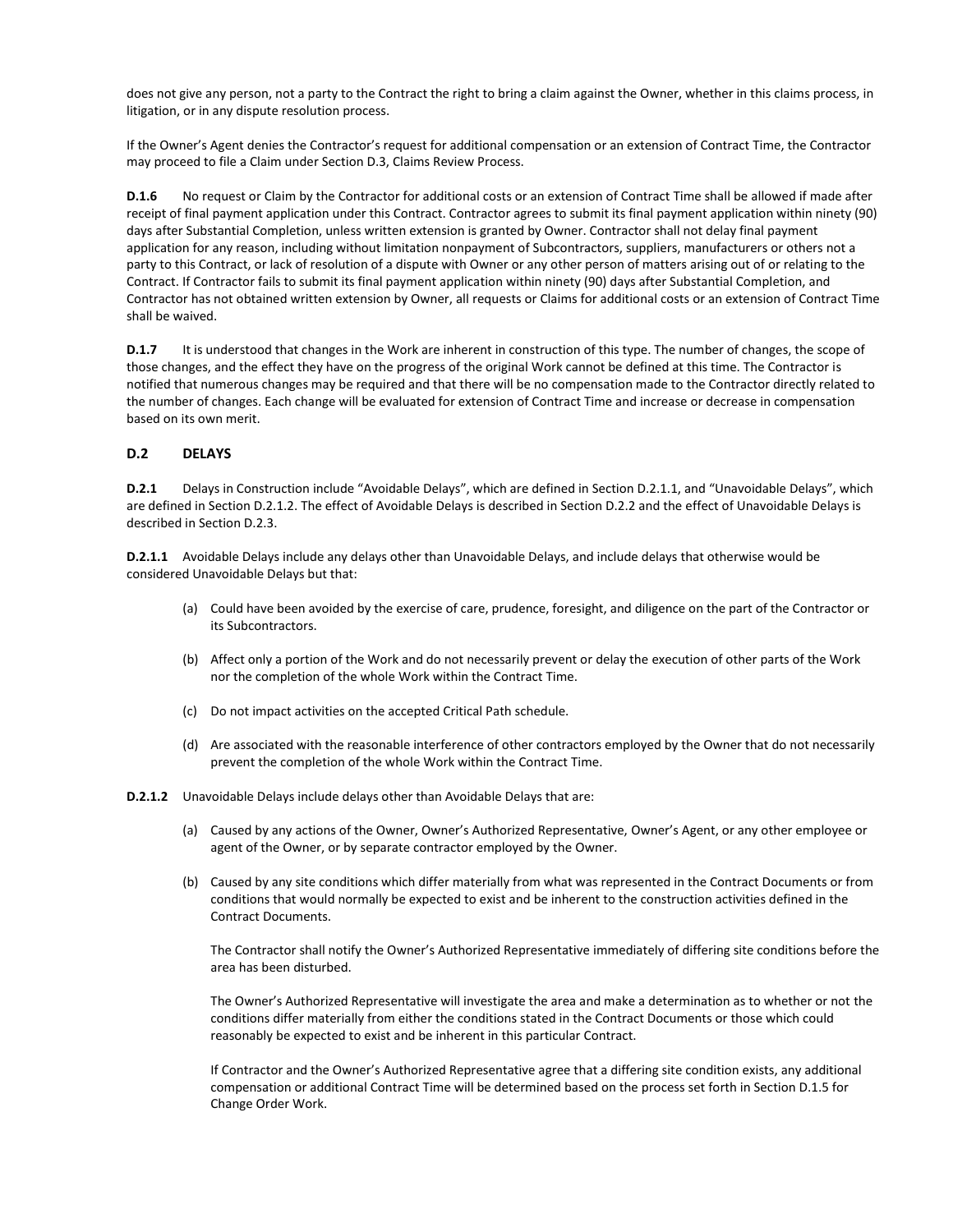If the Owner's Authorized Representative disagrees that a differing site condition exists and denies Contractor's request for additional compensation or Contract Time, Contractor may proceed to file a Claim under Section D.3, Claims Review Process.

- (c) Caused by Force Majeure acts, events or occurrences that could not have been avoided by the exercise of care, prudence, foresight, and diligence on the part of the Contractor or its Subcontractors.
- (d) If adverse weather conditions are the basis for a Claim for additional time, such Claim shall be documented by data substantiating that weather conditions were abnormal for the period of time, could not have been reasonably anticipated and had an adverse effect, and cost impact, if any, on the scheduled construction. For the purposes of this provision, weather that is not usual but is within historic climatic norms for the site of Work shall not be a basis for the adjustment of Contract Time. Weather that is either an extreme or a prolonged deviation from historic climatic norms that actually prevents or severely retards discrete Work that is on the Critical Path may support a Claim. Climatic norms will be determined from the records of the official government weather observation station that is closest to the site. In the case of extremely localized weather phenomena such as micro-bursts, tornados, lightning strikes and hail data and observations from conditions at the site of Work and information inferred from the damage to the Work and nearby structures shall be presented and may be considered. Localized events that actually occur at the site of Work shall not be considered to be with climatic norms. Data to support claims based on more general phenomena shall be substantiated with the observations of the nearest government weather observation station. An event or phenomena is considered within climatic norms if the same event, pattern or phenomena has occurred within the county in which the Work is located twice within the period of time during which reliable weather observations have been recorded or twice within the 100 years preceding the event, pattern or phenomena. For the purposes of this provision, flooding due to the overflow of a river or a fish bearing stream is not considered a weather event.

**D.2.2** Except as otherwise provided in ORS 279C.315, Contractor shall not be entitled to additional compensation or additional Contract Time for Avoidable Delays.

**D.2.3** In the event of Unavoidable Delays, based on principles of equitable adjustment, Contractor may be entitled to the following:

- (a) Contractor may be entitled to additional compensation or additional Contract Time, or both, for Unavoidable Delays described in Section D.2.1.2 (a) and (b).
- (b) Contractor may be entitled to additional Contract Time for Unavoidable Delays described in Section D.2.1.2(c) and (d).

In the event of any requests for additional compensation or additional Contract Time, or both, as applicable, arising under this Section D.2.3 for Unavoidable Delays, other than requests for additional compensation or additional Contract Time for differing site conditions for which a review process is established under Section D.2.1.2 (b), Contractor shall submit a written notification of the delay to the Owner's Agent within two (2) Business Days of the occurrence of the cause of the delay.

This written notification shall state the cause of the potential delay, the project components impacted by the delay, and the anticipated additional Contract Time or the additional compensation, or both, as applicable, resulting from the delay.

Within seven (7) Days after the cause of the delay has been mitigated, or in no case more than thirty (30) Days after the initial written notification, the Contractor shall submit to the Owner's Agent, a complete and detailed request for additional compensation or additional Contract Time, or both, as applicable, resulting from the delay. If the Owner's Agent denies Contractor's request for additional compensation or adjustment of Contract Time, the Contractor may proceed to file a Claim under Section D.3, Claims Review Process.

If Contractor does not timely submit the notices required under this Section D.2., then unless otherwise prohibited by law, Contractor's Claim shall be barred.

#### **D.3 CLAIMS REVIEW PROCESS**

**D.3.1** All Contractor Claims shall be referred to the Owner's Authorized Representative and Owner's Agent for review.

Contractor's Claims, including Claims for additional compensation or additional Contract Time, shall be submitted in writing by Contractor to the Owner's Authorized Representative and Owner's Agent within five (5) Days after a denial of Contractor's initial request for an adjustment of Contract terms, payment of money, extension of Contract Time or other relief, provided that such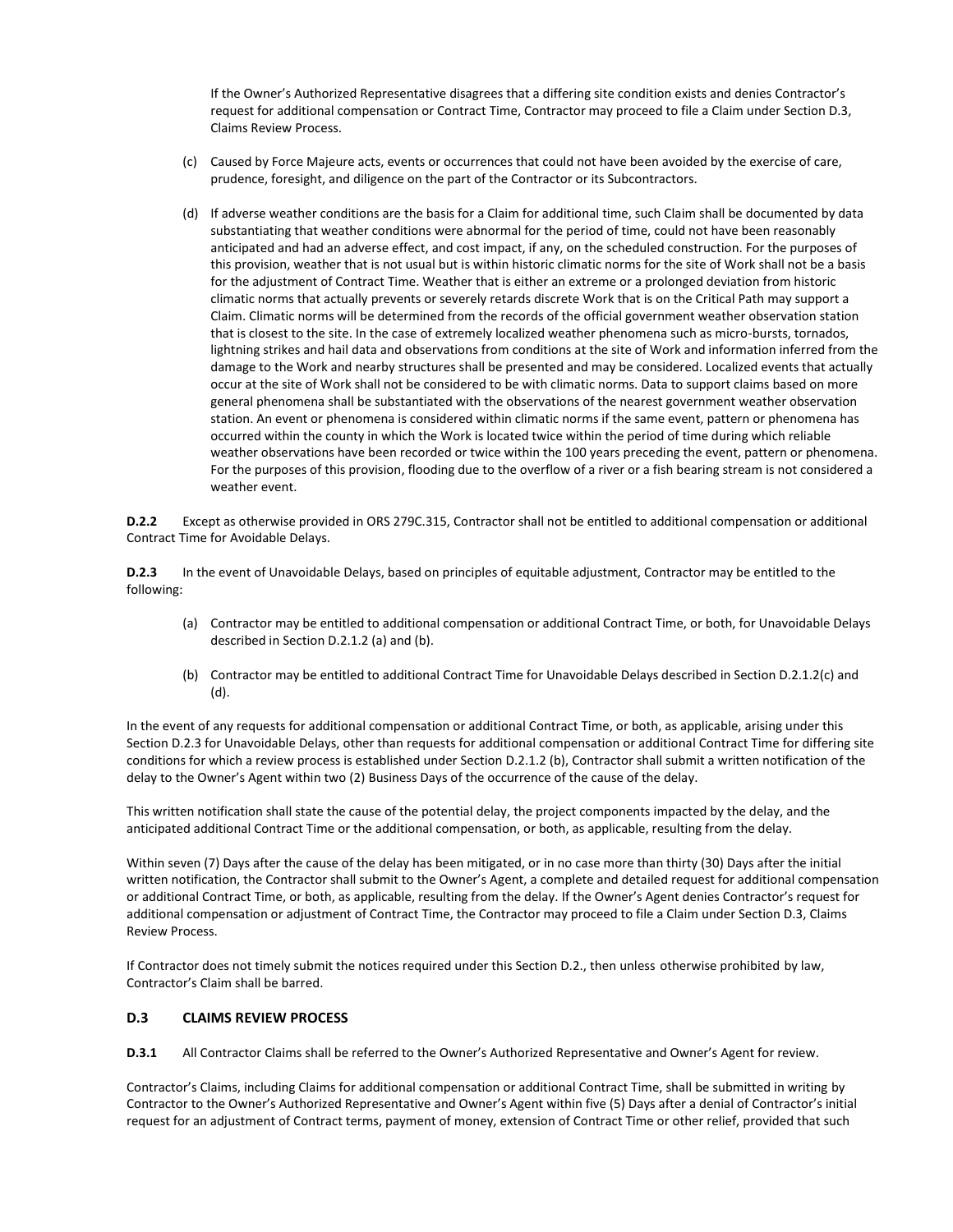initial request has been submitted in accordance with the requirements and within the time limits established in these General Conditions. Within thirty (30) Days after the initial Claim, Contractor shall submit to the Owner's Authorized Representative and Owner's Agent, a complete and detailed description of the Claim (the "Detailed Notice") that includes all information required by Section D.3.2.

Unless the Claim is made in accordance with these time requirements, it shall be waived.

**D.3.2** The Detailed Notice of the Claim shall be submitted in writing by Contractor and shall include a detailed, factual statement of the basis of the Claim, pertinent dates, Contract provisions which support or allow the Claim, reference to or copies of any documents which support the Claim, the dollar value of the Claim, and the Contract Time extension requested for the Claim.

If the Claim involves Work to be completed by Subcontractors, the Contractor will analyze and evaluate the merits of the Subcontractor claim prior to forwarding it and that analysis and evaluation to the Owner's Authorized Representative.

The Owner's Authorized Representative and Owner's Agent will not consider direct claims from Subcontractors, suppliers, manufacturers, or others not a party to this Contract. Contractor agrees that it will make no agreement, covenant, or assignment, nor will it commit any other act that will permit or assist any Subcontractor, supplier, manufacturer, or other to directly or indirectly make a claim against Owner.

**D.3.3** The Owner's Authorized Representative and Owner's Agent will review all Claims and take one or more of the following preliminary actions within ten (10) Days of receipt of the Detailed Notice of a Claim: (1) request additional supporting information from the Contractor; (2) inform the Contractor and Owner in writing of the time required for adequate review and response; (3) reject the Claim in whole or in part and identify the reasons for rejection; (4) based on principles of equitable adjustment, recommend approval of all or part of the Claim; or (5) propose an alternate resolution.

**D.3.4** The Owner's Authorized Representative's and Owner's Agent's decision shall be final and binding on the Contractor unless appealed by written notice to the Owner, through the Owner's Procurement Services office, within fifteen (15) Days of receipt of the decision.

The Contractor must present written documentation supporting the Claim within fifteen (15) Days of the notice of appeal.

After receiving the appeal documentation, the Owner shall review the materials and render a decision within thirty (30) Days after receiving the appeal documents.

**D.3.5** The decision of the Owner shall be final and binding unless the Contractor delivers to the Owner its request for mediation, which shall be a non-binding process, within fifteen (15) Days of the date of the Owner's decision.

The mediation process will be considered to have commenced as of the date the Contractor delivers the request. Both parties acknowledge and agree that participation in mediation is a prerequisite to commencement of litigation of any disputes relating to the Contract.

Both parties further agree to exercise their best efforts in good faith to resolve all disputes within sixty (60) Days of the commencement of the mediation through the mediation process set forth herein.

In the event that a lawsuit must be filed within this sixty (60) day period in order to preserve a cause of action, the parties agree that notwithstanding the filing, they shall proceed diligently with the mediation to its conclusion prior to actively prosecuting the lawsuit, and shall seek from the Court in which the lawsuit is pending such stays or extensions, including the filing of an answer, as may be necessary to facilitate the mediation process.

Further, in the event settlements are reached on any issues through mediation, the parties agree to promptly submit the appropriate motions and orders documenting the settlement to the Court for its signature and filing.

**D.3.6** The mediator shall be an individual mutually acceptable to both parties, but in the absence of agreement each party shall select a temporary mediator and the temporary mediators shall jointly select the permanent mediator. Each party shall pay its own costs for the time and effort involved in mediation. The cost of the mediator shall be split equally between the two parties. Both parties agree to exercise their best effort in good faith to resolve all disputes in mediation.

Participation in mediation is a mandatory requirement of both the Owner and the Contractor. The schedule, time and place for mediation will be mutually acceptable, or, failing mutual agreement, shall be as established by the mediator.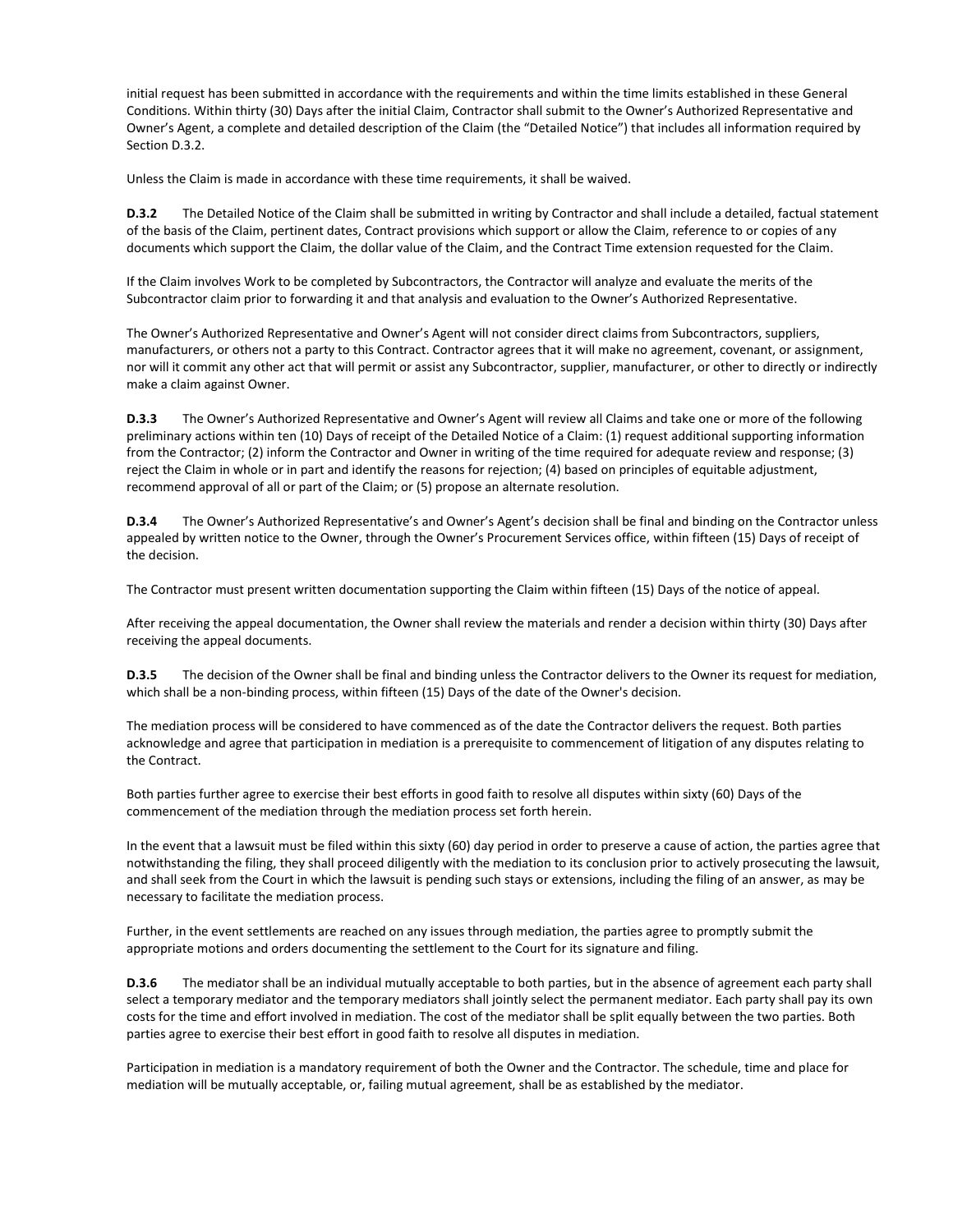The parties agree to comply with Owner's administrative rules governing the confidentiality of mediation, if any, and shall execute all necessary documents to give effect to such confidentiality rules.

In any event, the parties shall not subpoena the mediator or otherwise require the mediator to produce records, notes or work product, or to testify in any future proceedings as to information disclosed or representations made in the course of mediation, except to the extent disclosure is required by law.

**D.3.7** Unless otherwise directed by Owner's Agent, Contractor shall proceed with the Work while any Claim of Contractor is pending, including a Claim for additional compensation or additional Contract Time resulting from Change Order Work.

Regardless of the review period or the final decision of the Owner's Agent, the Contractor shall continue to diligently pursue the Work as identified in the Contract Documents.

# **In no case is the Contractor justified or allowed to cease Work without a written stop work order from the Owner's Agent or Owner's Authorized Representative.**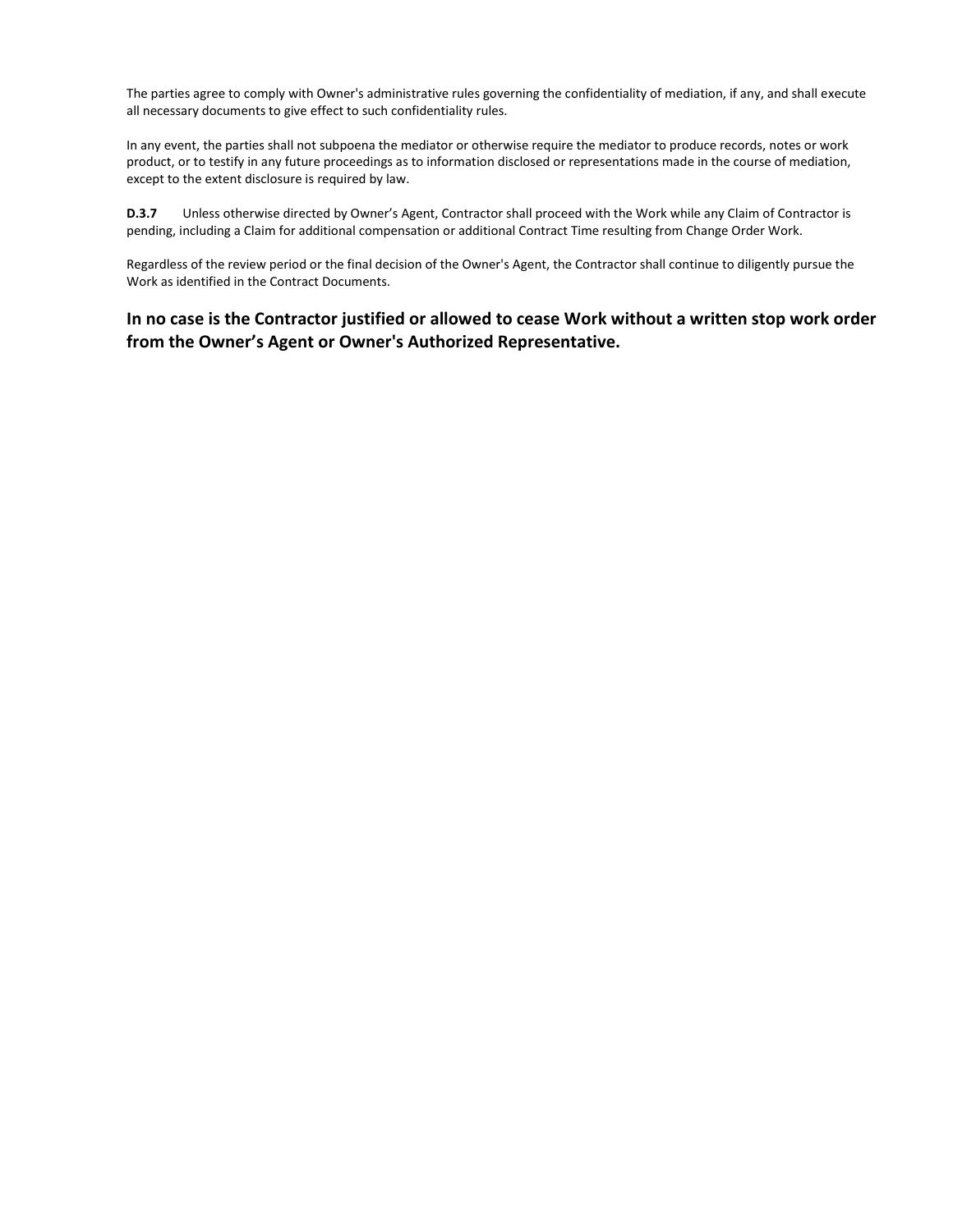# **SECTION E PAYMENTS**

## **E.1 SCHEDULE OF VALUES**

The Contractor shall submit, at least ten (10) Days prior to submission of its first application for progress payment, a schedule of values for the contracted Work.

This schedule will provide a breakdown of values for the contracted Work and will be the basis for progress payments. The breakdown shall be in Construction Specifications Institute (CSI), format and shall be by Subcontractor or supplier and by value of each subcontract. Unless objected to by the Owner's Agent, this schedule shall be used as the basis for reviewing Contractor's applications for payment.

If objected to by Owner's Agent, Contractor shall revise the schedule of values and resubmit the same for approval of Owner's Agent.

## **E.2 APPLICATIONS FOR PAYMENT**

**E.2.1** Owner shall make progress payments on the Contract monthly as Work progresses. Payments shall be based upon estimates of Work completed and the Schedule of Values.

All payments shall be approved by the Owner's Agent.

A progress payment shall not be considered acceptance or approval of any Work or waiver of any Defects therein.

Owner shall pay to Contractor interest on the progress payment, not including retainage, due the Contractor. The interest shall commence thirty (30) Days after the receipt of invoice ("application for payment") from the Contractor or fifteen (15) Days after the payment is approved by the Owner's Authorized Representative, whichever is the earlier date.

The rate of interest shall equal three times the discount rate on 90-day commercial paper in effect at the Federal Reserve Bank in the Federal Reserve district that includes Oregon on the date that is thirty (30) Days after receipt of the application for payment from the Contract or fifteen (15) Days after the payment is approved by the Owner, whichever is the earlier date, but the rate of interest shall not exceed thirty (30) percent.

Notwithstanding the foregoing, in instances when an application for payment is filled out incorrectly, or when there is any Defect or impropriety in any submitted application or when there is a good faith dispute, Owner shall so notify the Contractor within fifteen (15) Days stating the reason or reasons the application for payment is Defective or improper or the reasons for the dispute.

A Defective or improper application for payment, if corrected by the Contractor within seven (7) Days of being notified by the Owner, shall not cause a payment to be made later than specified in this section unless interest is also paid. Accrual of interest will be postponed when payment on the principal is delayed because of disagreement between the Owner and the Contractor.

**E.2.2** Contractor shall submit to the Owner's Authorized Representative and Owner's Agent, an application for each payment and, if required, receipts or other vouchers showing payments for materials and labor, including payments to Subcontractors. Contractor shall include, in its application for payment, a schedule of the percentages of the various parts of the Work completed, based on the Schedule of Values which shall aggregate to the payment application total, and shall include, on the face of each copy thereof, a certificate in substantially the following form:

"I, the undersigned, hereby certify that the above bill is true and correct, and the payment therefore, has not been received.

Signed:

**E.2.3** Generally, Applications for Payment will be accepted only for materials that have been installed.

Under special conditions, Applications for Payment for stored materials will be accepted at Owner's sole discretion. Such a payment, if made, will be subject to the following conditions:

(a) The request for stored material shall be submitted at least thirty (30) Days in advance of the application for payment on which it appears. Applications for Payment shall be entertained for major equipment, components or expenditures only.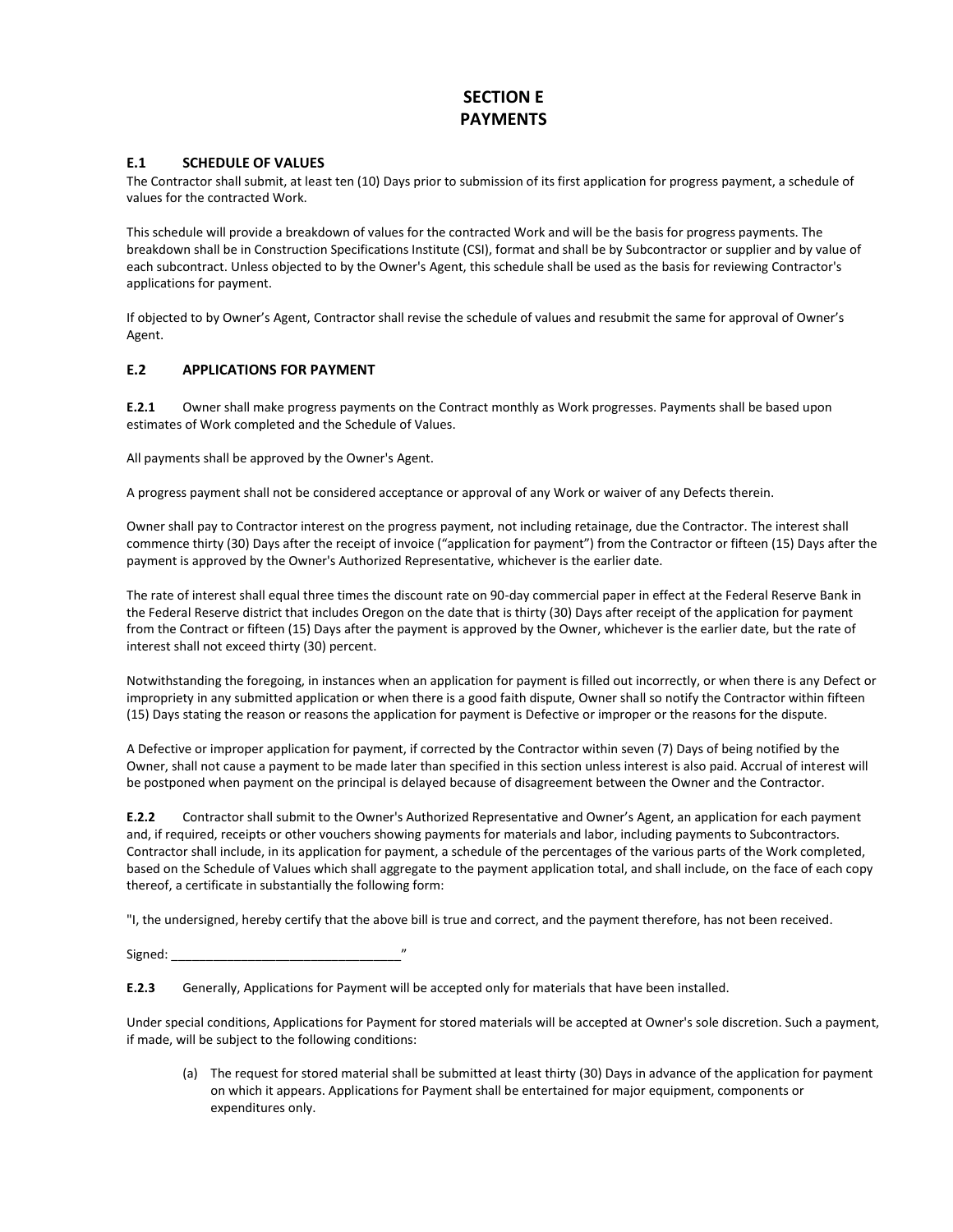- (b) The Contractor shall submit applications for payment showing the quantity and cost of the material stored.
- (c) The material shall be stored in a bonded warehouse and Owner's Authorized Representative and/or Owner's Agent shall be granted the right to access the material for the purpose of removal or inspection at any time during the Contract Period.
- (d) The Contractor shall name the Owner as co-insured on the insurance policy covering the full value of the property while in the care and custody of the Contractor until it is installed. A certificate noting this coverage shall be issued to the Owner.
- (e) Payments shall be made for materials only. The submitted amount of the Application for Payment shall be reduced by the cost of transportation and for the cost of an inspector to check the delivery at out of town storage sites. The cost of said inspection shall be borne solely by the Contractor.
- (f) Within sixty (60) Days of the Application for Payment, the Contractor shall submit evidence of payment covering the material stored.
- (g) Payment for stored materials shall in no way indicate acceptance of the materials or waive any rights under this Contract for the rejection of the Work or materials not in conformance with the Contract Documents.
- (h) All required documentation must be submitted with the respective application for payment.

**E.2.4** The Owner reserves the right to withhold all or part of a payment, or may nullify in whole or part any payment previously made, to such extent as may be necessary in the Owner's Agent's opinion to protect the Owner from loss because of:

- (a) Work that is Defective and not remedied, or that has been demonstrated or identified as failing to conform with the Contract Documents;
- (b) Third party claims filed or evidence reasonably indicating that such claims will likely be filed unless security acceptable to the Owner is provided by the Contractor;
- (c) Failure of the Contractor to make payments properly to Subcontractors or for labor, materials or equipment (in which case Owner may issue checks made payable jointly to Owner and such unpaid persons under this provision, or directly to Subcontractors and suppliers at any level under Section C.3.2.1);
- (d) Reasonable evidence that the Work cannot be completed for the unpaid balance of the Contract Price;
- (e) Damage to the Owner or another contractor;
- (f) Reasonable evidence that the Work will not be completed within the Contract Time required by the Contract, and that the unpaid balance would not be adequate to cover actual or Liquidated Damages for the anticipated delay;
- (g) Failure to carry out the Work in accordance with the Contract Documents; or
- (h) Assessment of Liquidated Damages, when withholding is made for offset purposes.
- **E.2.5** Subject to the provisions of the Contract Documents, the amount of each progress payment shall be computed as follows:
	- (a) Take that portion of the Contract Price properly allocable to completed Work as determined by multiplying the percentage completion of each portion of the Work by the share of the total Contract Price allocated to that portion of the Work in the Schedule of Values, less retainage as provided in Section E.5... Pending final determination of cost to the Owner of changes in the Work, amounts not in the dispute may be included even though the Contract Price has not yet been adjusted by Change Order;
	- (b) Add that portion of the Contract Price properly allocable to materials and equipment delivered and suitably stored at the site for subsequent incorporation in the completed construction (or, if approved in advance by the Owner pursuant to Section E.2.3, suitably stored off the site at a location agreed upon in writing), less retainage as provided in Section E.5;
	- (c) Subtract the aggregate of previous payments made by the Owner; and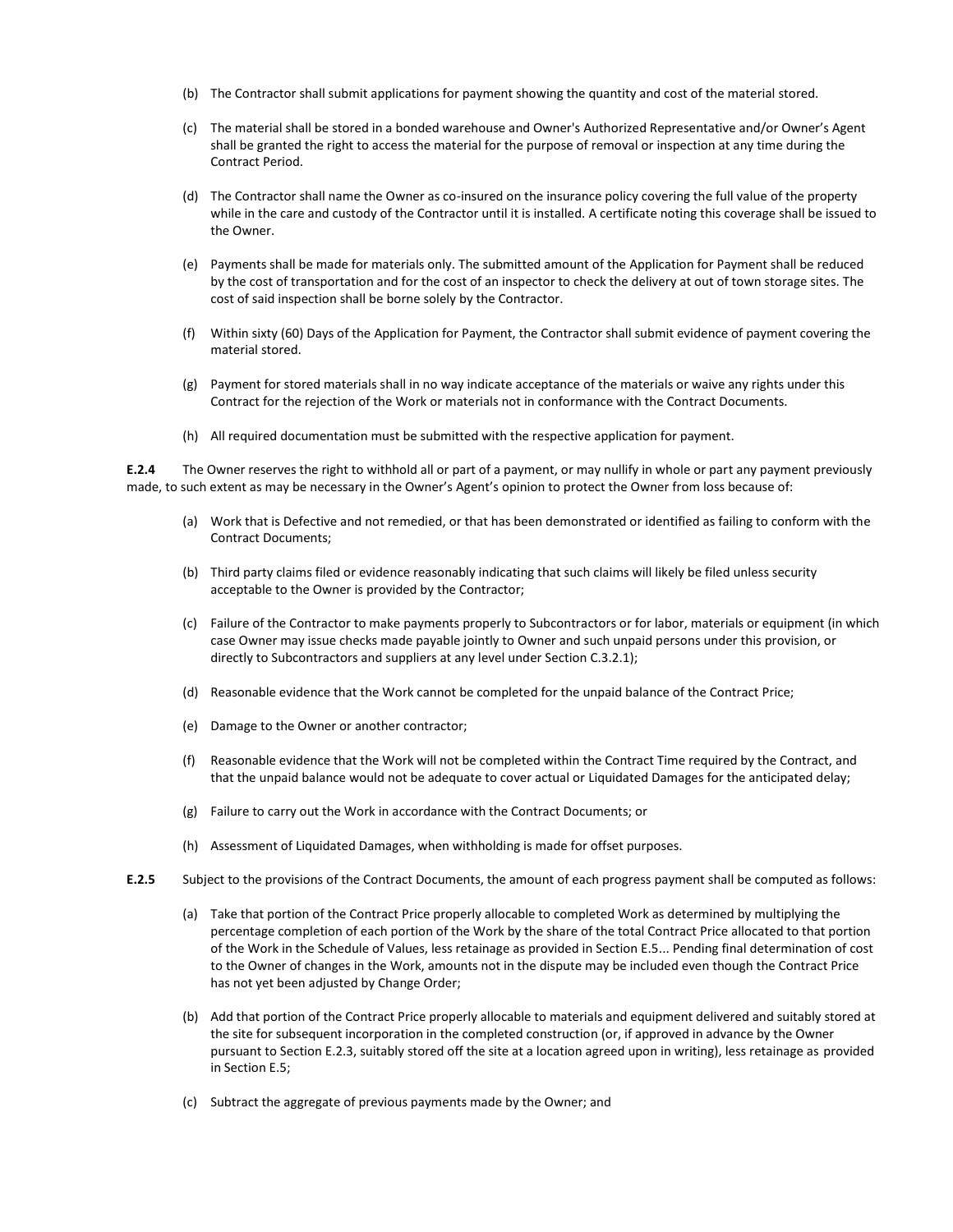(d) Subtract any amounts for which the Owner's Authorized Representative and/or Owner's Agent has withheld or nullified payment as provided in the Contract Documents.

**E.2.6** Contractor's Applications for Payment may not include requests for payment for portions of the Work for which the Contractor does not intend to pay to a Subcontractor or material supplier.

**E.2.7** The Contractor warrants to Owner that title to all Work covered by an application for payment will pass to the Owner no later than the time of payment. The Contractor further warrants that upon submittal of an Application for Payment all Work for which payments are received from the Owner shall be free and clear of liens, claims, security interests or encumbrances in favor of the Contractor, Subcontractors, material suppliers, or other persons or entities making a claim by reason of having provided labor, materials and equipment relating to the Work.

**E.2.8** If Contractor disputes any determination by Owner's Authorized Representative and/or Owner's Agent with regard to any Application for Payment, Contractor nevertheless shall continue to progress expeditiously with the Work. No payment made hereunder shall be or be construed to be final acceptance or approval of that portion of the Work to which such partial payment relates or shall relieve Contractor of any of its obligations hereunder.

## **E.3 PAYROLL CERTIFICATION REQUIREMENT**

Payroll certification is required before payments are made on the Contract. Refer to Section C.2 for this information.

## **E.4 DUAL PAYMENT SOURCES**

Contractor shall not be compensated for Work performed under this Contract from any source other than the College.

#### **E.5 RETAINAGE**

**E.5.1** Retainage shall be withheld and released in accordance with ORS 279C.550 to 279C.570:

**E.5.1.1** Owner may reserve as retainage from any progress payment an amount not to exceed five percent of the payment. A progress payment shall not be considered acceptance or approval of any work or waiver of any Defects therein.

As Work progresses, Owner may reduce the amount of the retainage and may eliminate retainage on any remaining monthly Contract payments after 50 percent of the Work under the Contract is completed if, in the Owner's Agent's opinion, such Work is progressing satisfactorily.

Elimination or reduction of retainage shall be allowed only upon written application by the Contractor, which application shall include written approval of Contractor's surety; except that when the Work is 97-1/2 percent completed the Owner may, at its discretion and without application by the Contractor, reduce the retained amount to 100 percent of the value of the Work remaining to be done.

Upon receipt of written application by the Contractor, Owner shall respond in writing within a reasonable time.

**E.5.1.2** In accordance with the provisions of ORS 279C.560 and any applicable administrative rules, unless the Owner finds in writing that accepting a bond, security or other instrument described in options (a) or (c) below poses an extraordinary risk that is not typically associated with the bond, security or instrument, the Owner will approve the Contractor's written request:

- (a) To be paid amounts which would otherwise have been retained from progress payments where Contractor has deposited acceptable bonds and securities of equal value with Owner or in a custodial account or other mutuallyagreed account satisfactory to Owner, with an approved bank or trust company to be held in lieu of the cash retainage for the benefit of Owner;
- (b) That retainage be deposited in an interest bearing account, established through the State Treasurer for state agencies, in a bank, savings bank, trust company or savings association for the benefit of Owner, with earnings from such account accruing to the Contractor; or
- (c) That the Owner allow Contractor to deposit a surety bond for the benefit of Owner, in a form acceptable to Owner, in lieu of all or a portion of funds retained, or to be retained. Such bond and any proceeds therefrom shall be made subject to all claims and liens in the manner and priority as set forth for retainage under ORS 279C.550 to ORS 279C.625.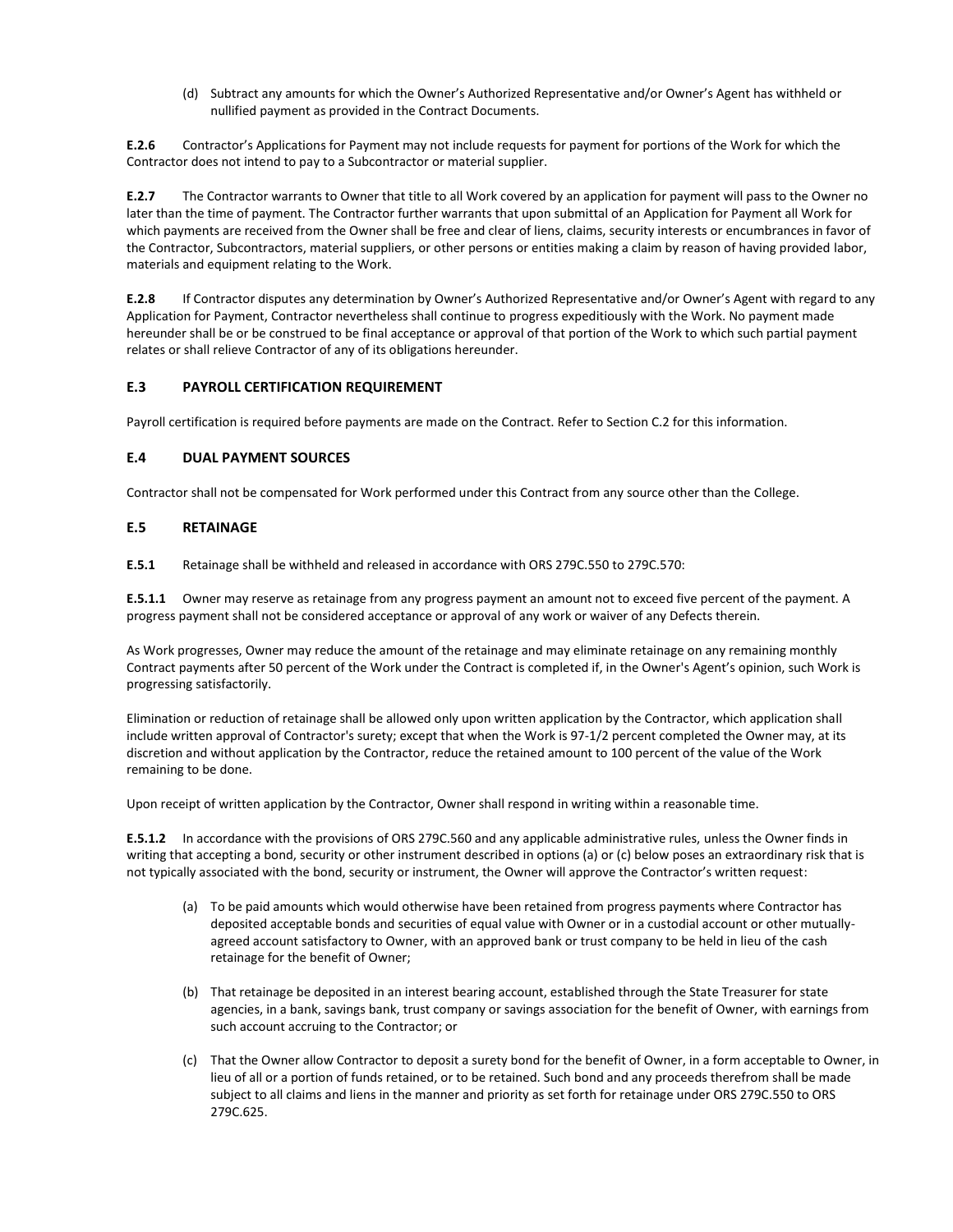Where the Owner has accepted the Contractor's election of option (a) or (b), Owner may recover from Contractor any additional costs incurred through such election by reducing Contractor's final payment. Where the Owner has agreed to Contractor's request for option (c), Contractor shall accept like bonds from Subcontractors and suppliers on the project from which Contractor has required retainages.

**E.5.1.3** The retainage held by Owner shall be included in and paid to the Contractor as part of the final payment of the Contract Price.

The Owner shall pay to Contractor interest at the rate specified by the version of ORS 279C.570 that is in effect on the date the application for final payment is submitted.

Contractor shall notify Owner in writing when the Contractor considers the Work complete and Owner shall, within fifteen (15) Days after receiving the written notice, either accept the Work or notify the Contractor of Work yet to be performed on the Contract.

If Owner does not within the time allowed notify the Contractor of Work yet to be performed to fulfill contractual obligations, the interest provided by this subsection shall commence to run thirty (30) Days after the end of the 15-Day period, provided that, no interest shall be due upon any payment application which contains any false, fraudulent or materially misleading claim for payment or a claim for payment supported by any false, fraudulent or materially misleading data.

In addition to any other remedy under this agreement or a law, the Contractor shall pay to the Owner as liquidated damages and not as a penalty an amount that is three times the total amount of the payment claimed on any application for final payment containing any false, fraudulent or materially misleading claim for payment or a claim for payment supported by any false, fraudulent or materially misleading data. Damages shall be due regardless of whether the Owner, the Owner's Authorized Representative, the Architect or an auditor detected the false, fraudulent or materially misleading claim or data and refused or reclaimed the payment for the affected item.

**E.5.1.4** In accordance with the provisions of ORS 279C.560, Owner shall reduce the amount of the retainage if the Contractor notifies the controller of the Owner that the Contractor has deposited in an escrow account with a bank or trust company, in a manner authorized by the Owner, bonds and securities of equal value of a kind approved by the Owner's Agent.

**E.5.1.5** Contractor agrees that if Contractor elects to reserve a retainage from any progress payment due to any Subcontractor or supplier, such retainage shall not exceed five percent of the payment, and such retainage withheld from Subcontractors and suppliers shall be subject to the same terms and conditions stated in Subsection E.5 as apply to Owner's retainage from any progress payment due to Contractor.

**E.5.2** As provided in subsections C.2.2 and C.2.3, additional retainage in the amount of 25% of amounts earned shall be withheld and released in accordance with ORS 279C.845(7) when the Contractor fails to file certified statements as required by section C.2.1.

## **E.6 FINAL PAYMENT**

**E.6.1** Upon completion of all the Work under this Contract, the Contractor shall notify the Owner's Authorized Representative and Owner's Agent, in writing, that Contractor has completed Contractor's part of the Contract and shall request final payment. Upon receipt of such notice the Owner's Authorized Representative and Owner's Agent will inspect the Work, and if acceptable, submit to the Owner a recommendation as to acceptance of the completed Work and as to the final estimate of the amount due the Contractor. If the Work is not acceptable, Owner will notify Contractor within fifteen (15) Days of Contractor's request for final payment. Upon approval of this final estimate by the Owner and compliance by the Contractor with provisions in Section K. 3 AFFIDAVIT/RELEASE OF LIENS AND CLAIMS, and other provisions as may be applicable, the Owner shall pay to the Contractor all monies due under the provisions of these Contract Documents.

**E.6.2** Neither final payment nor any remaining retained percentage shall become due until the Contractor submits to the Owner's Authorized Representative and Owner's Agent (1) a notarized affidavit/release of liens and claims in a form satisfactory to Owner that states that payrolls, bills for materials and equipment, and other indebtedness connected with the Work for which the Owner or the Owner's property might be responsible or encumbered (less amounts withheld by Owner) have been paid or otherwise satisfied, (2) a certificate evidencing that insurance required by the Contract Documents to remain in force after final payment is currently in effect and will not be canceled or allowed to expire until at least thirty (30) Days' prior written notice has been given to the Owner, (3) a written statement that the Contractor knows of no substantial reason that the insurance will not be renewable to cover the period required by the Contract Documents, (4) consent of surety, if any, to final payment and (5), if required by the Owner, other data establishing payment or satisfaction of obligations, such as receipts, releases and waivers of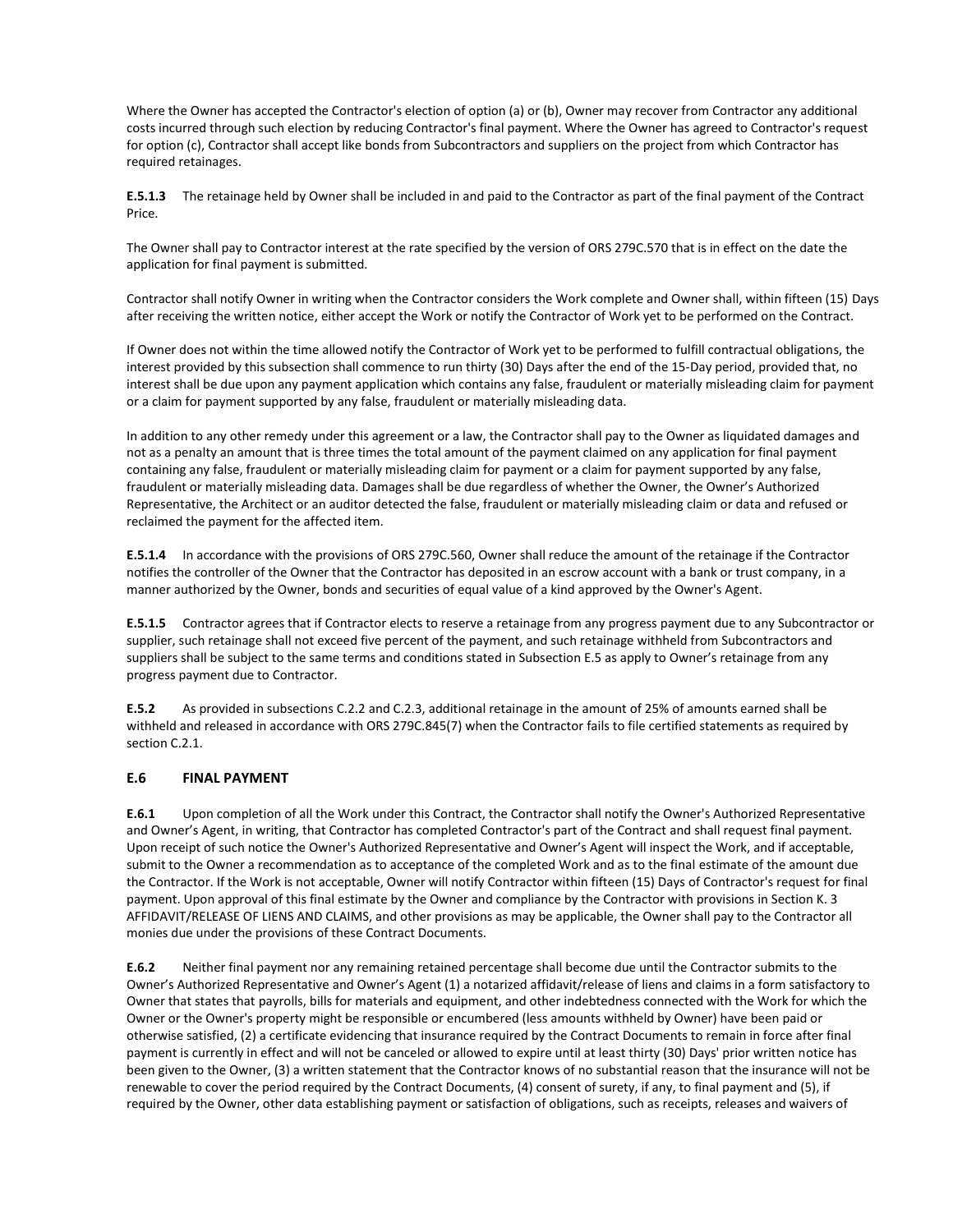liens, claims, security interests or encumbrances arising out of the Contract, to the extent and in such form as may be designated by the Owner.

If a Subcontractor refuses to furnish a release or waiver required by the Owner, the Contractor may furnish a bond satisfactory to the Owner to indemnify the Owner against such lien or claim. If such lien or claim remains unsatisfied after payments are made, the Contractor shall refund to the Owner all money that the Owner may be compelled to pay in discharging such lien or claim, including all costs and reasonable attorneys' fees.

**E.6.3** Acceptance of final payment by the Contractor, a Subcontractor or material supplier shall constitute a waiver of claims by that payee except those previously made in writing and identified by that payee as unsettled at the time of final Application for Payment.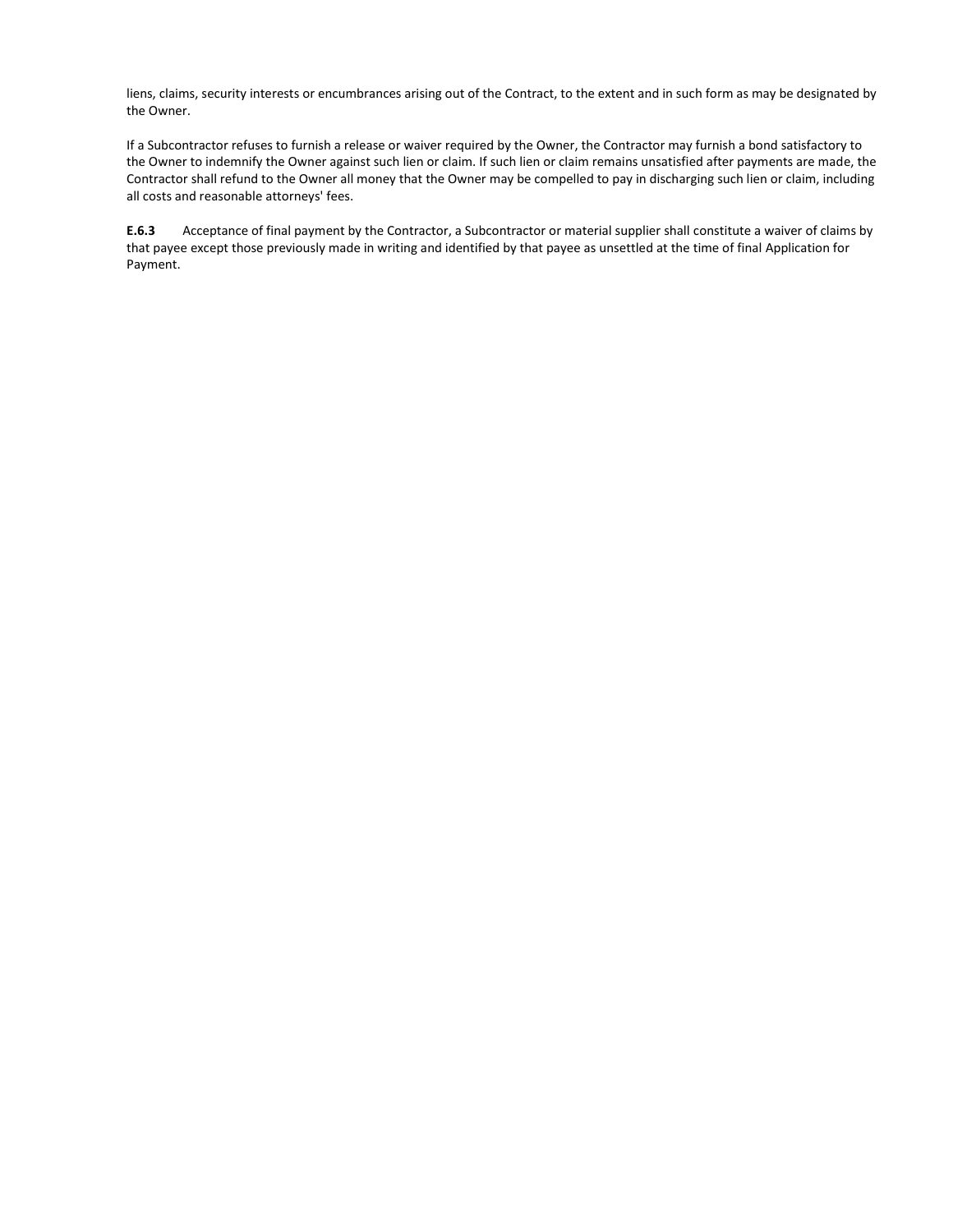# **SECTION F JOB SITE CONDITIONS**

### **F.1 USE OF PREMISES**

Contractor shall confine equipment, storage of materials and operation of Work to the limits indicated by Contract Documents, law, ordinances, permits or directions of the Owner's Agent. Contractor shall follow the Owner's Agent's instructions regarding use of premises, if any.

Contractor shall use due diligence to work with the Owner's Agent to access any and all potentials for hazardous materials at the Site of Work prior to commencement of Work.

# **F.2 PROTECTION OF WORKERS, PROPERTY, AND THE PUBLIC**

**F.2.1** Contractor shall maintain continuous and adequate protection of all of the Work from damage, and shall protect the Owner's Authorized Representative and others, Owner's Agent, Owner's agents, Owner's invitees, Owner's workers, Owner's volunteers, Owner's students and property from injury or loss arising in connection with this Contract.

Contractor shall remedy acceptably to the Owner, any damage, injury, or loss, except such as may be directly due to errors in the Contract Documents or caused by authorized representatives or personnel of the Owner.

Contractor shall adequately protect adjacent property as provided by law and the Contract Documents.

**F.2.2** Contractor shall take all necessary precautions for the safety of all personnel on the job site, and shall comply with the Contract Documents and all applicable provisions of federal, state and municipal safety laws and building codes to prevent accidents or injury to persons on, about or adjacent to the premises where the Work is being performed. Contractor shall erect and properly maintain at all times, as required by the conditions and progress of the Work, all necessary safeguards for protection of persons lawfully on the Site of Work, workers and the public against any hazards created by construction.

Contractor shall designate a responsible employee or associate on the Work site, whose duty shall be the prevention of accidents. The name and position of the person designated shall be reported to the Owner's Authorized Representative and to the Architect/Engineer. The Owner's Authorized Representative has no responsibility for Work site safety. Work site safety is the responsibility of the Contractor.

**F.2.3** Contractor shall not enter upon private property without first obtaining permission from the property owner or its duly authorized representative. Contractor shall be responsible for the preservation of all public and private property along and adjacent to the Work contemplated under the Contract and shall use every precaution necessary to prevent damage thereto.

In the event the Contractor damages any property, the Contractor shall at once notify the property owner and make, or arrange to make, full restitution. Contractor shall report, immediately in writing, to the Owner's Authorized Representative and Owner's Agent, all pertinent facts relating to such property damage and the ultimate disposition of the claim for damage.

**F.2.4** Contractor is responsible for protection of adjacent work areas including, but not limited to, impacts brought about by activities, equipment, labor, utilities, and materials on the site. Contractor shall save, defend, indemnify and hold Owner harmless from any claim for damages, suit, action, judgment or award the cause of which is the interruption of utility service caused by Contractor or a Subcontractor if the Contractor did not attempt to locate utilities through the Oregon Utility Notification Center, if the utility was shown in the Contract Documents, if the utility was known to be in the general area or if the utility was evident either by direct observation or by the observation of markers, supports, bedding or conduit prior to being encountered.

**F.2.5** Contractor shall at all times direct its activities in such a manner as to minimize adverse effects on the environment. Handling of all materials will be conducted so no release will occur that may pollute or become hazardous.

**F.2.6** In an emergency affecting the safety of life or of the Work or of adjoining property, the Contractor, without special instruction or authorization from the Owner's Authorized Representative and Owner's Agent, shall act reasonably to prevent threatened loss or injury, and shall so act, without appeal, if instructed by the Owner's Authorized Representative or Owner's Agent. Any compensation claimed by the Contractor on account of emergency work shall be determined in accordance with Section D.

# **F.3 CUTTING AND PATCHING AND INFERRED SUPPLIES**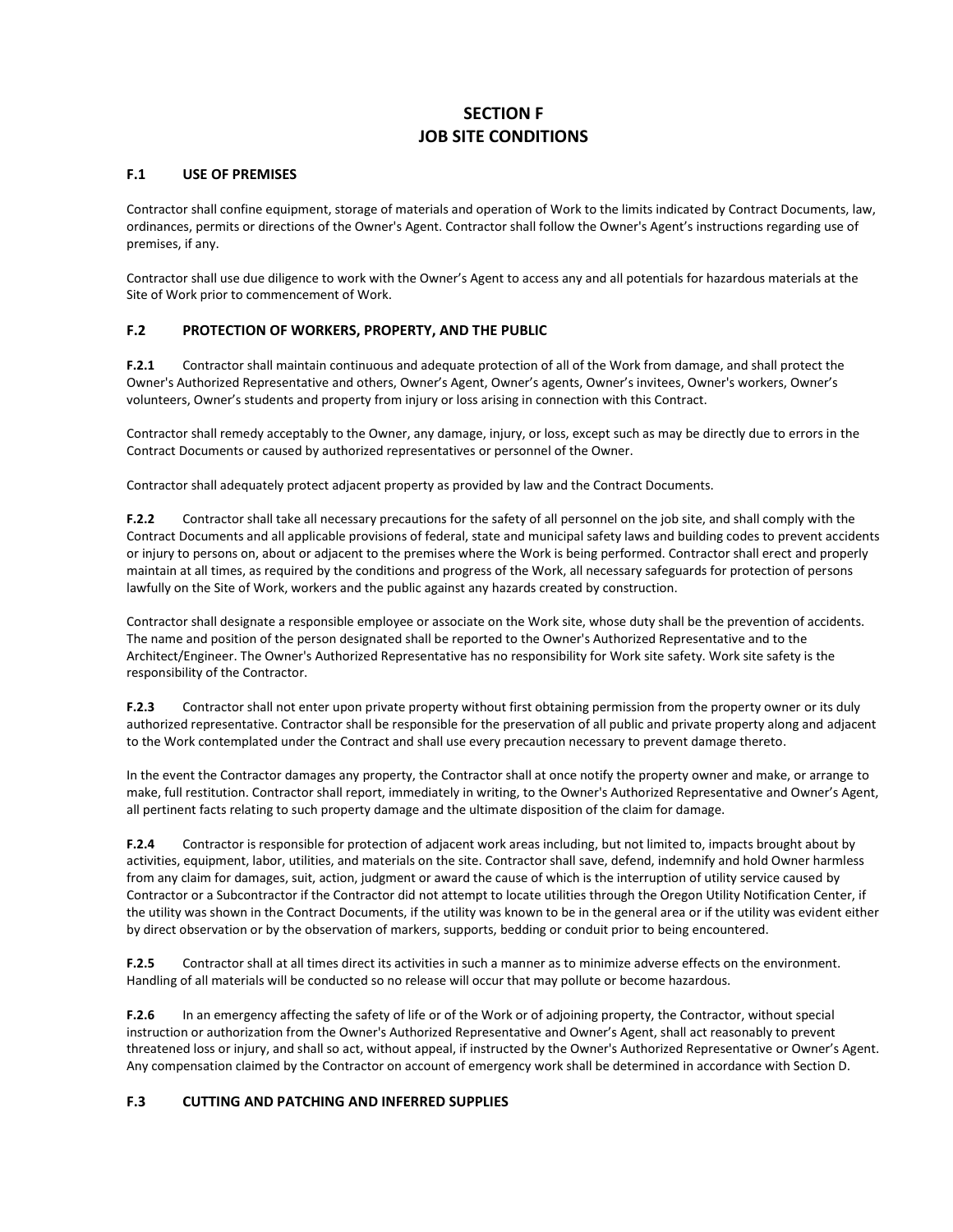**F.3.1** Contractor shall be responsible for coordinating all cutting, fitting, or patching of the Work to make its several parts come together properly and fit to receive or be received by work of other contractors or Subcontractors shown upon, or reasonably implied by, the Contract Documents.

**F.3.2** Contractor shall be responsible for restoring all cut, fitted, or patched surfaces to an original condition; provided, however, that if a different condition is specified in the Contract Documents, then Contractor shall be responsible for restoring such surfaces to the condition specified in the Contract Documents.

**F.3.3** Contractor shall as part of the Work and at no additional cost to the Owner supply and install all pipe, cable, conduit, sleeves, casings, hangers, valves, fittings, conductors, fasteners, anchors, mastics, adhesives, screws, nails and the like needed to construct the finished improvement whether specifically called for in the Contract Documents or not. When not specifically called for in the Contract Documents such materials shall be new and of good quality and suited to the application in which they are used. All installations shall comply with the applicable codes.

# **F.4 CLEANING UP**

The Contractor shall keep the premises and surrounding area free from accumulation of waste materials or rubbish caused by operations under the Contract. At completion of the Work, the Contractor shall remove from and about the project waste materials, rubbish, the Contractor's tools, construction equipment, machinery and surplus materials. Contractor shall remove from the site any hazardous waste or other deleterious material caused by or resulting from the Work.

**F.4.1** Removal and disposal shall be in compliance with all applicable laws and regulations.

**F.4.2** Contractor shall remove any staging area used during construction, grade such area to a level condition, and seed it with stabilizing vegetation acceptable to the Owner, unless otherwise specified on drawings or technical specifications. Contractor shall comply with local ordinances and regulations concerning the recycling of materials and segregation of waste and rubbish by type. In addition, Contractor shall comply with College policies concerning the reduction of waste and recycling of waste materials and packaging.

# **F.5 ENVIRONMENTAL CONTAMINATION**

**F.5.1** Contractor will be held responsible for and shall indemnify, defend (with counsel of Owner's choice) and hold harmless Owner from and against any costs, expenses, damages, claims, and causes of action, (including attorney fees), any or all of them, resulting from all spills, releases, discharges, leaks and disposal of environmental pollution, including storage, transportation, and handling during the performance of the Contract which occur as a result of, or are contributed by, the negligence or actions of Contractor or its personnel, agents, or Subcontractors or any failure to perform in accordance with the Contract Documents (except to the extent otherwise void under ORS 30.140). Nothing in this section F.5.1 shall limit Contractor's responsibility for obtaining insurance coverages required under Section G.3 of these General Conditions, and Contractor shall take no action that would void or impair such coverages.

**F.5.1.1** Contractor agrees to promptly dispose of such spills, releases, discharge or leaks to the satisfaction of Owner and proper regulatory agencies in a manner that complies with applicable federal, state, and local laws and regulations. Cleanup shall be at no cost to the Owner and be performed by properly qualified personnel.

**F.5.1.2** Contractor shall obtain the Owner's written consent prior to bringing onto the Work site any (i) environmental pollutants or (ii) hazardous substances or materials, as the same or reasonably similar terms are used in any applicable federal, state, and local laws and regulations. Notwithstanding such written consent from the Owner, the Contractor, at all times, shall:

- (a) Properly handle, use and dispose of all environmental pollutants and hazardous substances or materials brought onto the Work site, in accordance with all applicable federal, state, and local laws and regulations;
- (b) Be responsible for any and all spills, releases, discharges, or leaks of (or from) environmental pollutants or hazardous substances or materials which Contractor has brought onto the Work site; and
- (c) Promptly clean up, without cost to the Owner, such spills, releases, discharges, or leaks to the Owner's satisfaction and in compliance with all applicable federal, state, and local laws and regulations.

**F.5.2** Contractor shall report all reportable quantity releases to applicable federal, state, and local regulatory and emergency response agencies. Reportable quantities are found in 40 CFR Part 302, Table 302.4 for hazardous substances and in OAR Chapter 340 Division 109 for all products addressed therein. Upon discovery, regardless of quantity, Contractor must telephonically report all releases to the Owner. A written follow-up report shall be submitted to Owner within 48 hours of the telephonic report. Such written report shall contain, as a minimum: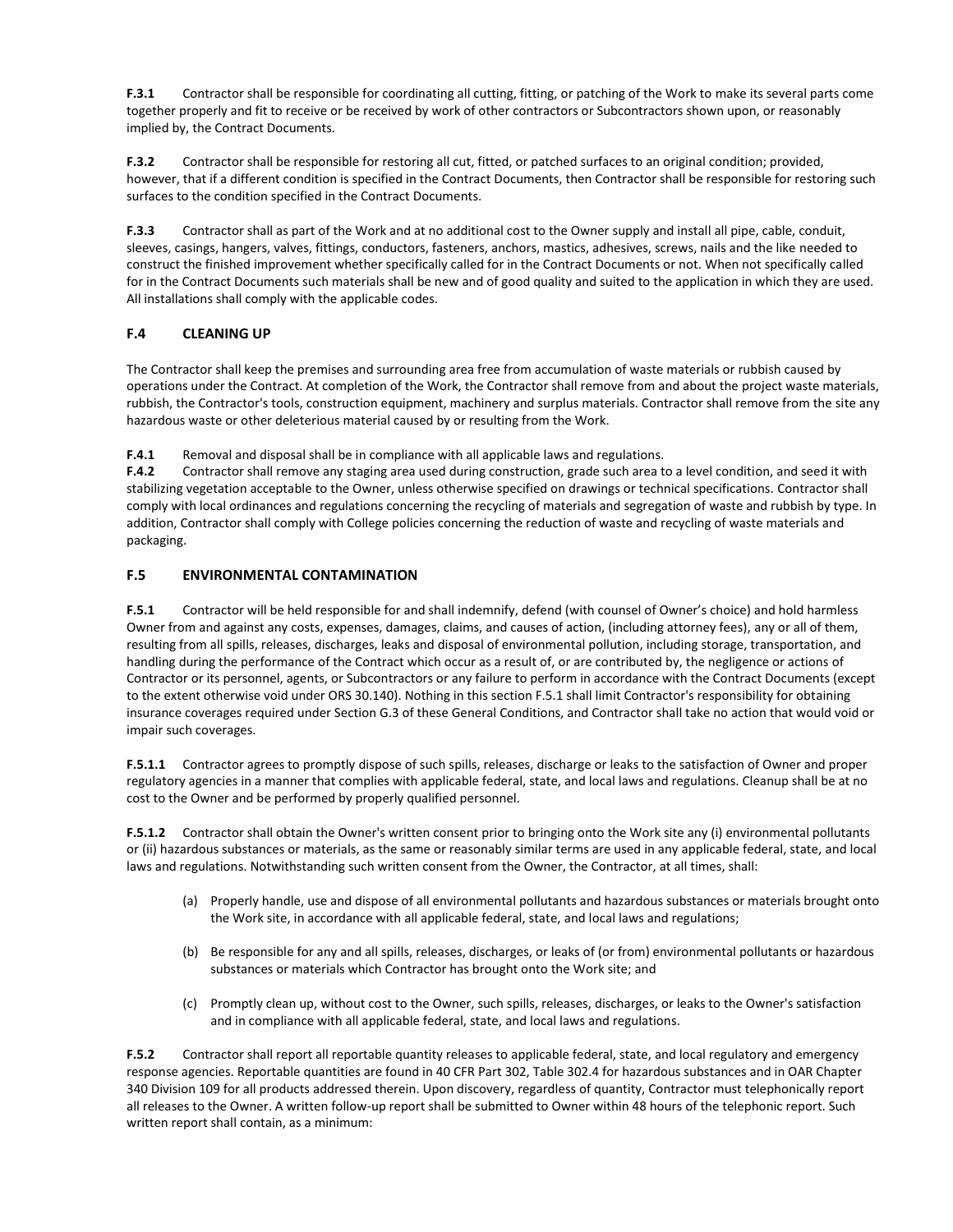- (a) Description of items released (identity, quantity, manifest number, and all other documentation required by law.)
- (b) Whether amount of items released is EPA/DEQ reportable, and, if so, when it was reported.
- (c) Exact time and location of release, including a description of the area involved.
- (d) Containment procedures initiated.
- (e) Summary of communications about the release Contractor has had with members of the press or State and/or Federal officials.
- (f) Description of cleanup procedures employed or to be employed at the site, including disposal location of spill residue.
- (g) Personnel injuries, if any, resulting from, or aggravated by, the release.

#### **F.6 ENVIRONMENTAL CLEAN-UP**

**F.6.1** Unless disposition of environmental pollution is specifically a part of this Contract, or was caused by the Contractor (reference F.5 Environmental Contamination), Contractor shall immediately notify Owner of any hazardous substance(s) which Contractor discovers or encounters during performance of the Work required by this Contract. "Hazardous substance(s)" means any hazardous, toxic and radioactive materials and those substances defined as "hazardous substances," "hazardous materials," "hazardous wastes," "toxic substances," and/or other similar designations in any federal, state, and local laws and regulations, including without limitation asbestos, polychlorinated biphenyl (PCB), or petroleum, and any substances, materials or wastes regulated in and defined as hazardous in 40 CFR, Part 261.3. In addition to notifying Owner of any hazardous substance(s) discovered or encountered, Contractor shall immediately cease working in any particular area of the project where a hazardous substance(s) has been discovered or encountered if continued work in such area would present a risk or danger to the health or well-being of construction workers, Owner's employees, students, or passersby.

**F.6.2** Upon being notified by Contractor of the presence of hazardous substance(s) on the project site, Owner shall arrange for the proper disposition of such hazardous substance(s).

#### **F.7 FORCE MAJEURE**

Neither party shall be held responsible for delay or default caused by fire, riot, war or other catastrophe, which is beyond such party's reasonable control. Each party shall, however, make all reasonable efforts to remove or eliminate such a cause of delay or default and shall, upon the cessation of the cause, diligently pursue performance of its obligations under the Contract. For the purposes of this clause "catastrophe" means an event that is so uncertain of occurrence that it cannot be reasonably anticipated, and so severe in its effect as to suspend the normal operation of civil government in the affected area for a prolonged period of time.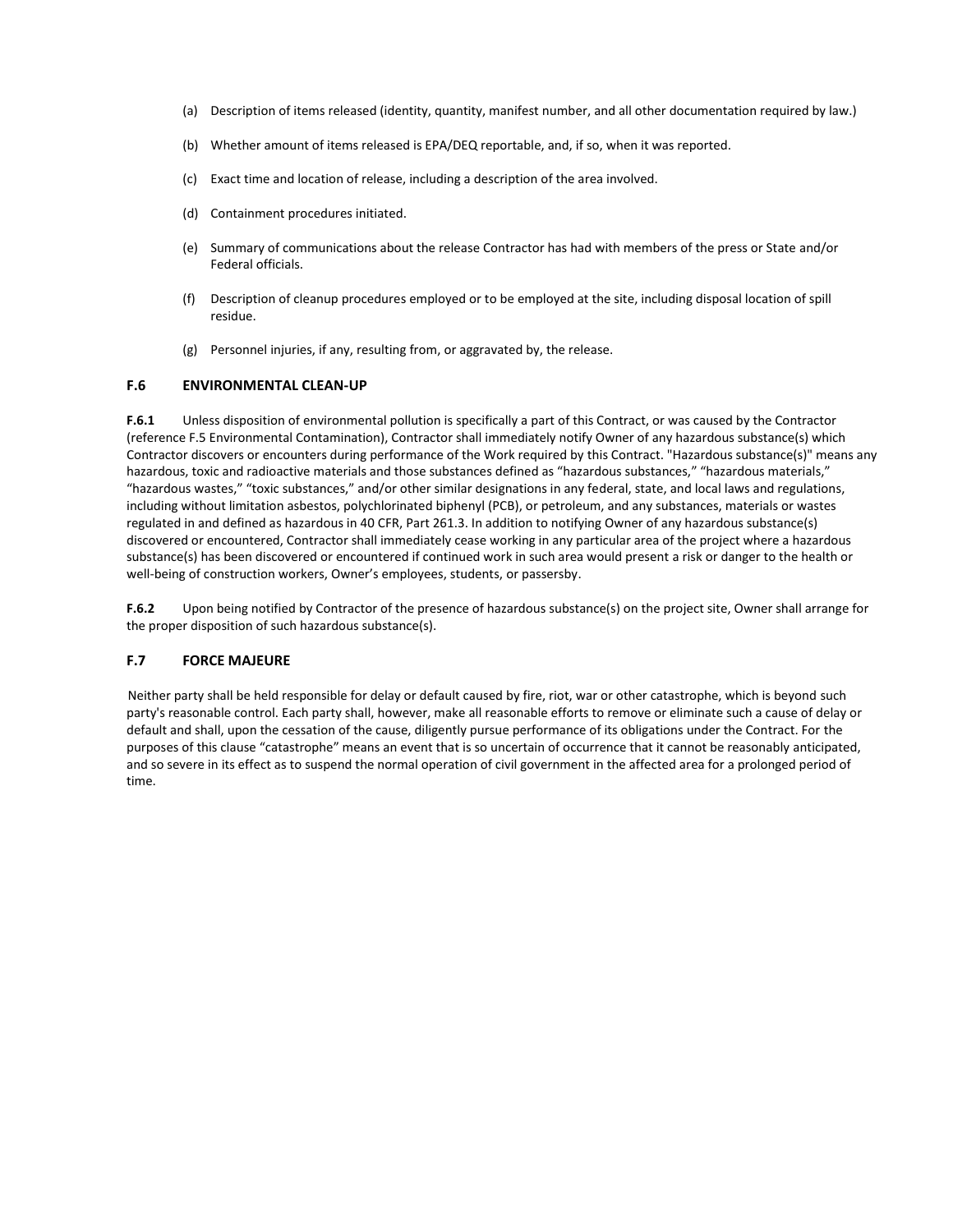# **SECTION G INDEMNITY, BONDING, AND INSURANCE**

### **G.1 RESPONSIBILITY FOR DAMAGES/INDEMNITY**

**G.1.1** Contractor shall be responsible for all damage to property, injury to persons, and loss, expense, inconvenience, and delay that may be caused by, or result from, the carrying out of the Work to be done under this Contract, or from any act, omission or neglect of the Contractor, its Subcontractors, personnel, or agents.

**G.1.2** To the fullest extent permitted by law, Contractor shall indemnify, defend (with counsel approved by Owner, but Owner's approval of counsel will not be unreasonably withheld), and hold harmless the Owner, Owner's Authorized Representative, board members, officers, agents, employees, and volunteers, (collectively "Indemnitees") from and against all liabilities, damages, losses, claims, expenses (including reasonable attorney fees), demands and actions of any nature whatsoever which arise out of, result from or are related to,

- (a) Any damage, injury, loss, expense, inconvenience or delay described in this Section G.1.2,
- (b) Any accident or occurrence which happens or is alleged to have happened in or about the project site or any place where the Work is being performed, or in the vicinity of either, at any time prior to the time the Work is fully completed in all respects,
- (c) Any failure of the Contractor to observe or perform any duty or obligation under the Contract Documents which is to be observed or performed by the Contractor, or any breach of any agreement, representation or warranty of the Contractor contained in the Contract Documents or in any subcontract,
- (d) The negligent acts or omissions of the Contractor, a Subcontractor or anyone directly or indirectly employed by them or any one of them or anyone for whose acts they may be liable, regardless of whether or not such claim, damage, loss or expense is caused in part by a party indemnified hereunder (except to the extent otherwise void under ORS 30.140), and
- (e) Any lien filed upon the project or bond claim in connection with the Work.

Such obligation shall not be construed to negate, abridge, or reduce other rights or obligations of indemnity which would otherwise exist as to a party or person described in this Section G.1.2.

**G.1.3** In claims against any person or entity indemnified under this Section G.1.2 by an employee of the Contractor, a Subcontractor, anyone directly or indirectly employed by them or anyone for whose acts they may be liable, the indemnification obligation under Section G.1.2 shall not be limited by a limitation on amount or type of damages, compensation or benefits payable by or for the Contractor or a Subcontractor under workers' compensation acts, disability benefit acts or other employee benefit acts.

# **G.2 PERFORMANCE AND PAYMENT SECURITY; PUBLIC WORKS BOND**

**G.2.1** When the Contract Price is \$75,000 or more, the Contractor shall furnish and maintain in effect at all times during the Contract Period, a performance bond in a sum equal to the Contract Price, and a separate payment bond also in a sum equal to the Contract Price.

The bonds may be required if the Contract Price is less than the above thresholds, if required by the Contract Documents.

**G.2.2** Bond forms furnished by the Owner and notarized by awarded Contractor's surety company authorized to do business in Oregon are the only acceptable forms of performance and payment security, unless otherwise specified in the Contract Documents.

**G.2.3** Before starting Work the Contractor shall file with the Construction Contractors Board, and maintain in full force and effect, the separate public works bond required by Oregon Laws 2005, Chapters 670 and 701 et al, and OAR 839-025-0015, unless otherwise exempt under those provisions. The Contractor shall also include in every subcontract a provision requiring the Subcontractor to have a public works bond filed with the Construction Contractors Board before starting Work, unless otherwise exempt, and shall verify that the Subcontractor has filed a public works bond, is properly licensed or registered with the Oregon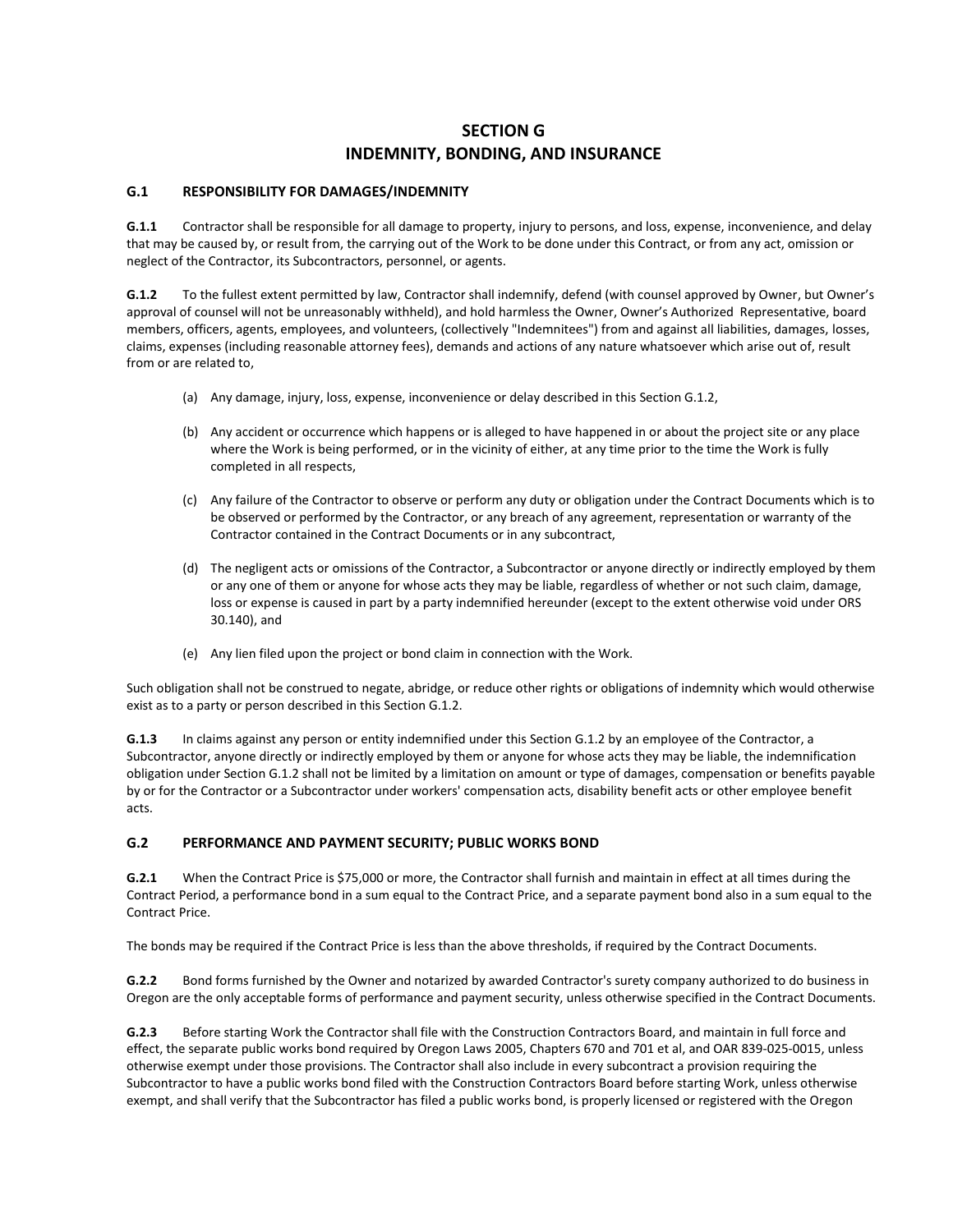Construction Contractors' Board (CCB) unless exempt, and is not a person or entity that is debarred or suspended from contracting for public work in any state of the United States before permitting the Subcontractor to start Work.

# **G.3 INSURANCE**

**G.3.1 Primary Coverage:** Insurance carried by Contractor under this Contract shall be the primary coverage, and the Owner's insurance is excess and solely for damages or losses for which the Owner is responsible. The coverages indicated are minimums unless otherwise specified in the Contract Documents. Nothing contained in these insurance requirements shall be construed as limiting the extent of the Contractor's responsibility or liability for payment of damages resulting from Contractor's operations under this Contract.

**G.3.2 Workers' Compensation:** All employers, including Contractor, that employ subject workers who work under this Contract in the State of Oregon shall comply with ORS 656.017 and provide the required Workers' Compensation coverage, unless such employers are exempt under ORS 656.126. This shall include Employer's Liability Insurance with coverage limits of not less than \$500,000 for each accident. Contractors who perform the Work without the assistance or labor of any employee need not obtain such coverage if the Contractor certifies so in writing. Contractor shall ensure that each of its Subcontractors complies with these requirements. The Contractor shall require proof of such Workers' Compensation by receiving and keeping on file a certificate of insurance from each Subcontractor or anyone else directly employed by either the Contractor or its Subcontractors.

## **G.3.3 Builder's Risk Insurance**

**G.3.3.1 Builder's Risk:** During the term of this Contract, for new construction the Contractor shall maintain in force, at its own expense, Builder's Risk insurance on an all risk form, including earthquake and flood, for an amount equal to the full amount of the Contract.

## **G.3.3.2 Builder's Risk Installation Floater:** Not used.

**G.3.3.3** Such insurance shall be maintained until Owner has fully occupied the facility.

**G.3.3.4** A loss insured under the Builder's Risk insurance shall be adjusted by the Owner and Contractor and made payable to the Owner and Contractor for the insureds, as their interests may appear. Owner shall be named as loss payee on the policy with the loss payee endorsement attached to the insurance certificate. The Contractor shall pay Subcontractors their just shares of insurance proceeds received by the Contractor, and by appropriate agreements, written where legally required for validity, shall require Subcontractors to make payments to their Sub-subcontractors in similar manner. The Owner shall have power to adjust and settle a loss with insurers.

**G.3.3.5** The Property Insurance deductibles will be \$5000 per occurrence. The Contractor shall pay costs not covered because of such deductibles.

**G.3.3.6** Coverage required for performance of this Contract shall include Chemeketa Community College, its board, officers, agents, employees and volunteers as a named insured. The Owner and Contractors of all tiers agree to mutual waiver of subrogation rights for any loss that is covered by the Builder's Risk policy.

#### **G.3.4 Liability Insurance:**

**G.3.4.1** Commercial General Liability: Contractor shall obtain, at Contractor's expense, and keep in effect during the term of this Contract, Commercial General Liability Insurance covering bodily injury and property damage in a form and with coverages that are satisfactory to the Owner. This insurance shall include personal injury liability, products and completed operations, and contractual liability coverage for the indemnity provided under this Contract (to the extent contractual liability coverage for the indemnity is available in the marketplace), and shall be issued with limits not less than \$5,000,000 General Aggregate; \$5,000,000 products/completed operations aggregate; \$5,000,000 personal and advertising injury; and \$5,000,000 per occurrence. The General Liability policy shall be endorsed with a per project aggregate with the endorsement attached to the insurance certificate. Coverage shall be written on an occurrence basis. Claims-Made policies are not acceptable without prior approval.

**G.3.4.2 Automobile Liability:** Contractor shall obtain, at Contractor's expense, and keep in effect during the term of this Contract, Automobile Liability Insurance covering owned, non-owned and/or hired vehicles, as applicable. The coverage may be written in combination with the Commercial General Liability Insurance. Combined single limit per occurrence shall not be less than \$1,000,000.00, or the equivalent.

**G.3.4.3 Pollution Liability:** Contractor shall obtain, at the Contractor's expense, and keep in effect during the term of this Contract, Pollution Liability if Contractor's work involves hazardous materials, substances, wastes, or pollutants. The coverage must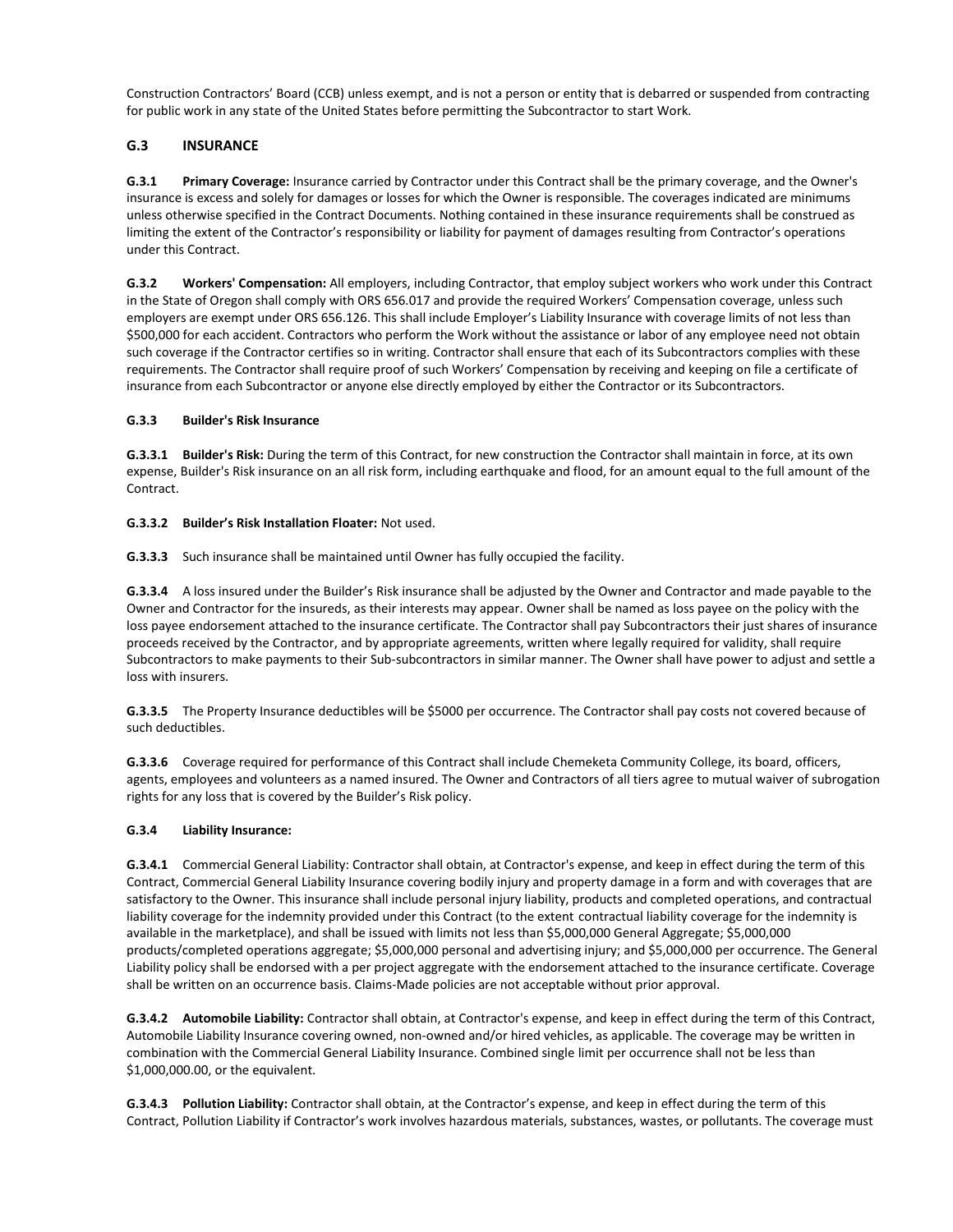be maintained throughout all applicable statute of limitation and statute of repose periods. The minimum limit of liability required is \$1,000,000.

**G.3.4.4 "Tail" Coverage:** If any of the required liability insurance is arranged on a "claims made" basis, "tail" coverage will be required at the completion of this Contract for a duration as follows: three (3) years for projects valued \$1 million or less; and five (5) years for projects valued over \$1 million. This will be a condition of the final acceptance of Work or services and related warranty (if any).

**G.3.5 Additional Insured:** All liability insurance coverages required for performance of this Contract shall include the Chemeketa Community College, its board, officers, agents, employees and volunteers as Additional Insureds. The Additional Insured status must extend to both ongoing and completed operations performed by the Contractor(s). The Additional Insured endorsements must be attached to the insurance certificate. If Contractor cannot obtain an insurer to name Chemeketa Community College, its departments, divisions, officers and employees as Additional Insureds, Contractor shall obtain at Contractor's expense, and keep in effect during the term of this Contract, Owners and Contractors Protective Liability Insurance, naming the Chemeketa Community College, its, board, officers, agents, employees and volunteers as Named Insureds with not less than a \$1,000,000.00 limit per occurrence. This policy must be kept in effect for 12 months following Final Completion. As evidence of coverage, Contractor shall furnish the actual policy to Owner prior to its issuance of a Notice to Proceed.

**G.3.6 Waiver of Subrogation:** All Commercial General Liability, Automobile Liability, Pollution Liability, and Workers' Compensation and Employer's Liability policies must provide a waiver of subrogation to Chemeketa Community College, its board, officers, agents, employees, and volunteers. This must be noted on the insurance certificate with the appropriate endorsement(s) attached.

**G.3.7 Notice of Cancellation or Change:** There shall be no cancellation, material change, potential exhaustion coverages without thirty (30) Days' written notice from the Contractor or its insurer(s) to the Owner. Any failure to comply with the reporting provisions of this insurance, except for the potential exhaustion of aggregate limits, shall not affect the coverages provided to the Chemeketa Community College, its board, officers, agents, employees and volunteers.

**G.3.8 Certificate(s) of Insurance:** As evidence of the insurance coverage required by this Contract, the Contractor shall furnish certificate(s) of insurance to the Owner prior to its issuance of a Notice to Proceed.

The certificate(s) will specify all of the parties, who are Additional Insureds and Loss Payees with the appropriate endorsements attached to the insurance certificate.

Insurance coverage required under this Contract shall be obtained from insurance companies or entities acceptable to the Owner that are allowed to provide such insurance under Oregon law. Eligible insurers include admitted insurers that have been issued a certificate of authority from the Oregon Department of Consumer and Business Services authorizing them to do an insurance business in the state of Oregon, and certain non-admitted surplus lines insurers that satisfy the requirements of applicable Oregon law and are approved by the Owner.

The certificates will also specify that there shall be no cancellation, material change, potential exhaustion of aggregate limits or intent not to renew insurance coverages without thirty (30) Days' written notice from the insurer(s) to the Owner.

The Contractor shall be financially responsible for all deductibles, self-insured retentions and/or self-insurance included hereunder. Any deductible, self-insured retention and/or self-insurance in excess of \$50,000 shall be approved by the Owner in writing prior to issuance of a Notice to Proceed and is subject to Owner's approval.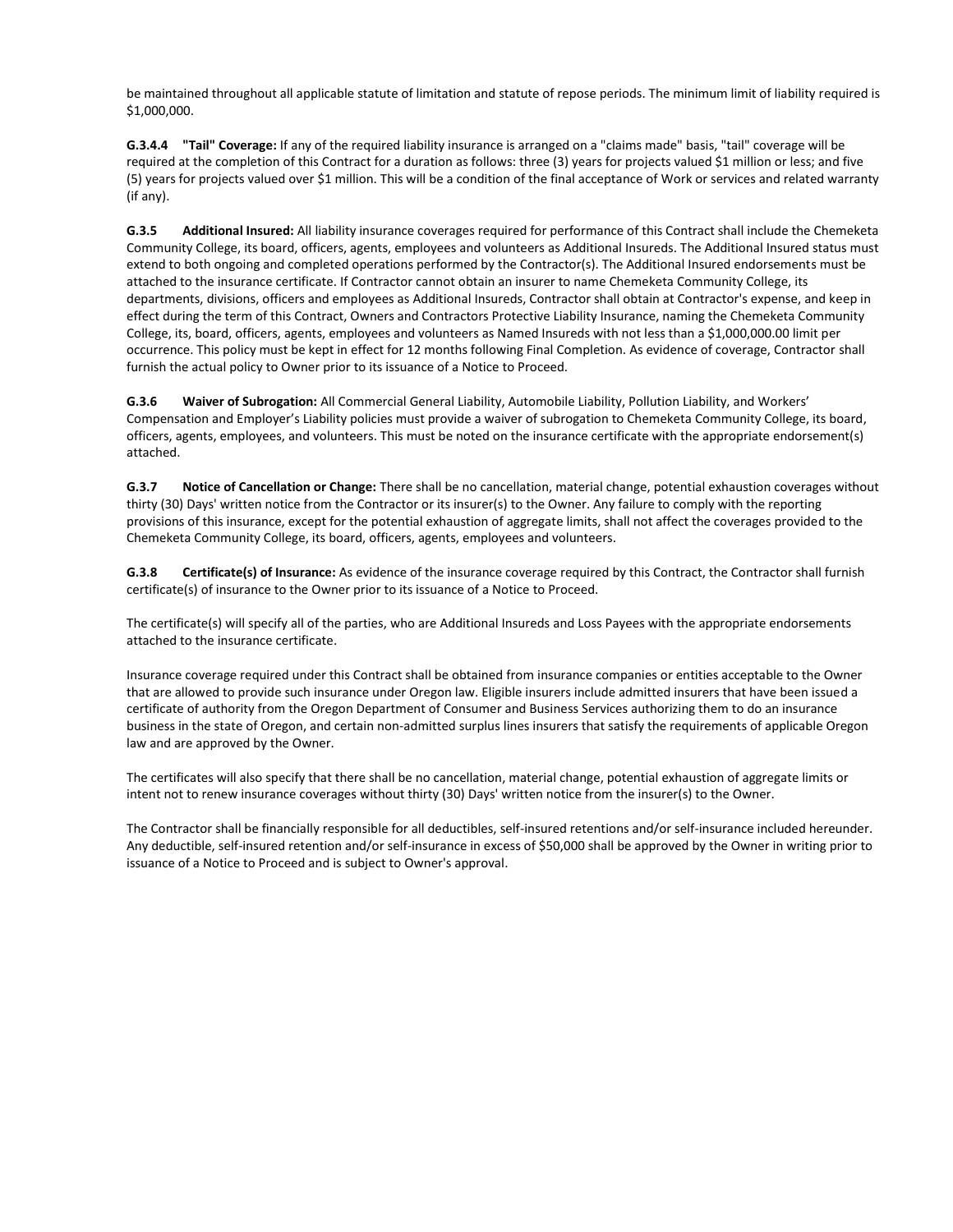# **SECTION H SCHEDULE OF WORK**

#### **H.1 CONTRACT PERIOD**

### **H.1.1 TIME IF OF THE ESSENCE ON THIS CONTRACT**

The Contractor shall at all times carry on the Work diligently, without delay and punctually fulfill all requirements herein. Contractor shall commence Work on the site within fifteen (15) Days of Notice to Proceed, unless directed otherwise.

**H.1.2** Unless specifically extended by Change Order, all Work shall be complete by the date(s) or within the times contained in the Contract Documents. The Owner shall have the right to accelerate the completion date of the Work, which may require the use of overtime. Such accelerated Work schedule shall be acceleration in performance of Work under Section D.1.2 (f) and shall be subject to the Change Order process of Section D.1.

**H.1.3** The Owner shall not waive any rights under the Contract by permitting the Contractor to continue or complete the Work or any part of it after the date described in Section H.1.2 above.

## **H.2 SCHEDULE**

**H.2.1** Contractor shall provide, by or before the pre-construction conference, a detailed schedule for review and acceptance by the Owner. The submitted schedule must illustrate Work by significant project components, significant labor trades, long lead items (including, but not limited to, components, machinery and permits), broken down by building and/or floor where applicable.

Each schedule item shall account for no greater than 5% of the monetary value of the project or 5% of the available Contract Time. Schedules with activities of less than one day or valued at less than 1% of the Contract, will be considered too detailed and will not be accepted. Schedules lacking adequate detail, and/or are unreasonably detailed, will be rejected.

Included within the schedule are the following: Notice to Proceed, Substantial Completion, and Final Completion.

Acceptance of the schedule by the Owner does not constitute agreement by the Owner, as to the Contractor's sequencing, means, methods, controls, or allocated Contract Time.

The primary purposes of the schedule are: to demonstrate to the Owner that the Contractor has a reasonably achievable plan to complete the Work within the time allowed by the Contract; to allow the Owner to budget and schedule funds to be available for payment based upon the forecast completion of the Work; to permit the Owner to schedule its resources to carry out its obligations under the Contract; to permit the Owner to schedule other contracts and the purchase of materials to occupy the building or improvement upon completion; and, to permit the Owner to timely schedule testing, observation and the review of shop drawings, submittals. Failure of the Work to progress as scheduled in the approved original schedule or accepted revisions of it may be a material breach of the Contract.

**H.2.2** Contractor shall prepare its schedule using the critical path method (CPM), and shall present schedule information to the Owner in such other forms as the Owner may require. Contractor shall submit a monthly update of the overall critical path schedule as part of each Application and Certificate for Payment. Contractor shall also submit weekly a three-week look-ahead schedule for work items to be performed during the period.

**H.2.3 NOT USED** The Contractor's bid, budget and schedule shall include an impact time allowance, which shall be under the control of the Owner. At the Owner's sole discretion, Owner may release some or all of this impact time allowance to address the time impact of matters affecting the critical path which are beyond the contractor's control and which might otherwise entitle the Contractor to a time extension. Such matters include, without limitation, time required on the critical path to incorporate Changes or to address alleged errors or omissions in the Contract Documents, site conditions or other "changed conditions" or delays due to weather. Contractor shall not be entitled to any extension of the date for Substantial Completion or the date for Final Completion of the Project or for any additional compensation for delays addressed by the Owner's application of the "impact time allowance." Thirty days before the date originally specified for Substantial Completion, the Owner may release any unused part of the "impact time allowance" to be applied by the Contractor for the benefit of the Project.

**H.2.4** Contractor shall have no right to claim for delay or impact or to claim additional compensation for extended overhead, unabsorbed overhead or general and administrative expense either due to finishing the Work before the completion dates contained in the Contract, or, by reason of an assertion that it might have finished the Work before the specified completion dates but for some cause attributable to the Owner it being understood that the Contractor's bid or proposal is priced based upon the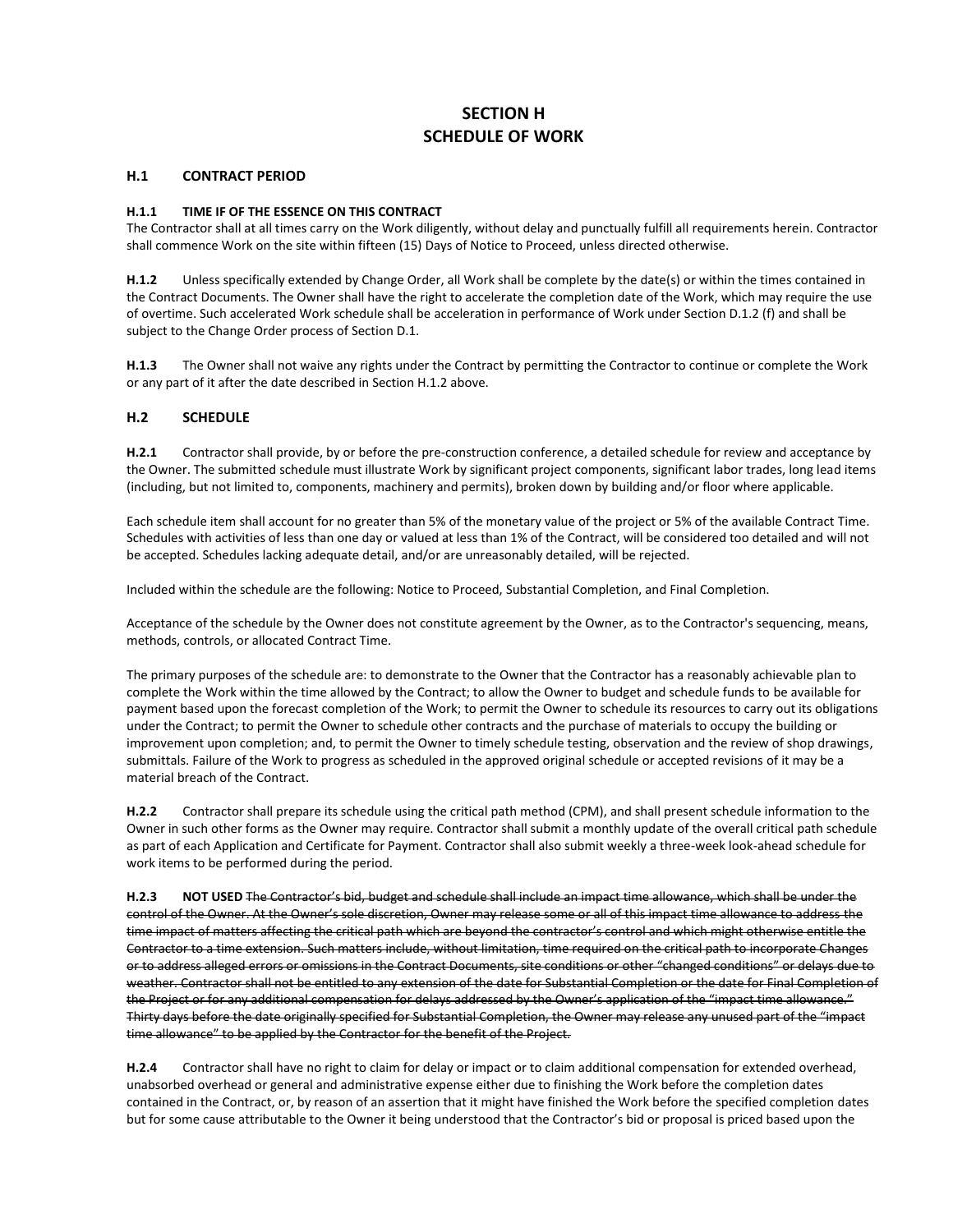Contractor incurring both home office and job site overhead and general and administrative expense for the entire period of performance allowed in the Contract and not otherwise. Should the Contractor finish the Work "early", Contractor shall be entitled to retain any savings in overhead or general and administrative expenses realized due the early finish. Should this provision be determined to be invalid, Contractor shall be required to remit to the Owner any and all amounts that it would have realized as savings due to an "early finish" or an "early finish" that may have been realized but for delays caused in whole or in part by the Contractor.

# **H.3 PARTIAL OCCUPANCY OR USE**

**H.3.1** The Owner may occupy or use any completed or partially completed portion of the Work at any stage, provided such occupancy or use is consented to by public authorities having jurisdiction over the Work. Such partial occupancy or use may commence whether or not the portion is substantially complete, provided the Owner and Contractor have reasonably accepted, in writing, the responsibilities assigned to each of them for payments, retainage, if any, security, insurance or self-insurance, maintenance, heat, utilities, and damage to the Work, and have agreed, in writing, concerning the period for correction of the Work and commencement of warranties required by the Contract Documents with respect to such portion of the Work.

Approval by the Contractor to partial occupancy or use shall not be unreasonably withheld. Immediately prior to such partial occupancy or use, the Owner and Contractor shall jointly inspect the area to be occupied or portion of the Work to be used in order to determine and record the condition of the Work.

Partial occupancy or use of a portion or portions of the Work shall not constitute acceptance of Work not complying with the requirements of the Contract Documents.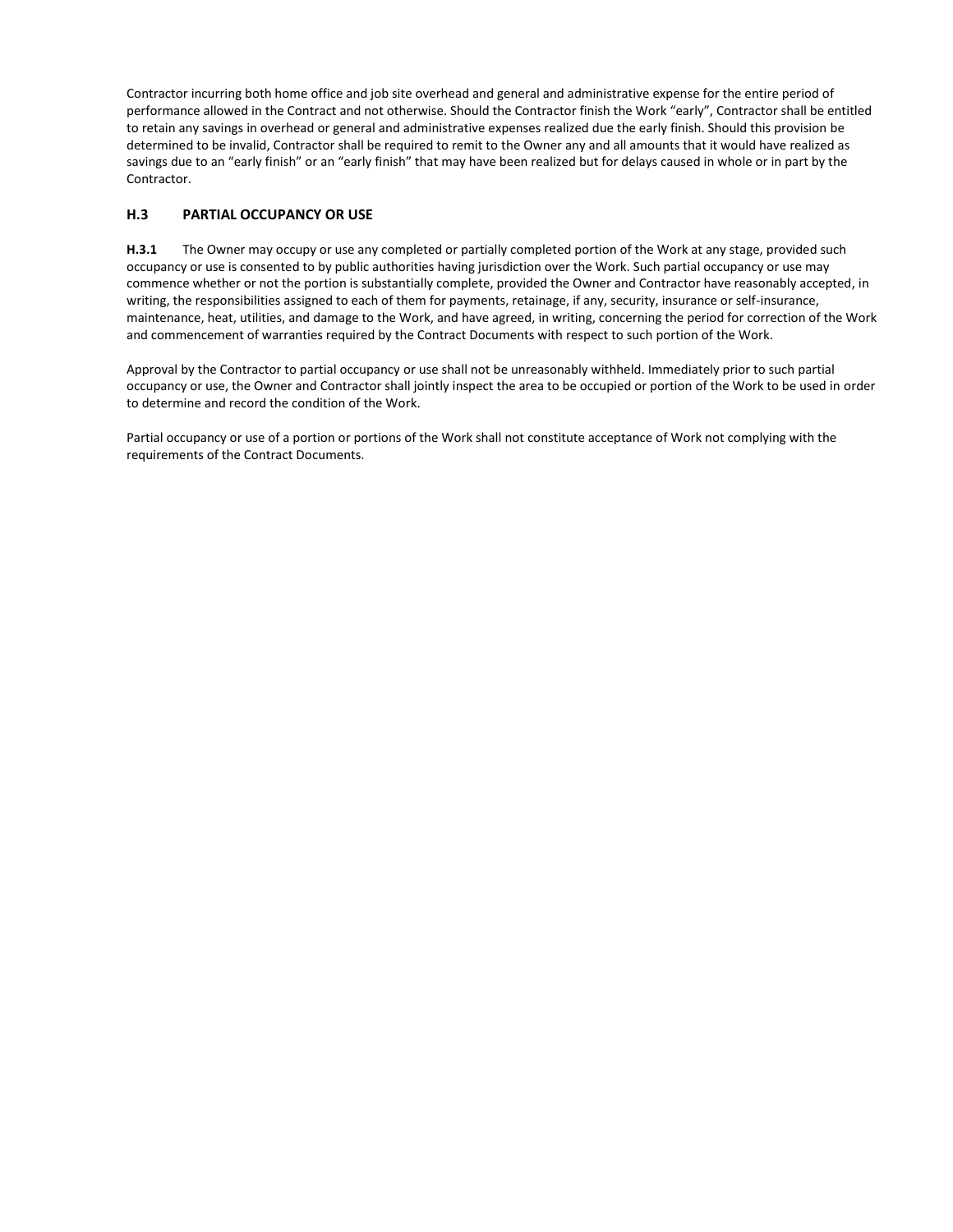# **SECTION I CORRECTION OF WORK**

## **I.1 CORRECTION OF WORK PRIOR TO WARRANTY**

**I.1.1** The Contractor promises to the Owner that materials and equipment furnished under the Contract will be of good quality and new unless otherwise required or permitted by the Contract Documents, that the Work will be free from Defects, and that the Work will conform to the requirements of the Contract Documents.

## **I.1.2 WORK IN PROGRESS:**

Owner's Authorized Representative and/or the Owner's Agent may determine through observation, measurement, testing, or other means that Work or portions thereof, performed by or on behalf of the Contractor, do not conform to the requirements of the Contract Documents. Owner's Authorized Representative and/or the Owner's Agent may determine that continuing the Work, or performing subsequent work founded on the Non-Conforming Work, could negatively impact the project due to remediation or removal. Under such circumstances, Owner's Authorized Representative and/or the Owner's Agent may provide to the Contractor written notification in the form of a Non-Conformance Report, which directs that related Work be suspended as described in Section J.1.1 of the General Conditions. Contractor shall propose, within five (5) working Days, corrective work and obtain written approval from Owner's Agent before resuming work. Remedial work shall be completed within thirty (30) Days of notification unless otherwise agreed between Owner's Agent and Contractor.

## **I.1.3 COMPLETED WORK**

Completed Work which fails to conform to the requirements of the Contract Documents shall be deemed Non-Conforming by the Owner's Authorized Representative and/or the Owner's Agent. Written notification, which describes the Non-Conforming Work, may be provided to the Contractor by the Owner's Authorized Representative and/or the Owner's Agent. Contractor shall remove, replace, or repair all Non-Conforming Work and any Work damaged during the performance of such remedial Work, within thirty (30) Days of notification, unless otherwise agreed between Owner's Agent and Contractor.

## **I.1.4 NO COST TO OWNER**

Removal and replacement shall be without loss or expense to the Owner, and Contractor shall bear the cost of repairing all Work destroyed or damaged by such removal or replacement. Upon notification from the Contractor that the Work is complete, Owner's Agent shall arrange for inspection of the Work. All costs for testing and inspection of remedial work shall be borne by the Contractor.

#### **I.1.5 FAILURE TO CORRECT**

If Contractor fails to complete the work within the above time period, Owner may perform such work and Contractor shall reimburse Owner all costs of the same within thirty (30) days after demand, without affecting Contractor's obligations.

Any salvageable materials and/or assemblies of the Work that must be removed to correct the Non-Conforming Work may be removed and stored by Owner at the Contractor's expense. If the Contractor does not pay costs of such removal and storage within ten (10) days after written notice, the Owner may upon ten (10) additional days' written notice sell such materials and equipment at auction or at private sale and shall account for the proceeds thereof, after deducting costs and damages that should have been borne by the Contractor, including compensation for the Owner's Authorized Agent's services and expenses made necessary thereby. If such proceeds of sale do not cover costs, which the Contractor should have borne, the Contract Price shall be reduced by the deficiency. If payments then or thereafter due the Contractor are not sufficient to cover such amount, the Contractor shall pay the difference to the Owner.

#### **I.2 WARRANTY WORK**

**I.2.1** Neither the final certificate of payment nor any provision of the Contract Documents shall relieve the Contractor from responsibility for Defective Work and, unless a longer period is specified in the Contract Documents or law, Contractor shall correct all Defects that appear in the Work within a period of one year from the date of issuance of the written notice of Substantial Completion by the Owner except for latent Defects, which will be remedied by the Contractor at any time they become apparent.

The Owner shall give Contractor notice of Defects with reasonable promptness. Contractor shall perform such warranty work within a reasonable time after Owner's demand, and in no case longer than seven (7) working Days.

If Contractor fails to complete the warranty work within such period as Owner determines reasonable, or at any time in the event of warranty work consisting of emergency repairs, without affecting Contractor's obligations, Owner may perform such work and Contractor shall reimburse Owner all costs of the same within thirty (30) Days after demand.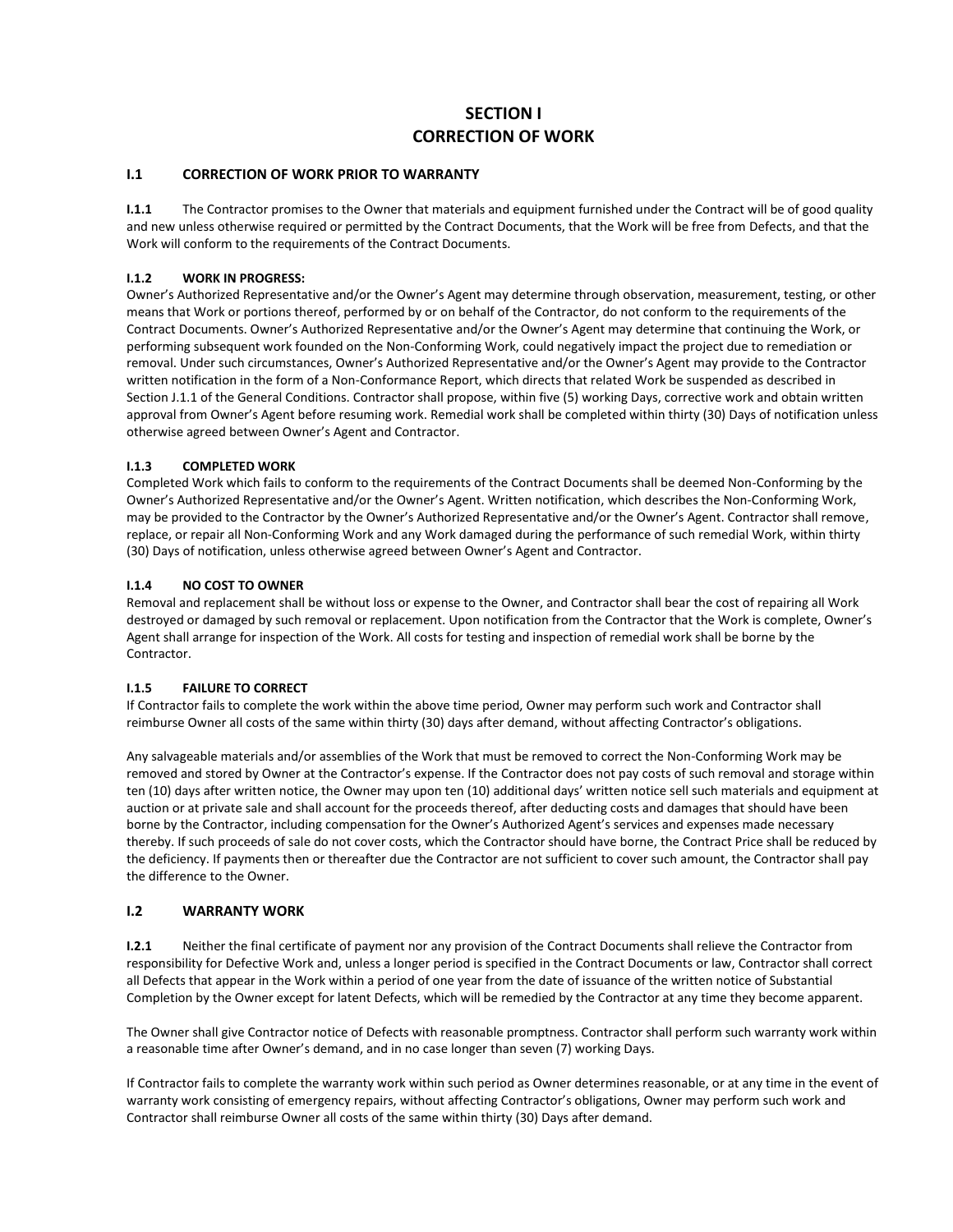**I.2.2** This provision does not negate guarantees or warranties for periods longer than one year including without limitation such guarantees or warranties required by other sections of the Contract Documents for specific installations, materials, processes, equipment or fixtures.

**I.2.3** In addition to Contractor's warranty, manufacturer's warranties shall pass to the Owner and shall not take effect until affected Work has been accepted in writing by the Owner's Authorized Representative and/or Owner's Agent.

**I.2.4** The one-year period for correction of Work shall be extended with respect to portions of Work performed after Substantial Completion by the period of time between Substantial Completion and the actual performance of the Work. Such period shall be extended by corrective Work performed by the Contractor pursuant to this Section. The Contractor shall remove from the site portions of the Work which are not in accordance with the requirements of the Contract Documents and are neither corrected by the Contractor nor accepted by the Owner.

**I.2.5** Nothing contained in this Section I.2 shall be construed to establish a period of limitation with respect to other obligations which the Contractor might have under the Contract Documents. Establishment of the period for correction of Work as described in this Section I.2 relates only to the specific obligation of the Contractor to correct the Work, and has no relationship to the time within which the obligation to comply with the Contract Documents may be sought to be enforced, nor to the time within which proceedings may be commenced to establish the Contractor's liability with respect to the Contractor's obligations other than specifically to correct the Work.

**I.2.6** If the Owner prefers to accept Work which is not in accordance with the requirements of the Contract Documents, the Owner may do so instead of requiring its removal and correction, in which case the Contract Price will be reduced as appropriate and equitable. Such adjustment shall be effected whether or not final payment has been made.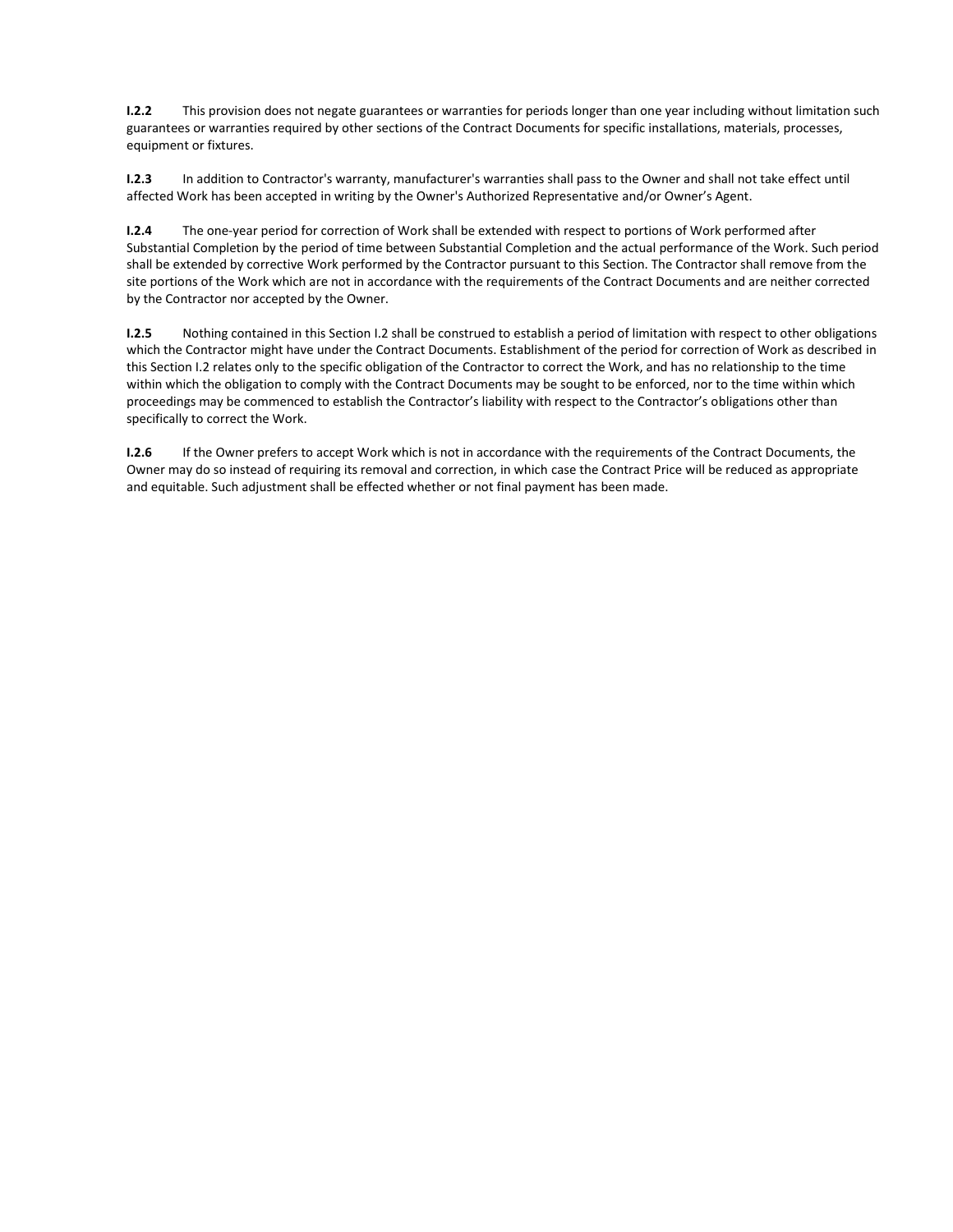# **SECTION J**

# **SUSPENSION AND/OR TERMINATION OF THE WORK**

### **J.1 OWNER'S RIGHT TO SUSPEND THE WORK**

**J.1.1** The Owner's Agent and/or the Owner's Authorized Representative has the authority to suspend portions or all of the Work due to the following causes:

- (a) Failure of the Contractor to correct unsafe conditions;
- (b) Failure of the Contractor to carry out any provision of the Contract;
- (c) Failure of the Contractor to carry out orders;
- (d) Conditions, in the opinion of the Owner's Authorized Representative and/or Owner's Agent, which are unsuitable for performing the Work;
- (e) Time required to investigate differing site conditions;
- (f) Any reason considered to be in the public interest.

**J.1.2** The Owner shall notify Contractor and the Contractor's surety, in writing, of the effective date and time of the suspension and shall notify Contractor and its surety, in writing, to resume Work.

#### **J.2 CONTRACTOR'S RESPONSIBILITIES**

**J.2.1** During the period of the suspension, Contractor is responsible to continue maintenance at the Site of Work just as if the Work were in progress. This includes, but is not limited to, protection of completed Work, maintenance of access, protection of stored materials, temporary facilities, and clean-up.

**J.2.2** When the Work is recommenced after the suspension, the Contractor shall replace or renew any Work damaged during the suspension, remove any materials or facilities used as part of temporary maintenance, and complete the Work in every respect as though its execution had been continuous and without suspension.

### **J.3 COMPENSATION FOR SUSPENSION**

**J.3.1** Depending on the reason for suspension of the Work, the Contractor or the Owner may be due compensation by the other party. If the suspension was required due to acts or omissions of Contractor, the Owner may assess the Contractor actual costs of the suspension in terms of administration, remedial work by the Owner's forces or another contractor to correct the problem associated with the suspension, rent of temporary facilities, and other actual costs related to the suspension. If the suspension was caused by acts or omissions of the Owner, the Contractor shall be due compensation which shall be defined using Section D, Changes in Work. If the suspension was required through no fault of the Contractor or the Owner, neither party owes the other for the impact.

## **J.4 OWNER'S RIGHT TO TERMINATE CONTRACT**

**J.4.1** The Owner may, without prejudice to any other right or remedy, and after giving Contractor seven (7) Days' written notice and an opportunity to cure, terminate the Contract in whole or in part under the following conditions:

- (a) If Contractor should voluntarily or involuntarily, seek protection under the United States Bankruptcy Code and Contractor as debtor-in-possession or the Trustee for the estate fails to assume the Contract within a reasonable time;
- (b) If Contractor should make a general assignment for the benefit of Contractor's creditors;
- (c) If a receiver should be appointed on account of Contractor's insolvency;
- (d) If Contractor should refuse or fail to supply an adequate number of skilled workers or proper materials to carry on the Work as required by the Contract Documents, or otherwise fail to perform the Work in a timely manner;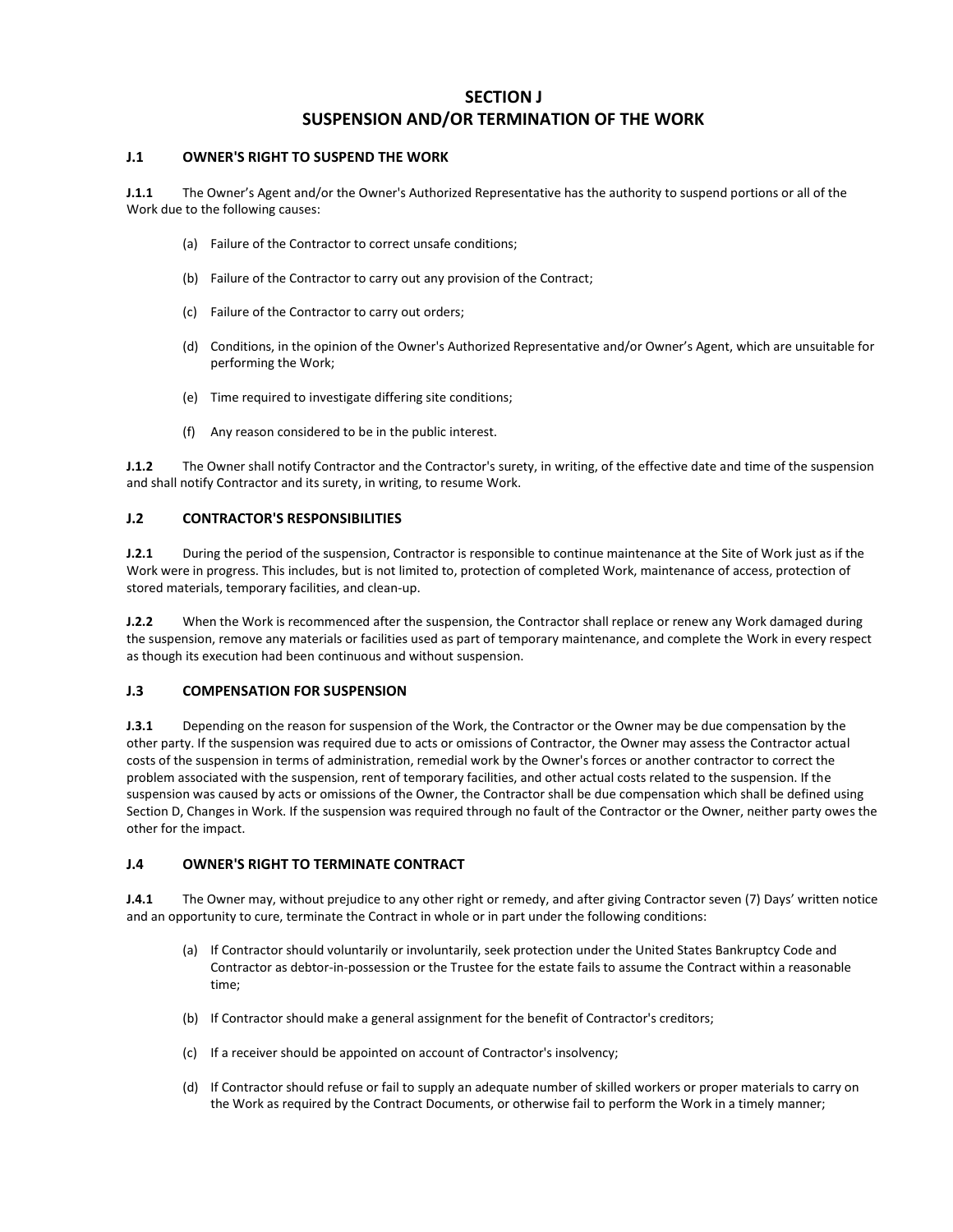- (e) If Contractor should fail to make prompt payment to Subcontractors or for material or labor, or should disregard laws, ordinances, College policies or the instructions of the Owner's Agent or Owner's Authorized Representative;
- (f) If funding from federal, state, or other sources is not obtained or continued at levels sufficient to allow for the purchase of the indicated quantity of Work, this Contract may be modified to accommodate a reduction in funds; or
- (g) If Contractor is otherwise in material breach of any part of the Contract.

**J.4.2** At any time that any of the above occurs, Owner may exercise all rights and remedies available to Owner at law or in equity, and in addition, Owner may take possession of the premises and of all materials and appliances and finish the Work by whatever method it may deem expedient. In such case, the Contractor shall not be entitled to receive further payment until the Work is completed. If the Owner's cost of finishing the Work exceeds the unpaid balance of the Contract Price, Contractor shall pay the difference to the Owner.

## **J.5 TERMINATION FOR CONVENIENCE**

**J.5.1** Owner may terminate the Contract in whole or in part whenever Owner determines that termination of the Contract is in the best interest of the public.

**J.5.2** The Owner will provide the Contractor with seven (7) Days' prior written notice of a termination for public convenience. After such notice, the Contractor shall provide the Owner with immediate and peaceful possession of the premises and materials located on and off the premises for which the Contractor received progress payment under Section E. Compensation for Work terminated by the Owner under this provision will be according to Section E. In no circumstance shall Contractor be entitled to lost profits for Work not performed due to termination.

#### **J.6 ACTION UPON TERMINATION**

**J.6.1** Upon receiving a notice of termination, and except as directed otherwise by the Owner, Contractor shall immediately cease placing further subcontracts or orders for materials, services, or facilities. In addition, Contractor shall terminate all subcontracts or orders to the extent they relate to the Work terminated and, with the prior written approval of the Owner, settle all outstanding liabilities and termination settlement proposals arising from the termination of subcontracts and orders.

**J.6.2** As directed by the Owner, Contractor shall upon termination transfer title and deliver to the Owner all Record Documents, information, and other property that, if the Contract had been completed, would have been required to be furnished to the Owner.

# **SECTION K CONTRACT CLOSE OUT**

#### **K.1 RECORD DOCUMENTS**

As a condition of final payment (refer also to section E.6), Contractor shall comply with the following:

Contractor shall provide to Owner's Agent, Record Documents of the entire project. Record Documents shall depict the project as constructed and shall reflect each and every change, modification, and deletion made during the construction. Record Documents are part of the Work and shall be provided prior to the Owner's issuance of final payment. Record Documents include all modifications to the Contract Documents unless otherwise directed.

#### **K.2 OPERATION AND MAINTENANCE MANUALS**

Prior to submission of any pay request for more than 75% of the Work and as part of the Work to be done, Contractor shall submit two (2) completed operation and maintenance manuals ("O & M Manuals") for review by the Owner's Authorized Representative (unless another person is designated to receive them by Owner's Agent). This requirement shall be shown in the schedule submitted under Section H.2.2. No payments beyond 75% will be due from the Owner until the 0 & M Manuals have been received. The O & M Manuals shall contain a complete set of all submittals, all product data as required by the Specifications, training information, phone list of consultants, manufacturers, installer and suppliers, manufacturer's printed data, record and shop drawings, schematic diagrams of systems, appropriate equipment indices, warranties and bonds. The Owner's Authorized Representative and Owner's Agent shall review and return to Contractor one O & M Manual for any modifications or additions required. Prior to submission of its final pay request, Contractor shall deliver three (3) complete and approved sets of O & M Manuals to the Owner's Agent.

#### **K.3 AFFIDAVIT/RELEASE OF LIENS AND CLAIMS**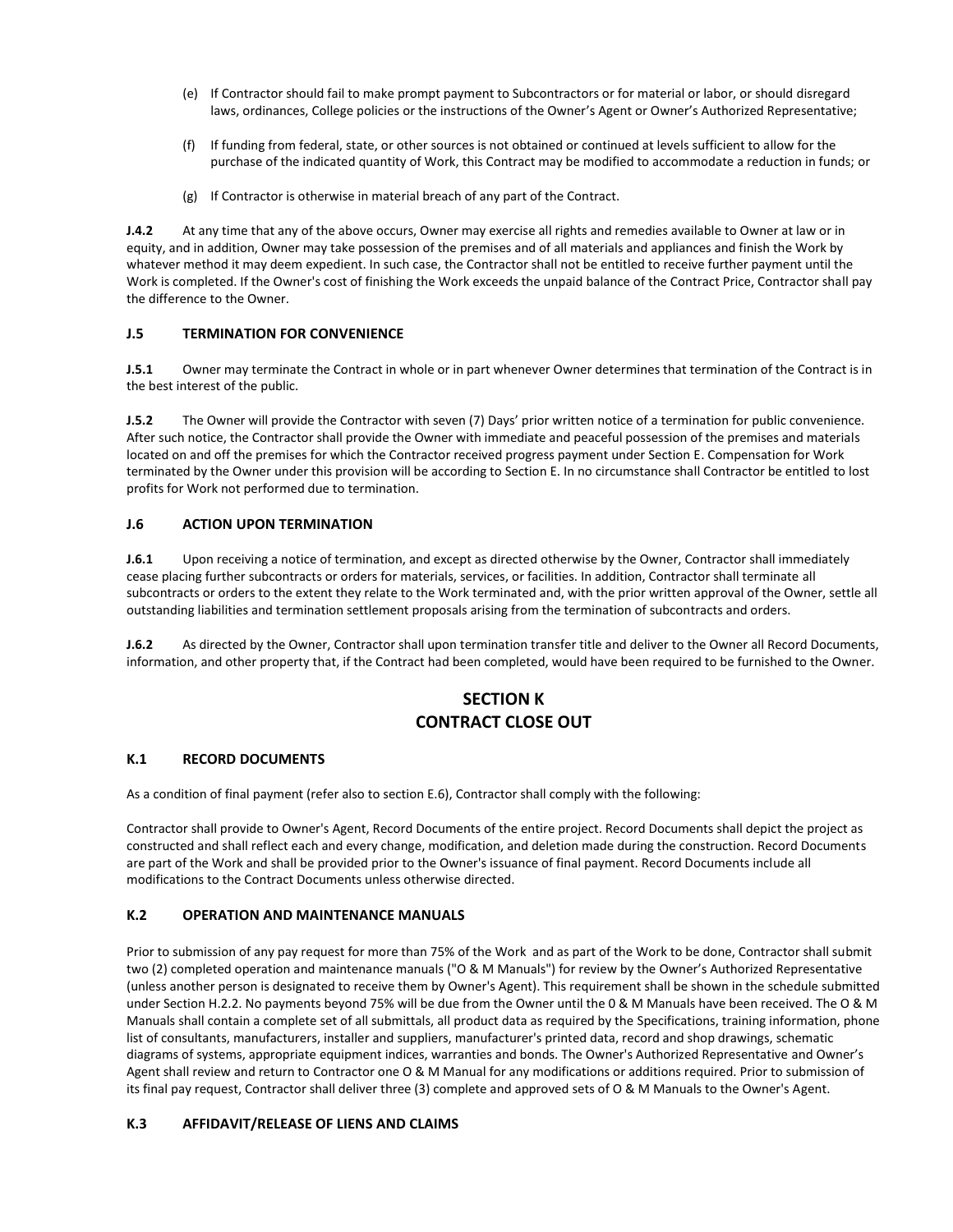As a condition of final payment, the Contractor shall submit to the Owner's Authorized Representative a notarized affidavit/release of liens and claims form, in a form satisfactory to Owner, which states that all Subcontractors and suppliers have been paid in full, all disputes with property owners have been resolved, all obligations on the project have been satisfied, all monetary claims and indebtedness have been paid, and that, to the best of the Contractor's knowledge, there are no claims of any kind outstanding against the Work. The Contractor shall indemnify, defend (with counsel of Owner's choice) and hold harmless the Owner from all claims for labor and materials furnished under this Contract. The Contractor shall furnish complete and valid releases or waivers, satisfactory to the Owner, of all liens arising out of or filed in connection with the Work.

# **K.4 COMPLETION NOTICES**

**K.4.1** Contractor shall provide Owner notice of both Substantial and Final Completion. The certificate of Substantial Completion shall state the date of Substantial Completion, the responsibilities of the Owner and Contractor for security, maintenance, heat, utilities, damage to the Work and insurance, and the time within which the Contractor shall finish all items on the Punch List accompanying the Certificate. Both completion notices must be signed by the Contractor and the Owner to be valid. The Owner shall provide the final signature on the notices. The notices shall take effect on the date they are signed by the Owner.

**K.4.2** Substantial Completion of a facility with operating systems (e.g., mechanical, electrical, HVAC) shall be that degree of completion that has provided a minimum of thirty (30) continuous Days of successful, trouble-free operation, which period shall begin after all performance and acceptance testing has been successfully demonstrated to the Owner's Authorized Representative and Owner's Agent. All equipment contained in the Work, plus all other components necessary to enable the Owner to operate the facility in the manner that was intended, shall be complete on the Substantial Completion date. The Contractor may request that a Punch List be prepared by the Owner's Authorized Representative with submission of the request for the Substantial Completion notice.

# **K.5 TRAINING**

As part of the Work, and prior to submission of the request for final payment, the Contractor shall schedule and perform with the Owner's Agent, training sessions for all equipment and systems, as required in the individual Specifications sections. Contractor shall schedule training sessions at least two weeks in advance of the date of training to allow Owner's personnel adequate notice. This requirement shall be included in the Schedule submitted under Section H.2.2 and in the "look ahead" schedules for the appropriate period.

The O & M Manual shall be used as a basis for training. Training shall be a formal session, held after the equipment and/or system is completely installed and operational in its normal operating environment.

# **K.6 EXTRA MATERIALS**

As part of the Work, Contractor shall provide spare parts, extra maintenance materials, and other materials or products in the quantities specified in the Specifications, prior to final payment. Delivery point for extra materials shall be designated by the Owner's Agent.

# **K.7 ENVIRONMENTAL CLEAN-UP**

As part of the Final Completion notice, or as a separate written notice submitted with or before the notice of Final Completion, the Contractor shall notify the Owner's Agent that all environmental pollution clean-up which was performed as a part of this Contract has been disposed of in accordance with all applicable rules, regulations, laws, and statutes of all agencies having jurisdiction over such environmental pollution. The notice shall reaffirm the indemnification given under Section F.5.1 above.

#### **K.8 CERTIFICATE OF OCCUPANCY**

The Contractor shall not be granted Final Completion or receive final payment if the Owner has not received an unconditioned certificate of occupancy from the appropriate state and/or local building officials, unless failure to obtain an unconditional certificate of occupancy is due to the fault or neglect of Owner.

#### **K.9 OTHER CONTRACTOR RESPONSIBILITIES**

The Contractor shall be responsible for returning to the Owner's Agent all items issued during construction such as keys, security passes, site admittance badges, and all other pertinent items. The Contractor shall be responsible for notifying the appropriate utility companies to transfer utility charges from the Contractor to the Owner. The utility transfer date shall not be before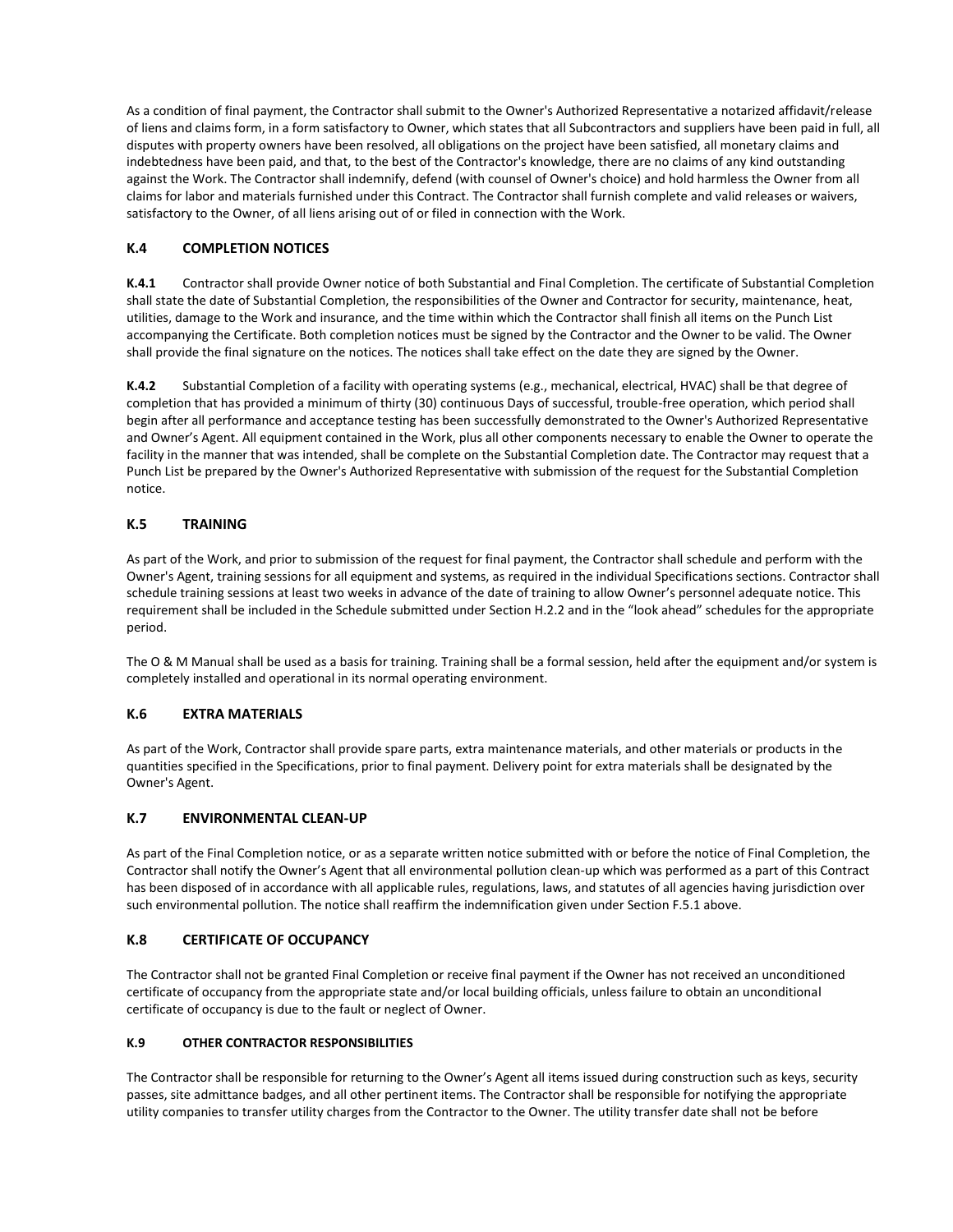Substantial Completion and may not be until Final Completion, if the Owner does not take beneficial use of the facility and the Contractor's forces continue with the Work.

## **K.10 SURVIVAL**

All warranty and indemnification provisions of this Contract, and all of Contractor's other obligations under this Contract that are not fully performed by the time of Final Completion or termination, shall survive Final Completion or any termination of the Contract

# **SECTION L LEGAL RELATIONS & RESPONSIBILITIES**

## **L.1 LAWS TO BE OBSERVED**

In compliance with ORS 279C.525, Sections L.2 through L.4 contain lists of federal, state and local agencies of which the Owner has knowledge that have enacted ordinances or regulations relating to environmental pollution and the preservation of natural resources that may affect the performance of the Contract:

#### **L.2 FEDERAL AGENCIES**

Agriculture, Department of

Forest Service

Soil Conservation Service

Coast Guard

Defense, Department of

Army Corps of Engineers

Energy, Department of

Federal Energy Regulatory Commission

Environmental Protection Agency

Health and Human Services, Department of

Housing and Urban Development, Department of

Solar Energy and Energy Conservation Bank

Interior, Department of

Bureau of Land Management

Bureau of Indian Affairs

Bureau of Mines

Bureau of Reclamation

Geological Survey

Minerals Management Service

U.S. Fish and Wildlife Service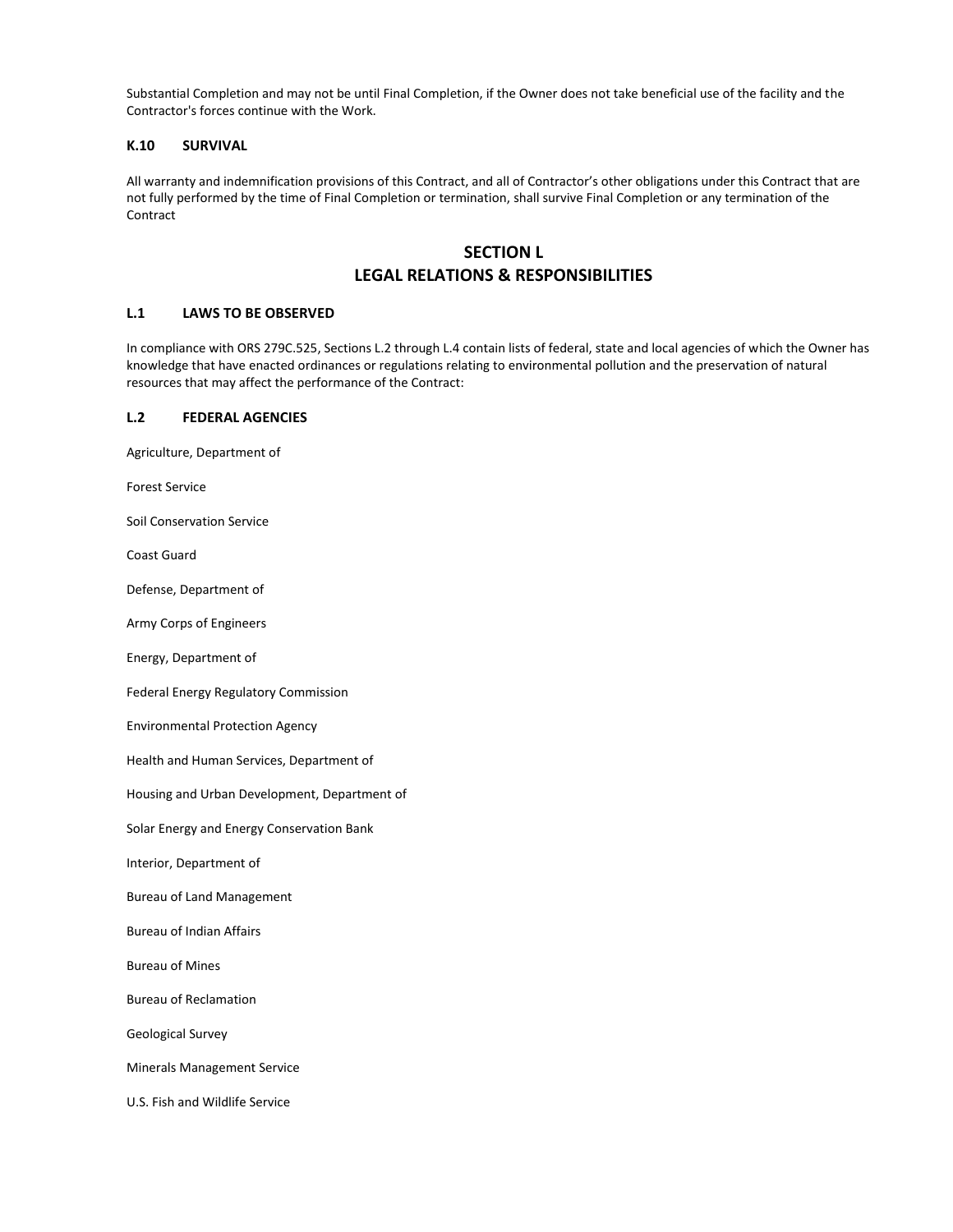Labor, Department of

Mine Safety and Health Administration

Occupation Safety and Health Administration

Transportation, Department of

Federal Highway Administration

Water Resources Council

#### **L.3 STATE AGENCIES**

Administrative Services, Department of

Agriculture, Department of

Columbia River Gorge Commission

Consumer and Business Services, Department of

Energy, Department of

Environmental Quality, Department of

Fish and Wildlife, Department of

Forestry Department of

Geology and Mineral Industries, Department of

Human Resources, Department of

Land Conservation and Development Commission

Parks and Recreation, Department of

Soil and Water Conservation Commission

State Lands, Division of

Water Resources Department of

#### **L.4 LOCAL AGENCIES**

City Councils

County Courts

County Commissioner, Board of

Design Commissions

Historical Preservation Commissions

Planning Commissions

Chemeketa Community College

#### **L.5. CHEMEKETA COMMUNITY COLLEGE POLICIES AND PROCEDURES**